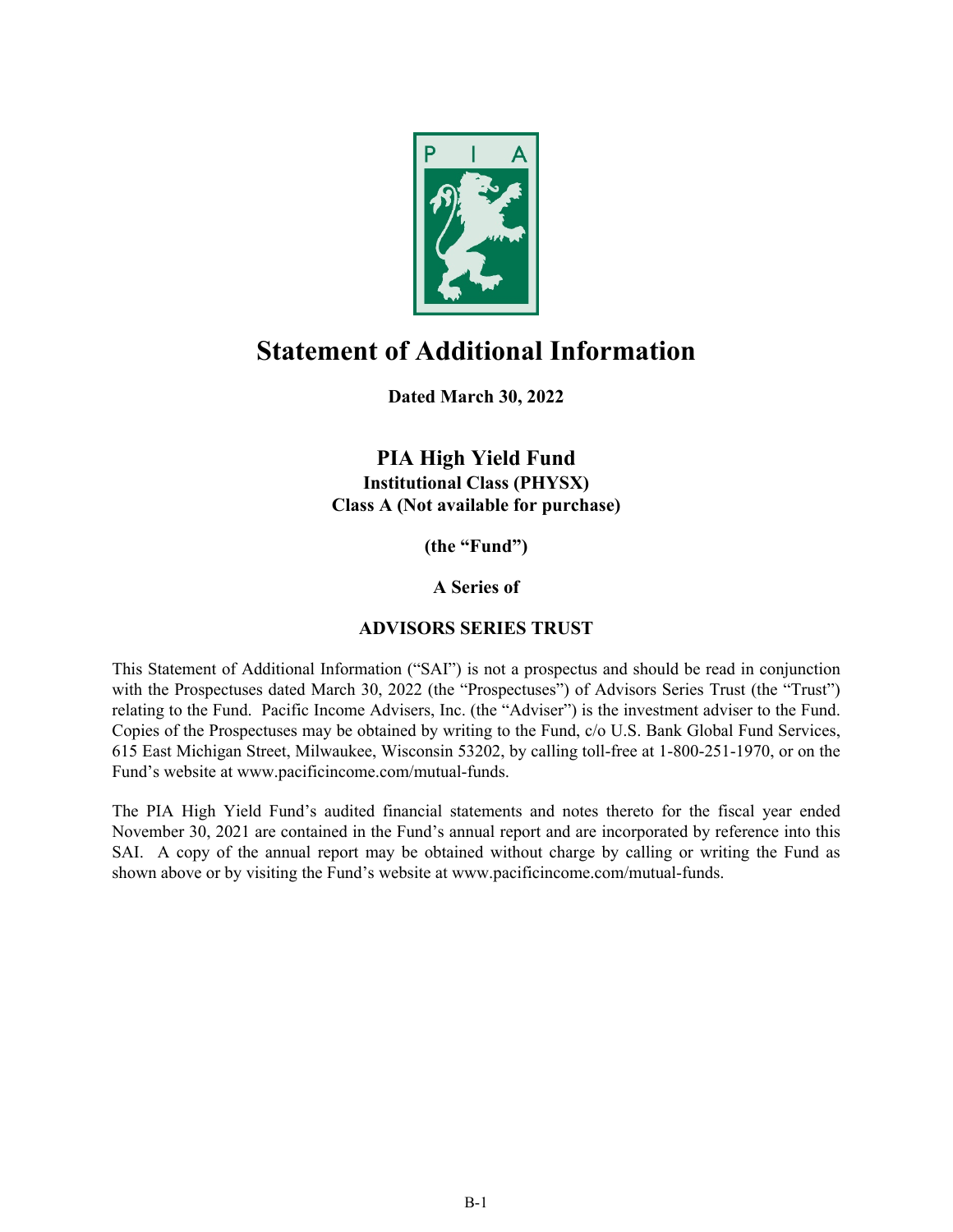# **TABLE OF CONTENTS**

|                                                                             | Page |
|-----------------------------------------------------------------------------|------|
|                                                                             | 3    |
|                                                                             | 30   |
| CONTROL PERSONS, PRINCIPAL SHAREHOLDERS, AND MANAGEMENT<br><b>OWNERSHIP</b> | 37   |
|                                                                             | 40   |
|                                                                             | 42   |
|                                                                             | 43   |
|                                                                             | 45   |
|                                                                             | 45   |
|                                                                             | 46   |
|                                                                             | 46   |
|                                                                             | 47   |
|                                                                             | 49   |
|                                                                             | 52   |
| <b>TAXES</b>                                                                | 52   |
|                                                                             | 56   |
|                                                                             | 58   |
|                                                                             | 58   |
| <b>APPENDIX A.</b>                                                          | 59   |

No person has been authorized to give any information or to make any representations other than those contained in this SAI and the Prospectuses dated March 30, 2022 and, if given or made, such information or representations may not be relied upon as having been authorized by the Trust or the Fund.

This SAI does not constitute an offer to sell securities.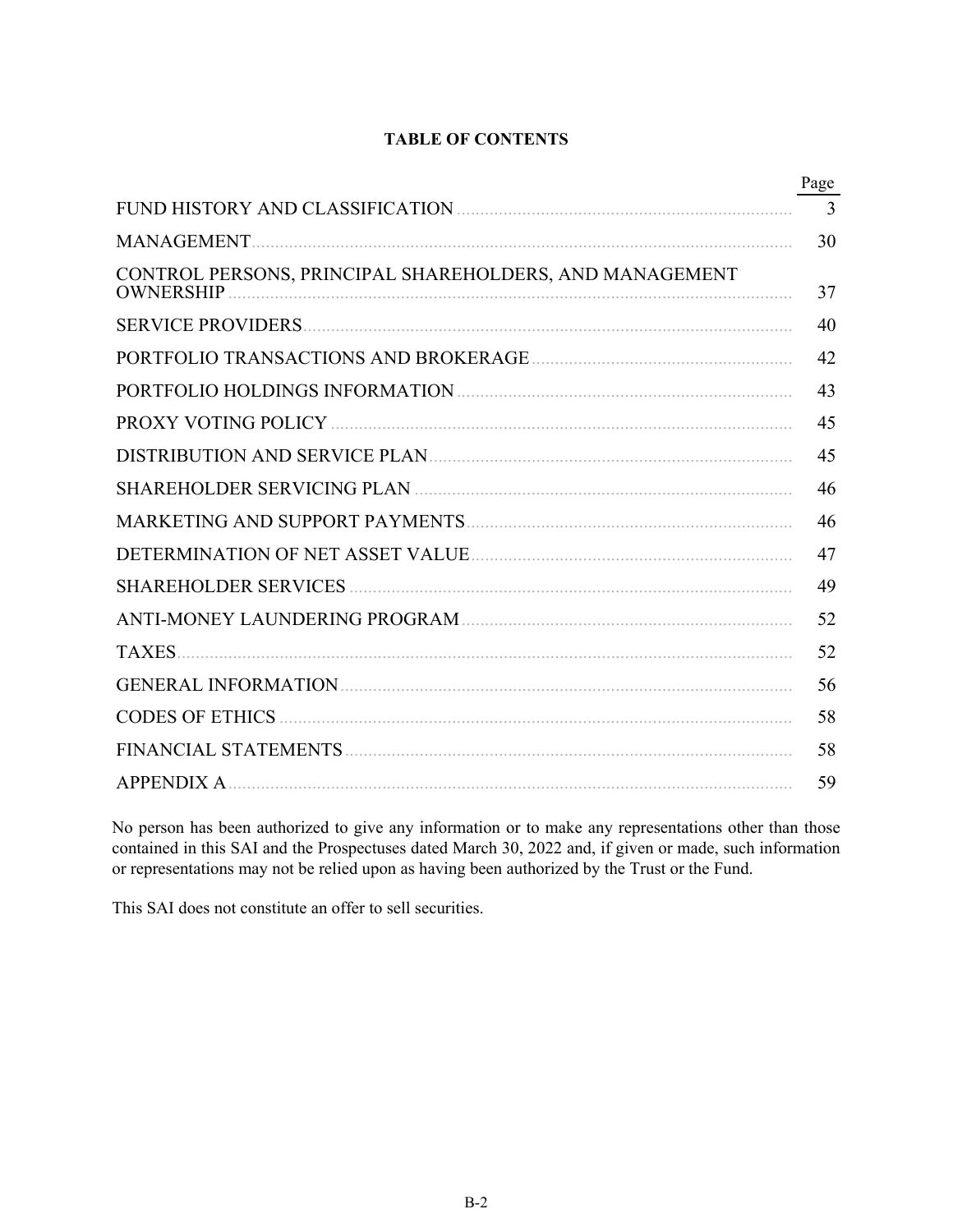#### **FUND HISTORY AND CLASSIFICATION**

<span id="page-2-0"></span>The Trust is an open‑end management investment company organized as a Delaware statutory trust under the laws of the State of Delaware on October 3, 1996. The Trust's Agreement and Declaration of Trust (the "Declaration of Trust") permits the Trust's Board of Trustees (the "Board" or the "Trustees") to issue an unlimited number of full and fractional shares of beneficial interest, par value \$0.01 per share, which may be issued in any number of series. The Trust consists of various series that represent separate investment portfolios. The Board may from time to time issue other series, the assets and liabilities of which will be separate and distinct from any other series.

Registration with the U.S. Securities and Exchange Commission ("SEC") does not involve supervision of the management or policies of the Fund. The Prospectuses and this SAI omit certain of the information contained in the Registration Statement filed with the SEC. Copies of such information may be obtained from the SEC upon payment of the prescribed fee. The Fund commenced operations on December 31, 2010. Effective at the close of business on December 31, 2014, the former Investor Class shares of the Fund were re-designated as Institutional Class shares.

#### **Diversification**

The Fund is diversified. Under applicable federal securities laws, the diversification of a mutual fund's holdings is measured at the time the Fund purchases a security. This means that, as to 75% of the Fund's total assets (1) no more than 5% may be invested in the securities of a single issuer, and (2) the Fund may not hold more than 10% of the outstanding voting securities of a single issuer. However, if the Fund purchases a security and holds it for a period of time, the security may become a larger percentage of the Fund's total assets due to movements in the financial markets. If the market affects several securities held by the Fund, the Fund may have a greater percentage of its assets invested in securities of fewer issuers. In that case, the Fund would be subject to the risk that its performance may be hurt disproportionately by the poor performance of relatively few securities despite the Fund qualifying as a diversified fund under applicable federal securities laws.

#### **Percentage Limitations**

Whenever an investment policy or limitation states a maximum percentage of the Fund's assets that may be invested in any security or other asset, or sets forth a policy regarding quality standards, such standards or percentage limitation will be determined immediately after and as a result of the Fund's acquisition or sale of such security or other asset. Accordingly, except with respect to borrowing any subsequent change in values, net assets or other circumstances will not be considered in determining whether an investment complies with the Fund's investment policies and limitations.

In addition, if a bankruptcy or other extraordinary event occurs concerning a particular investment by the Fund, the Fund may receive stock, real estate or other investments that the Fund would not, or could not buy. If this happens the Fund would take such action as is reasonable given the Fund's objective.

#### **Market and Regulatory Risk**

Events in the financial markets and economy may cause volatility and uncertainty and affect performance. These events have included, but are not limited to: bankruptcies, corporate restructurings, and other events related to the sub-prime mortgage crisis; governmental efforts to limit short selling and high frequency trading; measures to address U.S. federal and state budget deficits; social, political, and economic instability in Europe; economic stimulus by the Japanese central bank; steep declines in oil prices; dramatic changes in currency exchange rates; pandemics, epidemics and other similar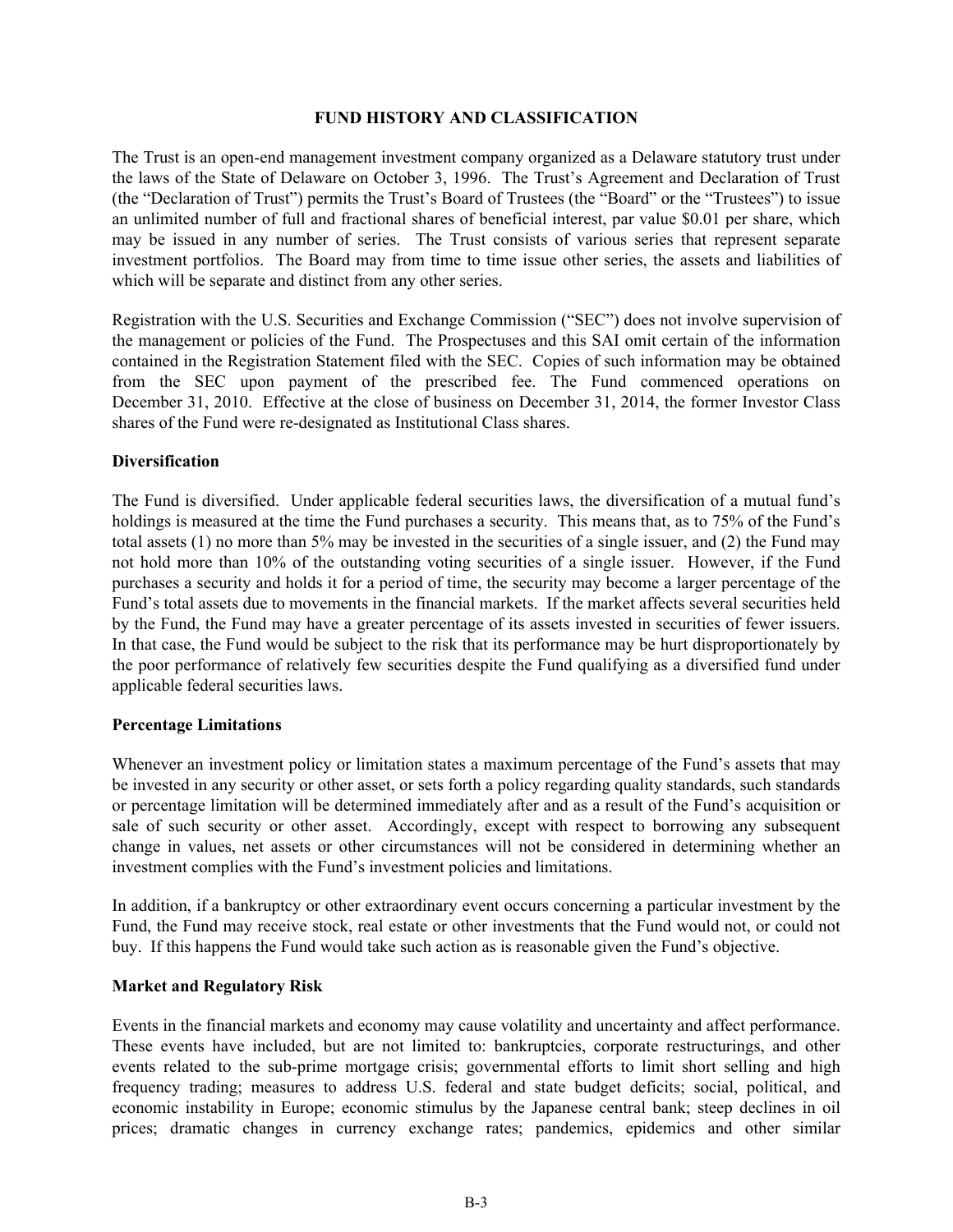circumstances in one or more countries or regions; and China's economic slowdown. Interconnected global economies and financial markets increase the possibility that conditions in one country or region might adversely impact issuers in a different country or region. Such adverse effect on performance could include a decline in the value and liquidity of securities held by the Fund, unusually high and unanticipated levels of redemptions, an increase in portfolio turnover, a decrease in net asset value ("NAV"), and an increase in Fund expenses. It may also be unusually difficult to identify both investment risks and opportunities, in which case investment objectives may not be met. Market events may affect a single issuer, industry, sector, or the market as a whole. Traditionally liquid investments may experience periods of diminished liquidity. During a general downturn in the financial markets, multiple asset classes may decline in value and the Fund may lose value, regardless of the individual results of the securities and other instruments in which the Fund invests. It is impossible to predict whether or for how long such market events will continue, particularly if they are unprecedented. unforeseen or widespread events or conditions. Therefore, it is important to understand that the value of your investment may fall, sometimes sharply and for extended periods, and you could lose money.

Governmental and regulatory actions, including tax law changes, may also impair portfolio management and have unexpected or adverse consequences on particular markets, strategies, or investments. Policy and legislative changes in the United States and in other countries are affecting many aspects of financial regulation, and may in some instances contribute to decreased liquidity and increased volatility in the financial markets. The impact of these changes on the markets, and the practical implications for market participants, may not be fully known for some time. In addition, economies and financial markets throughout the world are becoming increasingly interconnected. As a result, whether or not the Fund invests in securities of issuers located in or with significant exposure to countries experiencing economic and financial difficulties, the value and liquidity of the Fund's investments may be negatively affected.

#### **Exclusion from Definition of Commodity Pool Operator**

Pursuant to amendments by the CFTC to Rule 4.5 under the Commodity Exchange Act ("CEA"), the Adviser has filed a notice of exemption from registration as a "commodity pool operator" with respect to the Fund. The Fund and the Adviser are therefore not subject to registration or regulation as a pool operator under the CEA. To claim the Rule 4.5 exemption, the Fund is significantly limited in its ability to invest in commodity futures, options and swaps (including securities futures, broad-based stock index futures and financial futures contracts). These limitations may have a negative impact on the ability of the Adviser to manage the Fund, and on the Fund's performance.

The discussion below supplements information contained in the Fund's Prospectuses as to investment policies of the Fund.

#### **High Yield and Other Securities**

The Fund will invest in debt securities, including bonds and debentures (which are long-term) and notes (which may be short- or long-term). The Fund will invest in securities that are rated below investment grade or non-rated. Investments in high yield securities (*i.e.*, less than investment grade), while providing greater income and opportunity for gain than investments in higher-rated securities, entail relatively greater risk of loss of income or principal. Lower-grade obligations are commonly referred to as "junk bonds." Market prices of high-yield, lower-grade obligations may fluctuate more than market prices of higher-rated securities. Lower grade, fixed income securities tend to reflect short-term corporate and market developments to a greater extent than higher-rated obligations which, assuming no change in their fundamental quality, react primarily to fluctuations in the general level of interest rates.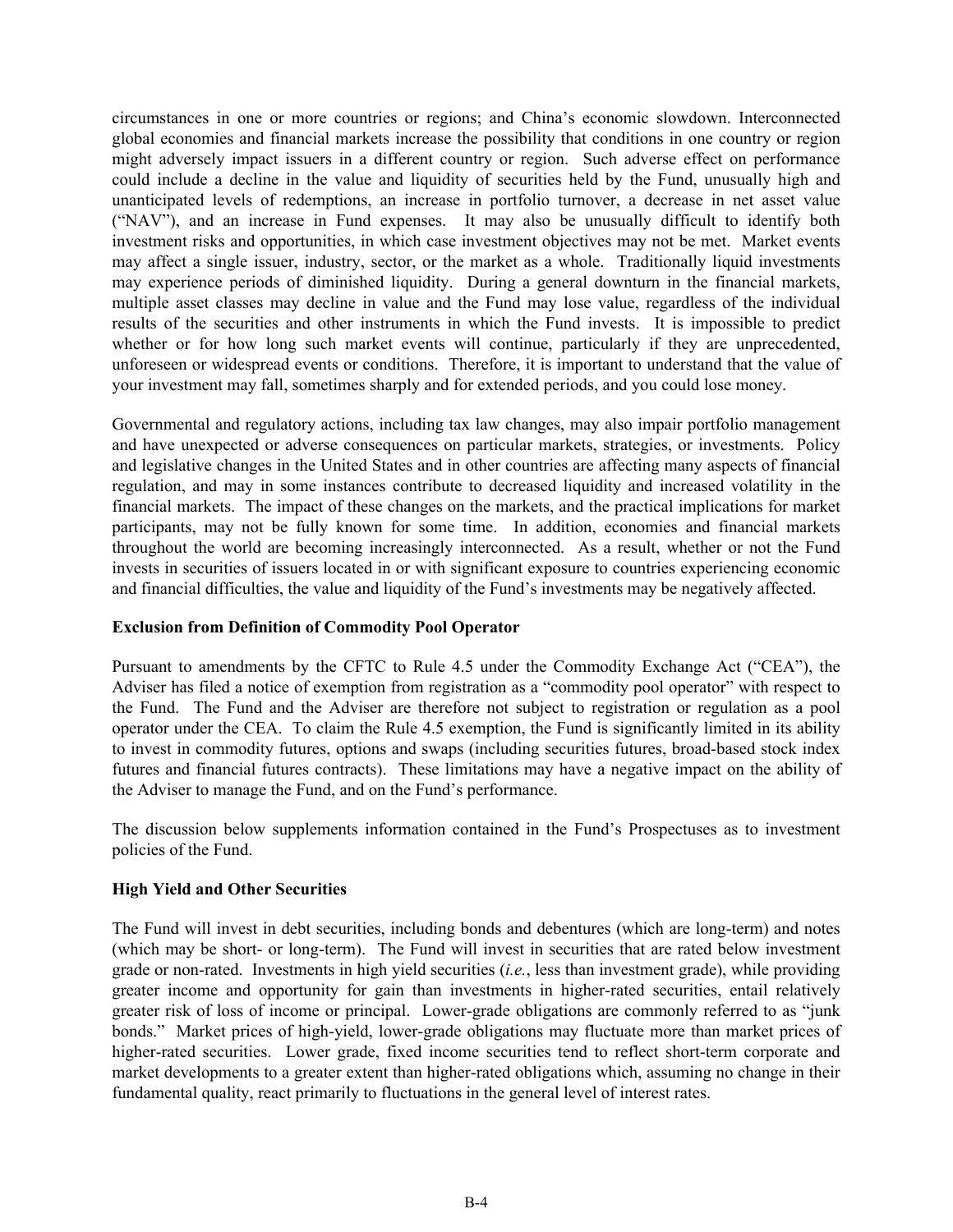The Fund may purchase unrated securities. Unrated securities may be less liquid than comparable rated securities and involve the risk that the portfolio manager may not accurately evaluate the securities comparative credit rating.

The high yield market at times is subject to substantial volatility. An economic downturn or increase in interest rates may have a more significant effect on high yield securities and their markets, as well as on the ability of securities' issuers to repay principal and interest. Issuers of high yield securities may be of low creditworthiness and the high yield securities may be subordinated to the claims of senior lenders. During periods of economic downturn or rising interest rates the issuers of high yield securities may have greater potential for insolvency and a higher incidence of high yield bond defaults may be experienced.

The prices of high yield securities have been found to be less sensitive to interest rate changes than higher-rated investments but are more sensitive to adverse economic changes or individual corporate developments. During an economic downturn or substantial period of rising interest rates, highly leveraged issuers may experience financial stress which would adversely affect their ability to service their principal and interest payment obligations, to meet projected business goals, and to obtain additional financing. If the issuer of a high yield security owned by the Fund defaults the Fund may incur additional expenses in seeking recovery. Periods of economic uncertainty and changes can be expected to result in increased volatility of the market prices of high yield securities and the Fund's NAV per share. Yields on high yield securities will fluctuate over time. Furthermore, in the case of high yield securities structured as zero coupon or pay-in-kind securities, their market prices are affected to a greater extent by interest rate changes and therefore tend to be more volatile than the market prices of securities which pay interest periodically and in cash.

Certain securities held by the Fund including high yield securities, may contain redemption or call provisions. If an issuer exercises these provisions in a declining interest rate market, the Fund would have to replace the security with a lower yielding security, resulting in a decreased return for the investor. Conversely, a high yield security's value will decrease in a rising interest rate market, as will the Fund's net assets.

The secondary market for high yield securities may at times become less liquid or respond to adverse publicity or investor perceptions making it more difficult for the Fund to accurately value high yield securities or dispose of them. To the extent the Fund owns or may acquire illiquid or restricted high yield securities, these securities may involve special registration responsibilities, liabilities and costs, liquidity difficulties, and judgment will play a greater role in valuation because there is less reliable and objective data available.

Special tax considerations are associated with investing in high yield bonds structured as zero coupon or pay-in-kind securities. The Fund will report the interest on these securities as income even though it receives no cash interest until the security's maturity or payment date. Further, the Fund must distribute substantially all of its income to its shareholders to qualify for pass-through treatment under the tax law. Accordingly, the Fund may have to dispose of its portfolio securities under disadvantageous circumstances to generate cash or may have to borrow to satisfy distribution requirements.

Credit ratings evaluate the safety of principal and interest payments, not the market value risk of high yield securities. Since credit rating agencies may fail to timely change the credit ratings to reflect subsequent events, the Adviser monitors the issuers of high yield securities in the portfolio to determine if the issuers will have sufficient cash flow and profits to meet required principal and interest payments, and to attempt to assure the securities' liquidity so the Fund can meet redemption requests. To the extent that the Fund invests in high yield securities, the achievement of its investment objective may be more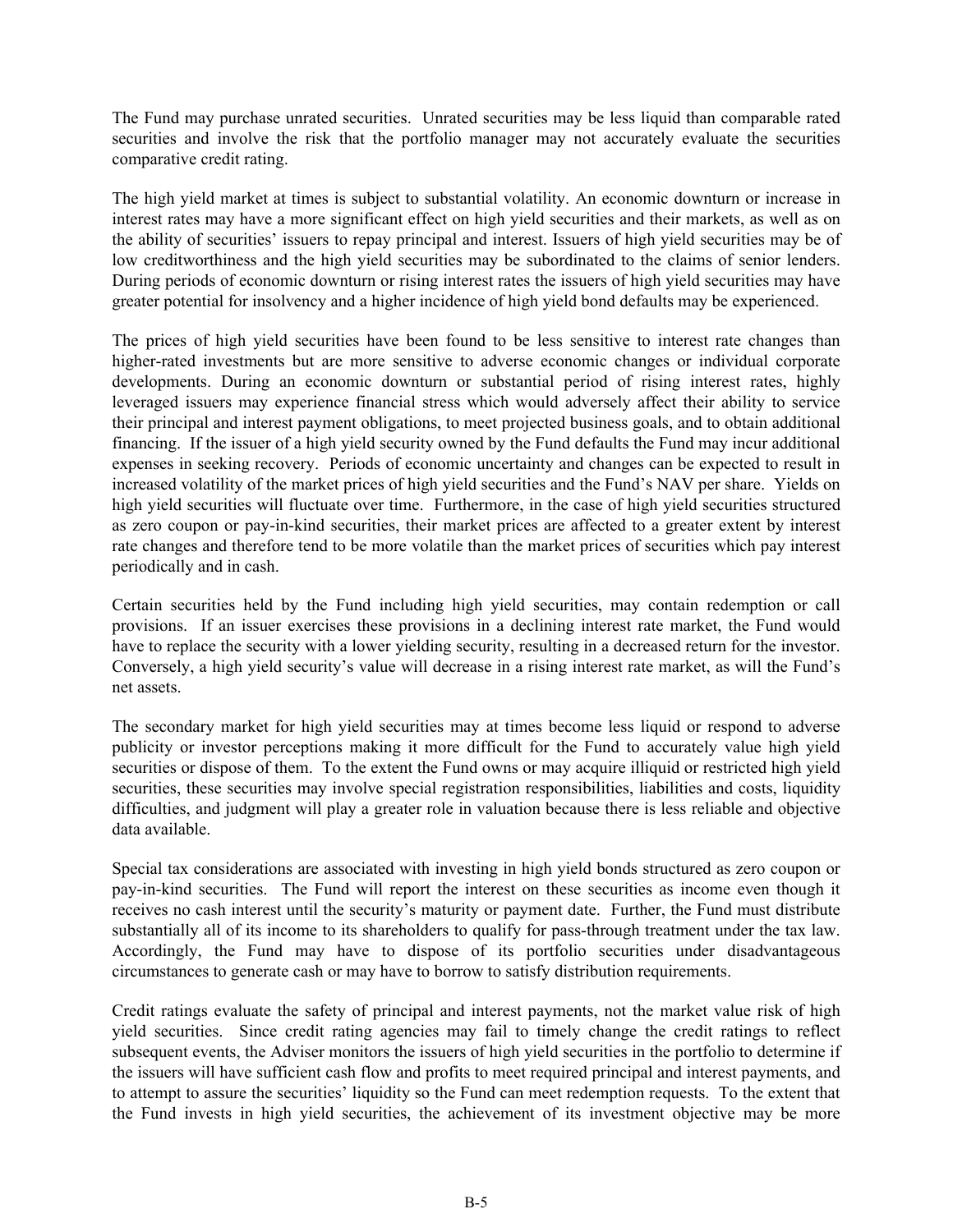dependent on the Adviser's credit analysis than would be the case for higher quality bonds. The Fund may retain a portfolio security whose rating has been changed.

#### **Loan Participations and Assignments**

The Fund may purchase participations in commercial loans. Such indebtedness may be secured or unsecured. Loan participations typically represent direct participation in a loan to a corporate borrower, and generally are offered by banks or other financial institutions or lending syndicates. The Fund may participate in such syndications, or can buy part of a loan, becoming a part lender. When purchasing loan participations, the Fund assumes the credit risk associated with the corporate borrower and may assume the credit risk associated with an interposed bank or other financial intermediary. The participation interests in which the Fund intends to invest may not be rated by any nationally recognized rating service. The Fund may invest in debtor-in-possession financings (commonly known as "DIP financings"). DIP financings are arranged when an entity seeks the protections of the bankruptcy court under Chapter 11 of the U.S. Bankruptcy Code. These financings allow the entity to continue its business operations while reorganizing under Chapter 11. Such financings constitute senior liens on unencumbered security (i.e., security not subject to other creditors' claims). There is a risk that the entity will not emerge from Chapter 11 and be forced to liquidate its assets under Chapter 7 of the U.S. Bankruptcy Code. In the event of liquidation, the Fund's only recourse will be against the property securing the DIP financing. A loan is often administered by an agent bank acting as agent for all holders. The agent bank administers the terms of the loan, as specified in the loan agreement. In addition, the agent bank is normally responsible for the collection of principal and interest payments from the corporate borrower and the apportionment of these payments to the credit of all institutions which are parties to the loan agreement. Unless, under the terms of the loan or other indebtedness, the Fund has direct recourse against the corporate borrower, the Fund may have to rely on the agent bank or other financial intermediary to apply appropriate credit remedies against a corporate borrower. A financial institution's employment as agent bank might be terminated in the event that it fails to observe a requisite standard of care or becomes insolvent. A successor agent bank would generally be appointed to replace the terminated agent bank, and assets held by the agent bank under the loan agreement should remain available to holders of such indebtedness. However, if assets held by the agent bank for the benefit of the Fund were determined to be subject to the claims of the agent bank's general creditors, the Fund might incur certain costs and delays in realizing payment on a loan or loan participation and could suffer a loss of principal and/or interest. In situations involving other interposed financial institutions (*e.g.*, an insurance company or governmental agency) similar risks may arise.

Purchasers of loans and other forms of direct indebtedness depend primarily upon the creditworthiness of the corporate borrower for payment of principal and interest. If the Fund does not receive scheduled interest or principal payments on such indebtedness, the Fund's share price and yield could be adversely affected. Loans that are fully secured offer the Fund more protection than an unsecured loan in the event of non-payment of scheduled interest or principal. However, there is no assurance that the liquidation of collateral from a secured loan would satisfy the corporate borrower's obligation, or that the collateral can be liquidated. The Fund may invest in loan participations with credit quality comparable to that of issuers of its securities investments. Indebtedness of companies whose creditworthiness is poor involves substantially greater risks, and may be highly speculative. Some companies may never pay off their indebtedness, or may pay only a small fraction of the amount owed. Consequently, when investing in indebtedness of companies with poor credit, the Fund bears a substantial risk of losing the entire amount invested.

The Fund is diversified and limits the amount of its total assets that it will invest in any one issuer and the Fund limits the amount of its total assets that it will invest in issuers within the same industry (see "Investment Restrictions"). For purposes of these limits, the Fund generally will treat the corporate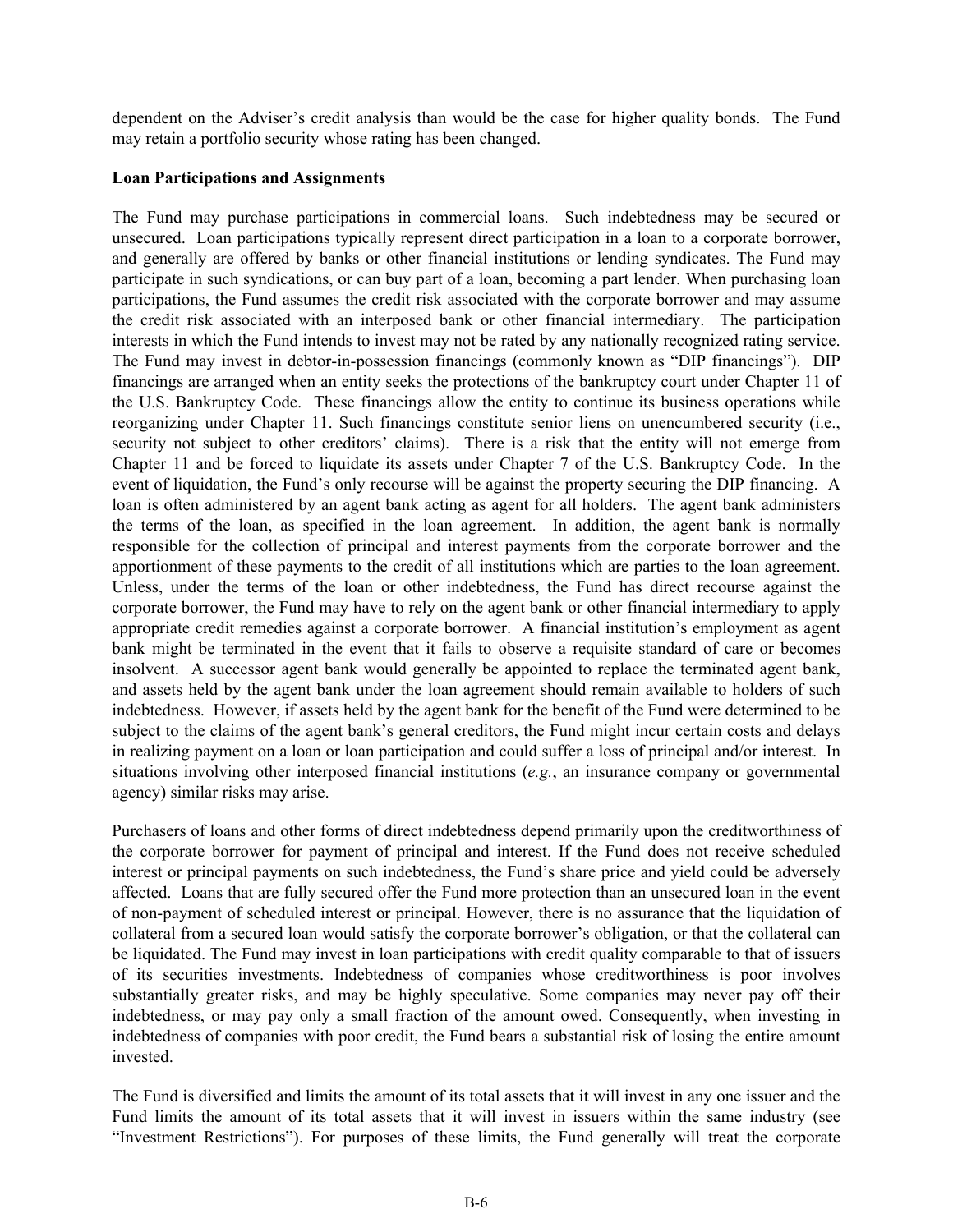borrower as the "issuer" of indebtedness held by the Fund. In the case of loan participations where a bank or other lending institution serves as a financial intermediary between the Fund and the corporate borrower, if the participation does not shift to the Fund the direct debtor-creditor relationship with the corporate borrower, SEC interpretations require the Fund to treat both the lending bank or other lending institution and the corporate borrower as "issuers." Treating a financial intermediary as an issuer of indebtedness may restrict the Fund's ability to invest in indebtedness related to a single financial intermediary, or a group of intermediaries engaged in the same industry, even if the underlying borrowers represent many different companies and industries. Loans and other types of direct indebtedness may not be readily marketable and may be subject to restrictions on resale. In some cases, negotiations involved in disposing of indebtedness may require weeks to complete. Consequently, some indebtedness may be difficult or impossible to dispose of readily at what PIA believes to be a fair price. In addition, valuation of illiquid indebtedness involves a greater degree of judgment in determining the Fund's NAV than if that value were based on available market quotations, and could result in significant variations in the Fund's daily share price. At the same time, some loan interests are traded among certain financial institutions and accordingly may be deemed liquid. As the market for different types of indebtedness develops, the liquidity of these instruments is expected to improve. In addition, the Fund currently intends to treat indebtedness for which there is no readily available market as illiquid for purposes of the Fund's limitation on illiquid investments. Investments in loan participations are considered to be debt obligations for purposes of the Trust's investment restriction relating to the lending of funds or assets by the Fund.

Investments in loans through a direct assignment of the financial institution's interests with respect to the loan may involve additional risks to the Fund. For example, if a loan is foreclosed, the Fund could become part owner of any collateral, and would bear the costs and liabilities associated with owning and disposing of the collateral. In addition, it is conceivable that under emerging legal theories of lender liability, the Fund could be held liable as co-lender. It is unclear whether loans and other forms of direct indebtedness offer securities law protections against fraud and misrepresentation. In the absence of definitive regulatory guidance, the Fund relies upon the Adviser's research in an attempt to avoid situations where fraud or misrepresentation could adversely affect the Fund.

#### **Warrants to Purchase Securities**

The Fund may invest in or acquire warrants to purchase equity securities. Warrants are instruments that give the holder the right, but not the obligation, to buy a security at a specific price for a specific period of time. Changes in the value of a warrant do not necessarily correspond to changes in the value of its underlying security. The price of a warrant may be more volatile than the price of its underlying security, and a warrant may offer greater potential for capital appreciation as well as capital loss. Warrants do not entitle a holder to dividends or voting rights with respect to the underlying security and do not represent any rights in the assets of the issuing company. A warrant ceases to have value if it is not exercised prior to its expiration date. These factors can make warrants more speculative than other types of investments. Bonds with warrants attached to purchase equity securities have many characteristics of convertible bonds and their prices may, to some degree, reflect the performance of the underlying stock. Bonds also may be issued with warrants attached to purchase additional fixed income securities at the same coupon rate. A decline in interest rates would permit the Fund to buy additional bonds at the favorable rate or to sell the warrants at a profit. If interest rates rise, the warrants would generally expire with no value. The Fund will not invest more than 5% of its net assets in warrants to purchase securities. Warrants acquired in units or attached to securities will be deemed without value for purposes of this restriction.

#### **Illiquid and Restricted Securities**

Pursuant to Rule 22e-4 under the 1940 Act, the Fund may not acquire any "illiquid investment" if, immediately after the acquisition, the Fund would have invested more than 15% of its net assets in illiquid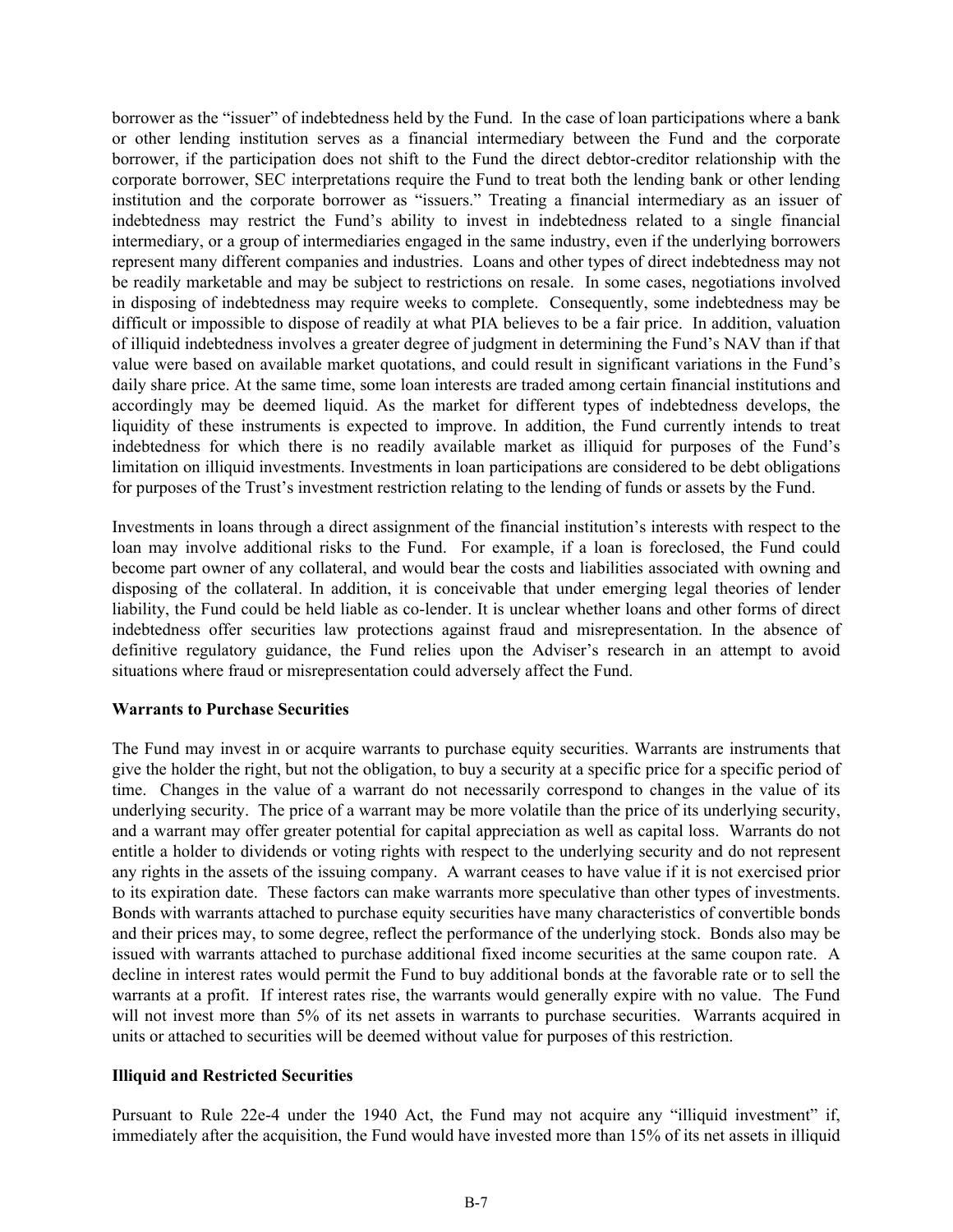investments that are assets. An "illiquid investment" is any investment that the Fund reasonably expects cannot be sold or disposed of in current market conditions in seven calendar days or less without the sale or disposition significantly changing the market value of the investment. The Fund has implemented a liquidity risk management program and related procedures to identify illiquid investments pursuant to Rule 22e-4. The 15% limits are applied as of the date the Fund purchases an illiquid investment. It is possible that the Fund's holding of illiquid investment could exceed the 15% limit, for example as a result of market developments or redemptions.

The Fund may purchase certain restricted securities that can be resold to institutional investors and which may be determined not to be illiquid investments pursuant to the Fund's liquidity risk management program. In many cases, those securities are traded in the institutional market pursuant to Rule 144A under the Securities Act of 1933, as amended (the "1933 Act") and are called Rule 144A securities.

Investments in illiquid investments involve more risks than investments in similar securities that are readily marketable. Illiquid investments may trade at a discount from comparable, more liquid investments. Investment of the Fund's assets in illiquid investments may restrict the ability of the Fund to dispose of its investments in a timely fashion and for a fair price as well as its ability to take advantage of market opportunities. The risks associated with illiquidity will be particularly acute where the Fund's operations require cash, such as when the Fund has net redemptions, and could result in the Fund borrowing to meet short-term cash requirements or incurring losses on the sale of illiquid investments. Restricted securities sold in private placement transactions between issuers and their purchasers are neither listed on an exchange nor traded in other established markets and may be illiquid. In many cases, the privately placed securities may not be freely transferable under the laws of the applicable jurisdiction or due to contractual restrictions on resale. To the extent privately placed securities may be resold in privately negotiated transactions, the prices realized from the sales could be less than those originally paid by the Fund or less than the fair value of the securities. A restricted security may be determined to be liquid under the Fund's liquidity risk management program established pursuant to Rule 22e-4 depending on market, trading, or investment-specific considerations related to the restricted security. In addition, issuers whose securities are not publicly traded may not be subject to the disclosure and other investor protection requirements that may be applicable if their securities were publicly traded. If any privately placed securities held by the Fund are required to be registered under the securities laws of one or more jurisdictions before being resold, the Fund may be required to bear the expenses of registration.

Private placement investments may involve investments in smaller, less seasoned issuers, which may involve greater risks than investments in more established companies. These issuers may have limited product lines, markets or financial resources, or they may be dependent on a limited management group. In making investments in private placement securities, the Fund may obtain access to material non-public information about an issuer of private placement securities, which may restrict the Fund's ability to conduct transactions in those securities.

#### **Leverage**

From time to time the Fund may increase its ownership of securities by borrowing on a secured or unsecured basis at fixed and floating rates of interest and investing the borrowed funds. It is not anticipated that the Fund will use its borrowing power to an extent greater than 25% of the value of its total assets. Borrowings will be made only from banks and only to the extent that the value of the assets of the Fund, less its liabilities other than borrowings, is equal to at least 300% of all borrowings, after giving effect to the proposed borrowing. If the value of the assets of the Fund so computed should fail to meet the 300% asset coverage requirement, the Fund is required within three days to reduce its bank debt to the extent necessary to meet such 300% coverage. Since substantially all of the assets of the Fund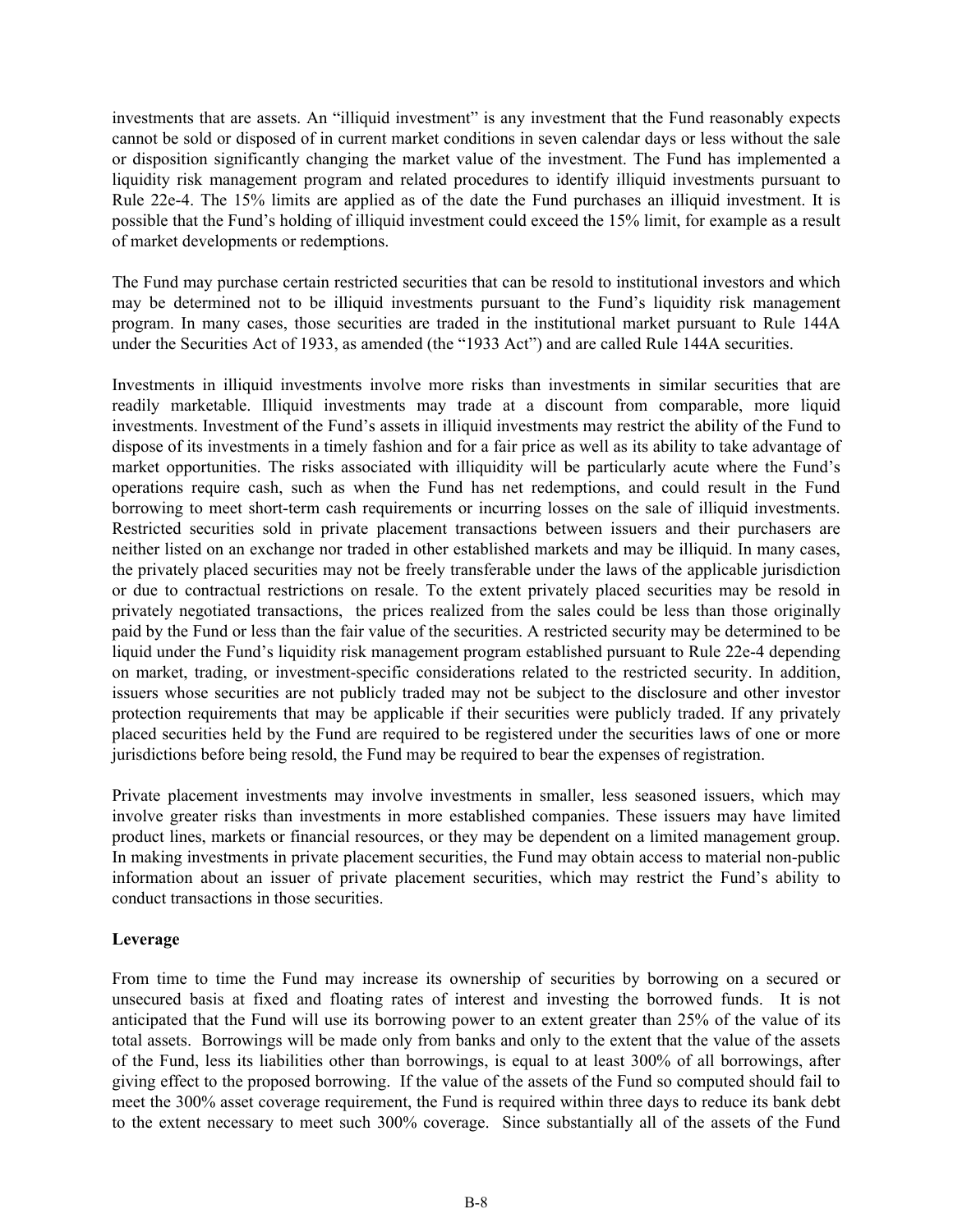fluctuate in value, but borrowing obligations may be fixed, the NAV per share of the Fund will correspondingly tend to increase and decrease in value more than otherwise would be the case.

#### **Lending Portfolio Securities**

The Fund may (although does not currently), to increase the income, lend its securities on a short- or long-term basis to brokers, dealers and financial institutions if (i) the loan is collateralized in accordance with applicable regulatory guidelines (the "Guidelines") and (ii) after any loan, the value of the securities loaned does not exceed 25% of the value of the Fund's total assets. Under the present Guidelines (which are subject to change) the loan collateral must be, on each business day, at least equal to the value of the loaned securities and must consist of cash, bank letters of credit or U.S. government securities. To be acceptable as collateral, a letter of credit must obligate a bank to pay amounts demanded by the Fund if the demand meets the terms of the letter of credit. Such terms and the issuing bank would have to be satisfactory to the Fund. Any loan might be secured by any one or more of the three types of collateral. The Fund currently expects to invest the collateral received in government money market funds, agency securities, or the highest quality commercial paper.

The Fund receives amounts equal to the interest or other distributions on loaned securities and also receives one or more of the negotiated loan fees, interest on securities used as collateral or interest on the securities purchased with such collateral, either of which type of interest may be shared with the borrower. The Fund may also pay reasonable finder's, custodian and administrative fees but only to persons not affiliated with the Trust. The Fund will not have the right to vote securities on loan, but the terms of the loan will permit the Fund to terminate the loan and thus reacquire the loaned securities on three days' notice.

The primary risk in securities lending is a default by the borrower during a sharp rise in price of the borrowed security resulting in a deficiency in the collateral posted by the borrower. The Fund will seek to minimize this risk by requiring that the value of the securities loaned be computed each day and additional collateral be furnished each day if required. In addition, the Fund is exposed to the risk of delay in recovery of the loaned securities or possible loss of rights in the collateral should the borrower become insolvent. As well, all investments made with the collateral received are subject to the risks associated with such investments. If such investments lose value, the Fund will have to cover the loss when repaying the collateral.

#### **Hedging Instruments**

The Fund may engage in hedging. Hedging may be used in an attempt to (i) protect against declines or possible declines in the market values of securities held in the Fund's portfolio ("short hedging") or (ii) establish a position in the securities markets as a substitute for the purchase of individual securities ("long hedging"). The Fund so authorized may engage in short hedging in an attempt to protect that Fund's value against anticipated downward trends in the securities markets or engage in long hedging as a substitute for the purchase of securities, which may then be purchased in an orderly fashion. It is expected that when the Fund is engaging in long hedging, it would, in the normal course, purchase securities and terminate the hedging position, but under unusual market conditions such a hedging position may be terminated without the corresponding purchase of securities. The various hedging instruments which the Fund may use are discussed below.

#### **Options on Securities**

An option is a legal contract that gives the buyer (who then becomes the holder) the right to buy, in the case of a call, or sell, in the case of a put, a specified amount of the underlying security at the option price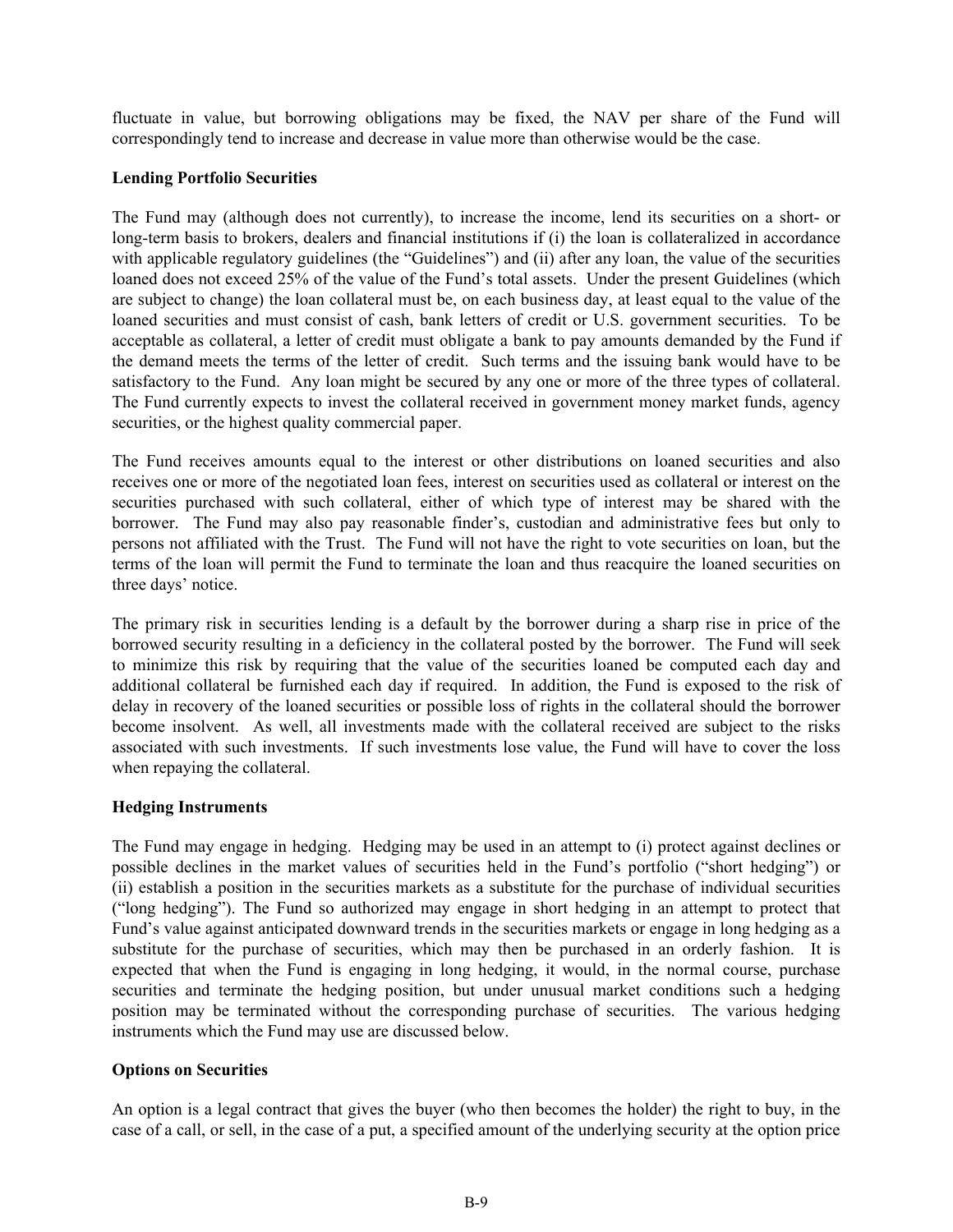at any time before the option expires. The buyer of a call obtains, in exchange for a premium that is paid to the seller, or "writer," of the call, the right to purchase the underlying security. The buyer of a put obtains the right to sell the underlying security to the writer of the put, likewise in exchange for a premium. Options have standardized terms, including the exercise price and expiration time; listed options are traded on national securities exchanges that provide a secondary market in which holders or writers can close out their positions by offsetting sales and purchases. The premium paid to a writer is not a down payment; it is a nonrefundable payment from a buyer to a seller for the rights conveyed by the option. A premium has two components: the intrinsic value and the time value. The intrinsic value represents the difference between the current price of the securities and the exercise price at which the securities will be sold pursuant to the terms of the option. The time value is the sum of money investors are willing to pay for the option in the hope that, at some time before expiration, it will increase in value because of a change in the price of the underlying security.

One risk of any put or call that is held is that the put or call is a wasting asset. If it is not sold or exercised prior to its expiration, it becomes worthless. The time value component of the premium decreases as the option approaches expiration, and the holder may lose all or a large part of the premium paid. In addition, there can be no guarantee that a liquid secondary market will exist on a given exchange, in order for an option position to be closed out. Furthermore, if trading is halted in an underlying security, the trading of options is usually halted as well. In the event that an option cannot be traded, the only alternative to the holder is to exercise the option.

Call Options on Securities. When the Fund writes a call, it receives a premium and agrees to sell the related investments to the purchaser of the call during the call period (usually not more than nine months) at a fixed exercise price (which may differ from the market price of the related investments) regardless of market price changes during the call period. If the call is exercised, the Fund forgoes any gain from an increase in the market price over the exercise price.

To terminate its obligation on a call which it has written, the Fund that wrote the call may purchase a call in a "closing purchase transaction." A profit or loss will be realized depending on the amount of option transaction costs and whether the premium previously received is more or less than the price of the call purchased. A profit may also be realized if the call lapses unexercised, because the Fund that wrote the call retains the premium received. All call options written by the Fund must be "covered." For a call to be "covered" (i) the Fund must own the underlying security or have an absolute and immediate right to acquire that security without payment of additional cash consideration; (ii) the Fund must maintain cash or liquid securities adequate to purchase the security; or (iii) any combination of (i) or (ii).

When the Fund buys a call, it pays a premium and has the right to buy the related investments from the seller of the call during the call period at a fixed exercise price. The Fund that bought the call benefits only if the market price of the related investment is above the call price plus the premium paid during the call period and the call is either exercised or sold at a profit. If the call is not exercised or sold (whether or not at a profit), it will become worthless at its expiration date and that Fund will lose its premium payment and the right to purchase the related investment.

Put Options on Securities. When the Fund buys a put, it pays a premium and has the right to sell the related investment to the seller of the put during the put period (usually not more than nine months) at a fixed exercise price. Buying a protective put permits the Fund to protect itself during the put period against a decline in the value of the related investment below the exercise price by having the right to sell the investment through the exercise of the put.

When the Fund writes a put option it receives a premium and has the same obligations to a purchaser of such a put as are indicated above as its rights when it purchases such a put. A profit or loss will be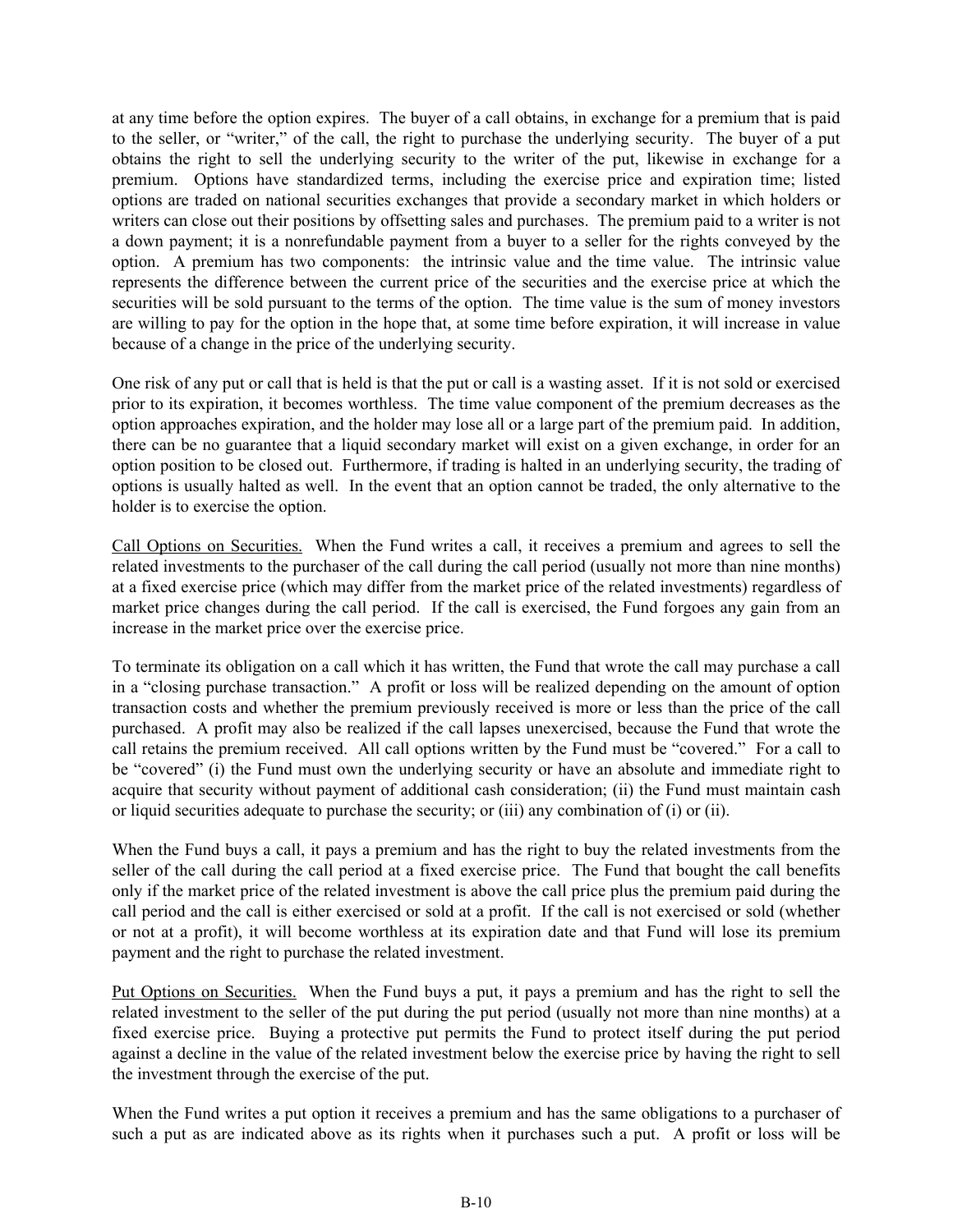realized depending on the amount of option transaction costs and whether the premium previously received is more or less than the put purchased in a closing purchase transaction. A profit may also be realized if the put lapses unexercised, because the Fund retains the premium received. All put options written by the Fund must be "covered." For a put to be "covered," the Fund must maintain cash or liquid securities equal to the option price.

Options on Securities Indices. The Fund may purchase and write (sell) covered call and put options on securities indices listed on U.S. securities exchange or traded in the OTC market. A securities index option written by the Fund would obligate it, upon exercise of the options, to pay a cash settlement, rather than to deliver or purchase actual securities, to the option holder. Although the Fund will not ordinarily own all of the securities comprising the indices on which it writes call and put options, such options will usually be written on those indices which correspond most closely to the composition of the Fund's portfolio. The Fund may purchase or sell call and put options in order to terminate its obligations under options it has written.

### **Debt Futures**

The Fund may invest in futures contracts on debt securities ("Debt Futures" or "Futures") or options on Debt Futures.

A futures contract is a commitment to buy or sell a specific product at a currently determined market price, for delivery at a predetermined future date. The futures contract is uniform as to quantity, quality and delivery time for a specified underlying product. The commitment is executed in a designated contract market – a futures exchange – that maintains facilities for continuous trading. The buyer and seller of the futures contract are both required to make a deposit of cash or U.S. Treasury Bills with their brokers equal to a varying specified percentage of the contract amount; the deposit is known as initial margin. Since ownership of the underlying product is not being transferred, the margin deposit is not a down payment; it is a security deposit to protect against nonperformance of the contract. No credit is being extended, and no interest expense accrues on the non-margined value of the contract. The contract is marked to market every day, and the profits and losses resulting from the daily change are reflected in the accounts of the buyer and seller of the contract. A profit in excess of the initial deposit can be withdrawn, but a loss may require an additional payment, known as variation margin, if the loss causes the equity in the account to fall below an established maintenance level. The Fund will maintain cash or liquid securities sufficient to cover its obligations under each futures contract that it has entered into.

To liquidate a futures position before the contract expiration date, a buyer simply sells the contract, and the seller of the contract simply buys the contract, on the futures exchange. However, the entire value of the contract does not change hands; only the gains and losses on the contract since the preceding day are credited and debited to the accounts of the buyers and sellers, just as on every other preceding trading day, and the positions are closed out.

One risk in employing Futures to attempt to protect against declines in the value of the securities held by the Fund is the possibility that the prices of Futures will correlate imperfectly with the behavior of the market value of that Fund's securities. The ordinary spreads between prices in the cash and futures markets, due to differences in those markets, are subject to distortions. First, all participants in the futures market are subject to margin deposit and maintenance requirements. Rather than meeting additional margin deposit requirements, investors may close futures contracts through off-setting transactions which could distort the normal relationship between the cash and futures markets. Second, the liquidity of the futures market depends on participants entering into offsetting transactions rather than making or taking delivery. To the extent participants decide to make or take delivery, liquidity in the futures market could be reduced, thus producing distortion. The liquidity of the Futures being considered for purchase or sale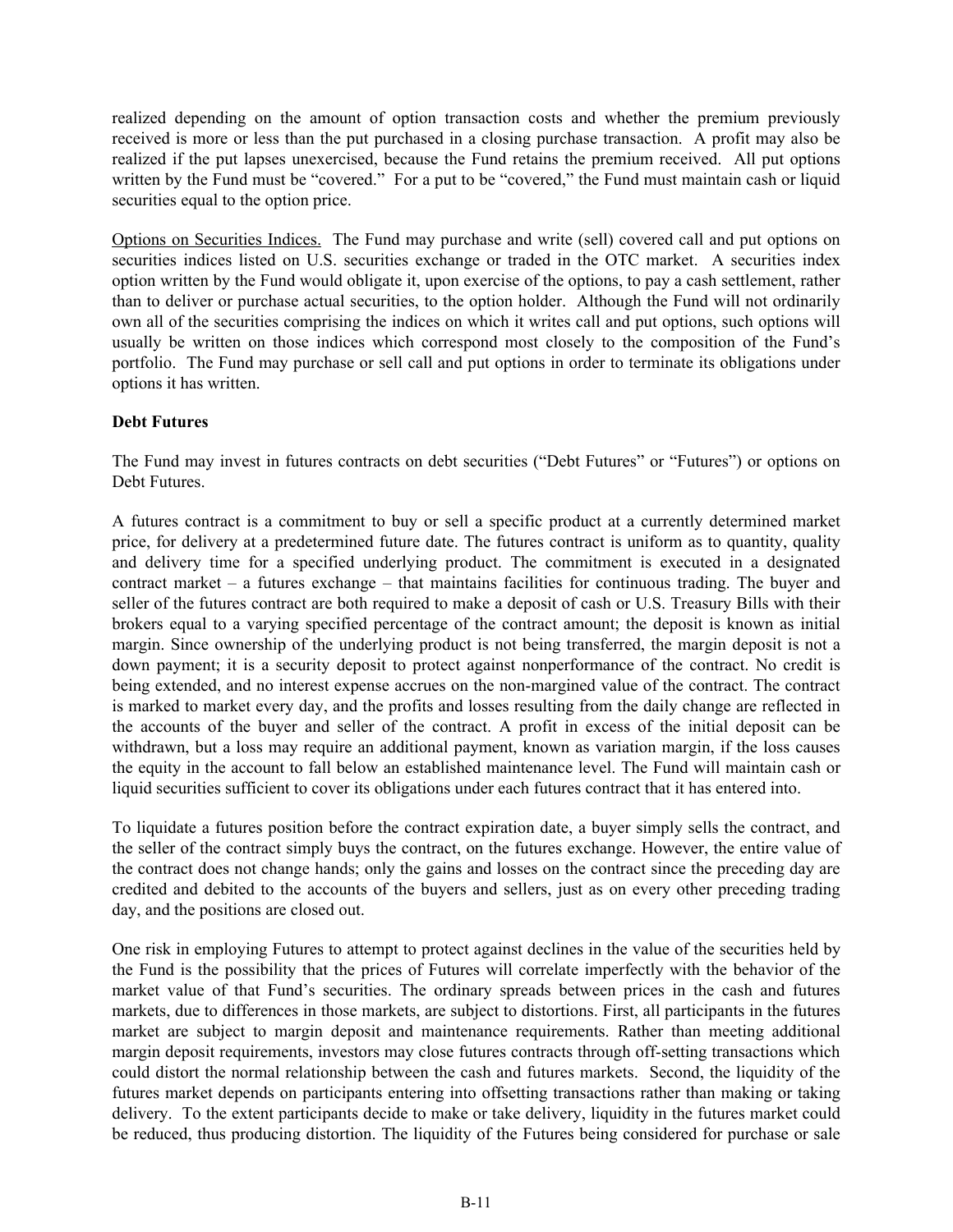by the Fund will be a factor in their selection by the Adviser. Third, from the point of view of speculators the deposit requirements in the futures market are less onerous than margin requirements in the securities market. Therefore, increased participation by speculators in the futures market may cause temporary price distortions.

It is possible that, where the Fund has sold Futures in a short hedge, the market may advance but the value of the securities held by the Fund may decline. If this occurred, that Fund would lose money on the Future and also experience a decline in the value of its securities. Where Futures are purchased in a long hedge, it is possible that the market may decline; if the Fund then decides not to invest in securities at that time because of concern as to possible further market decline or for other reasons, that Fund will realize a loss on the Future that is not offset by a reduction in the price of any securities purchased.

#### **Options on Debt Futures**

Options on Futures are similar to options on securities, except that the related investment is not a security, but a Future. Thus, the buyer of a call option obtains the right to purchase a Future at a specified price during the life of the option, and the buyer of a put option obtains the right to sell a Future at a specified price during the life of the option. The options are traded on an expiration cycle based on the expiration cycle of the underlying Future. The Fund may buy options on debt futures and may also write (sell) covered call and put options on debt futures.

The risks of options on Futures are similar to those of options on securities and also include the risks inherent in the underlying Futures.

### **Special Risks of Hedging Strategies**

Participation in the options or futures markets involves investment risks and transactions costs to which the Fund would not be subject absent the use of these strategies. In particular, the loss from investing in futures contracts is potentially unlimited. If the Adviser's prediction of movements in the securities and interest rate markets is inaccurate, the Fund could be in a worse position than if such strategies were not used. Risks inherent in the use of options, futures contracts and options on futures contracts include: (1) dependence on the Adviser's ability to predict correctly movements in the direction of interest rates, securities prices and currency markets; (2) imperfect correlation between the price of options and futures contracts and options thereon and movements in the prices of the securities being hedged; (3) the fact that skills needed to use these strategies are different from those needed to select portfolio securities; and (4) the possible absence of a liquid secondary market for any particular instrument at any time.

#### **Limitations on Options and Futures**

Transactions in options by the Fund will be subject to limitations established by each of the exchanges governing the maximum number of options which may be written or held by a single investor or group of investors acting in concert, regardless of whether the options are written or held on the same or different exchanges or are written or held in one or more accounts or through one or more brokers. Thus, the number of options which the Fund may write or hold may be affected by options written or held by other investment advisory clients of the Adviser and its affiliates. Position limits also apply to Futures. An exchange may order the liquidations of positions found to be in excess of these limits, and it may impose certain sanctions.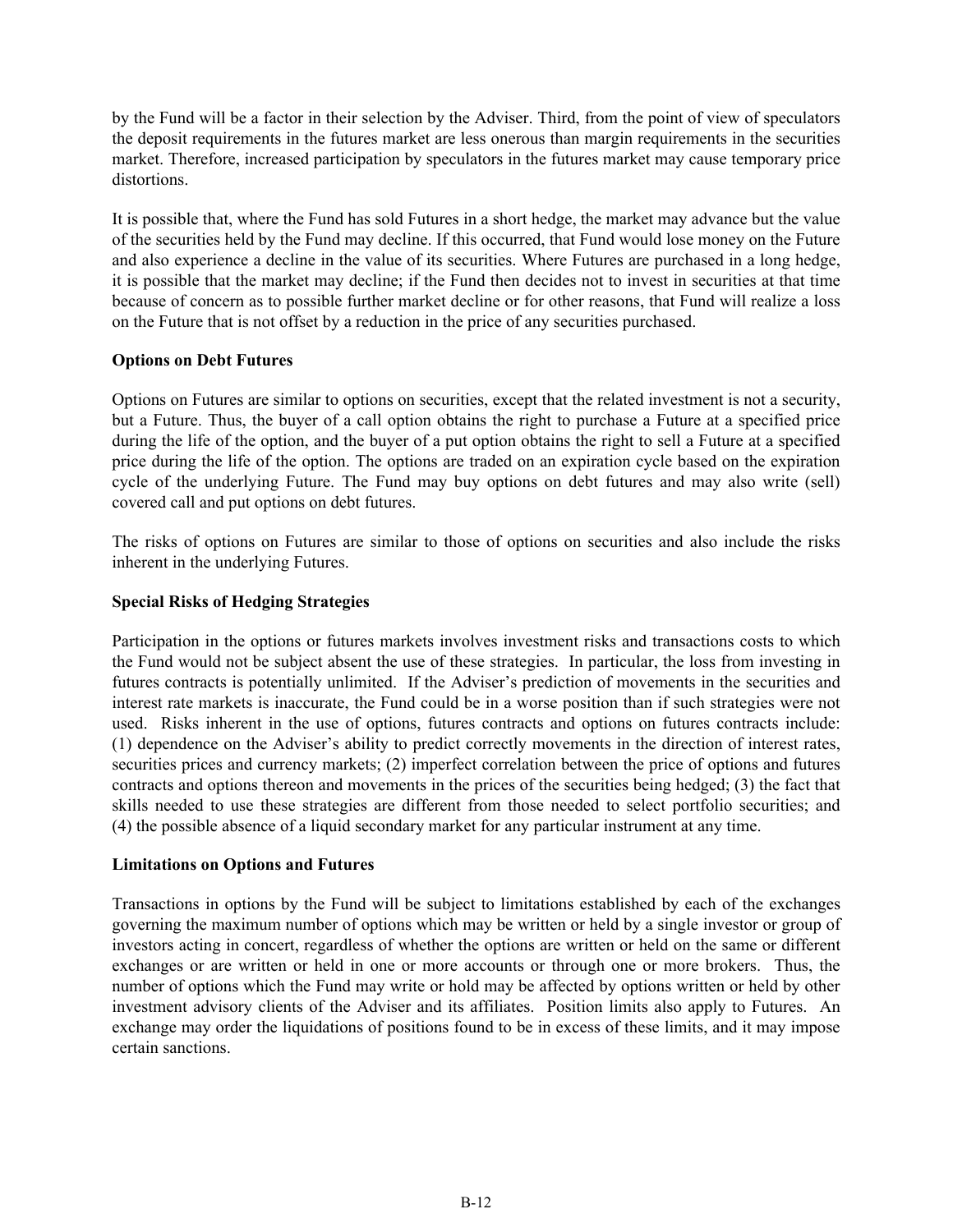#### **Swaps**

*Credit Default Swaps*. The Fund may enter into credit default swap agreements. The credit default swap agreement may have as a reference obligation one or more securities that are not currently held by the Fund. The buyer in a credit default swap agreement is obligated to pay the seller a periodic fee, typically expressed in basis points on the principal amount of the underlying obligation (the "notional" amount), over the term of the agreement in return for a contingent payment upon the occurrence of a credit event with respect to the underlying reference obligation. A credit event is typically a default, restructuring or bankruptcy.

The Fund may be either the buyer or seller in the transaction. As a seller, the Fund receives a fixed rate of income throughout the term of the agreement, which typically is between one month and five years, provided that no credit event occurs. If a credit event occurs, the Fund typically must pay the contingent payment to the buyer, which is typically the par value (full notional value) of the reference obligation. The contingent payment may be a cash settlement or by physical delivery of the reference obligation in return for payment of the face amount of the obligation. If the Fund is a buyer and no credit event occurs, the Fund may lose its investment and recover nothing. However, if a credit event occurs, the buyer typically receives full notional value for a reference obligation that may have little or no value.

Credit default swaps may involve greater risks than if the Fund had invested in the reference obligation directly. Credit default swaps are subject to general market risk, liquidity risk and credit risk. If the Fund is a buyer in a credit default swap agreement and no credit event occurs, then it will lose its investment. In addition, the value of the reference obligation received by the Fund as a seller if a credit event occurs, coupled with the periodic payments previously received, may be less than the full notional value it pays to the buyer, resulting in a loss of value to the Fund.

The Fund may also invest in credit default swap index products and in options on credit default swap index products. These instruments are designed to track representative segments of the credit default swap market and provide investors with exposure to specific "baskets" of issuers of bonds or loans. Such investments are subject to liquidity risks as well as other risks associated with investments in credit default swaps discussed above. The Fund reserves the right to invest in similar instruments that may become available in the future.

The Fund may also use credit default swap indices. The individual credits underlying these credit default swap indices may be rated above BBB, below BBB or non-rated.

In October 2020, the SEC adopted a final rule related to the use of derivatives, short sales, reverse repurchase agreements and certain other transactions by registered investment companies that will rescind and withdraw the guidance of the SEC and its staff regarding asset segregation and cover transactions. The final rule requires a Fund that trades derivatives and other transactions which create future payment or delivery obligations (except reverse repurchase agreements and similar financing transactions) subject to a value-at-risk ("VaR") leverage limit and certain derivatives risk management program and reporting requirements. Generally, these requirements apply unless a Fund qualifies as a "limited derivatives user," as defined in the final rule. Under the final rule, when a Fund trades reverse repurchase agreements or similar financing transactions, including certain tender option bonds, it needs to aggregate the amount of indebtedness associated with the reverse repurchase agreements or similar financing transactions with the aggregate amount of any other senior securities representing indebtedness when calculating the Fund's asset coverage ratio or treat all such transactions as derivatives transactions. Reverse repurchase agreements or similar financing transactions aggregated with other indebtedness do not need to be included in the calculation of whether a Fund is a limited derivatives user, but for Funds subject to the VaR testing, reverse repurchase agreements and similar financing transactions must be included for purposes of such testing whether treated as derivatives transactions or not. Compliance with these new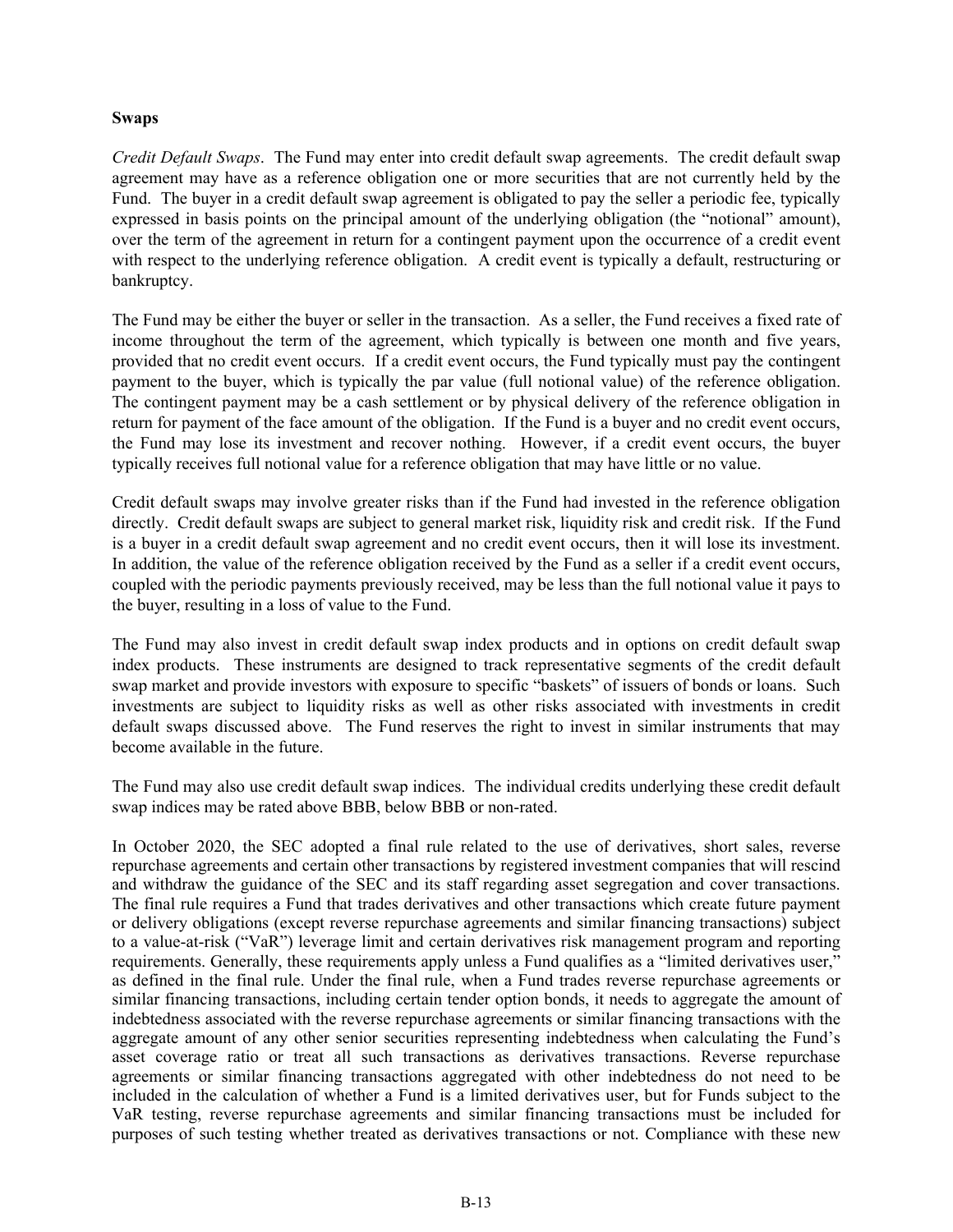requirements will be required by August 19, 2022. Following the compliance date, these requirements may limit the ability of a Fund to use derivatives and reverse repurchase agreements and similar financing transactions as part of its investment strategies. These requirements may increase the cost of a Fund's investments and cost of doing business, which could adversely affect investors.

The Fund is classified as a limited derivatives user under Rule 18f-4 of the 1940 Act. As a limited derivatives user the Fund's derivatives exposure, excluding certain currency and interest rate hedging transactions, may not exceed 10% of its net assets. This restriction is not fundamental and may be changed by the Fund without a shareholder vote.

The Fund's policy is to distribute to its shareholders all of its net investment income and any net realized long term capital gains for each fiscal year in a manner that complies with the distribution requirements of the Code, so that the Fund will not be subject to any federal income or excise taxes. The Fund can give no assurances that distributions will be sufficient to eliminate all taxes. To avoid the non-deductible excise tax, the Fund must distribute (or be deemed to have distributed) by December 31 of each calendar year (i) at least 98% of its ordinary income for such year, (ii) at least 98.2% of the excess of its realized capital gains over its realized capital losses for the 12-month period ending on October 31 during such year, and (iii) any amounts from the prior calendar year that were not distributed and on which no federal income tax was paid by the Fund.

#### **U.S. Government Securities and Mortgage-Backed Securities**

As used in this SAI, the term "U.S. government securities" means securities issued or guaranteed by the U.S. government or any of its agencies or instrumentalities.

Securities issued or guaranteed by the U.S. government include a variety of Treasury securities (*i.e.*, securities issued by the U.S. government) that differ only in their interest rates, maturities and dates of issuance. Treasury Bills have maturities of one year or less. Treasury Notes have maturities of one to ten years, and Treasury Bonds generally have maturities of greater than ten years at the date of issuance. Zero coupon Treasury securities consist of Treasury Notes and Bonds that have been stripped of their unmatured interest coupons.

U.S. government agencies or instrumentalities which issue or guarantee securities include, but are not limited to, the Federal Housing Administration, Federal National Mortgage Association, Farmers Home Administration, Export-Import Bank of the United States, Small Business Administration, Government National Mortgage Association, General Services Administration, Central Bank for Cooperatives, Federal Home Loan Banks, Federal Home Loan Mortgage Corporation, Federal Intermediate Credit Banks, Federal Land Banks, Maritime Administration, Tennessee Valley Authority, District of Columbia Armory Board, the Inter-American Development Bank, the Asian Development Bank, the Student Loan Marketing Association and the International Bank for Reconstruction and Development.

Except for U.S. Treasury securities, obligations of U.S. government agencies and instrumentalities may or may not be supported by the full faith and credit of the United States. Some are backed by the right of the issuer to borrow from the Treasury; others by discretionary authority of the U.S. government to purchase the agencies' obligations; while still others, such as the Student Loan Marketing Association, are supported only by the credit of the instrumentality. In the case of securities not backed by the full faith and credit of the United States, the investor must look principally to the agency or instrumentality issuing or guaranteeing the obligation for ultimate repayment, and may not be able to assert a claim against the United States itself in the event the agency or instrumentality does not meet its commitment. The Fund investing in U.S. government securities will invest in securities of such instrumentality only when the Adviser is satisfied that the credit risk with respect to any instrumentality is acceptable.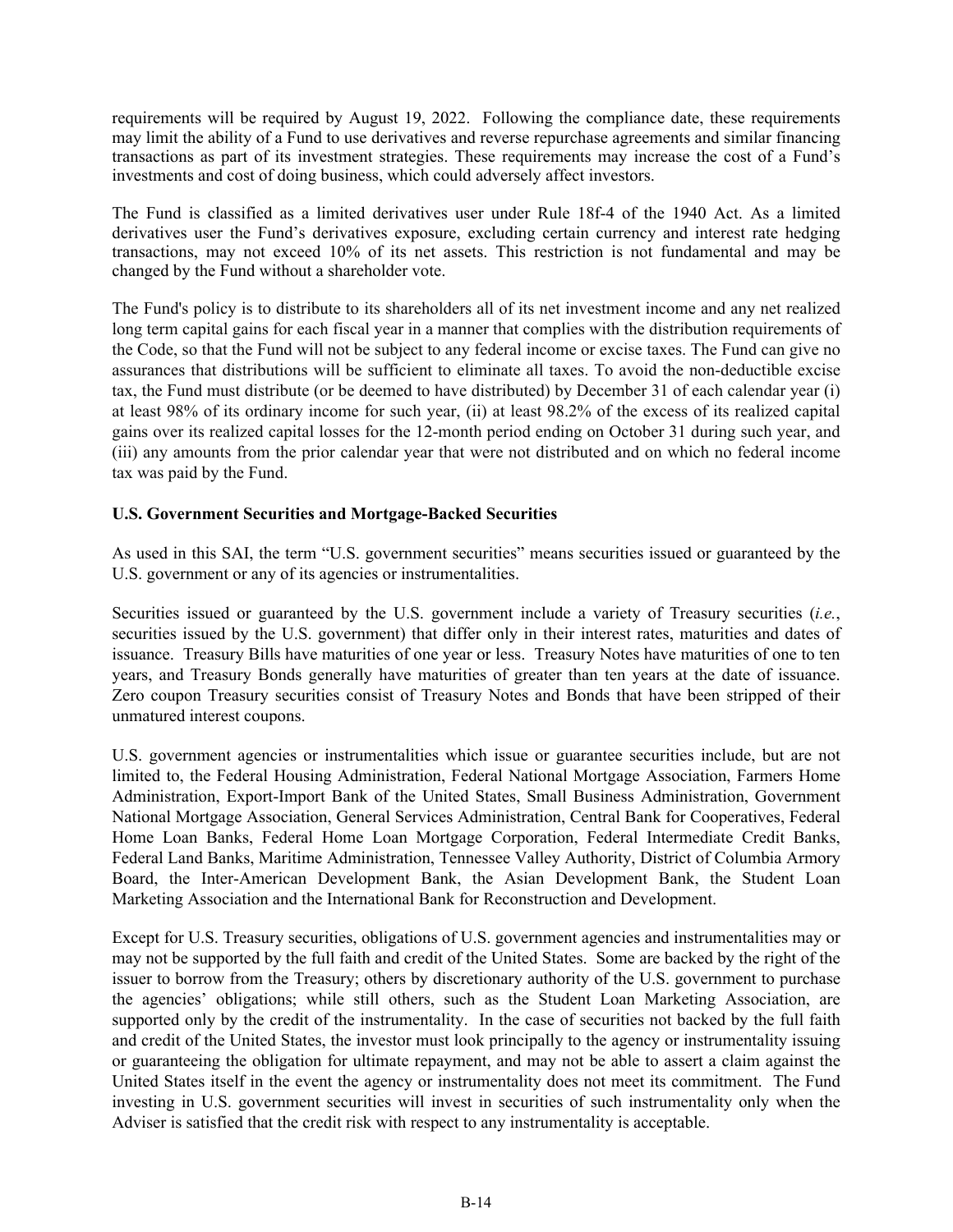Among the U.S. government securities that the Fund investing in U.S. government securities may purchase are "mortgage-backed securities" of the Government National Mortgage Association ("Ginnie Mae"), the Federal Home Loan Mortgage Corporation ("Freddie Mac") and the Federal National Mortgage Association ("Fannie Mae"). These mortgage-backed securities include "pass-through" securities and "participation certificates;" both are similar, representing pools of mortgages that are assembled, with interests sold in the pool; the assembly is made by an "issuer" which assembles the mortgages in the pool and passes through payments of principal and interest for a fee payable to it. Payments of principal and interest by individual mortgagors are "passed through" to the holders of the interest in the pool. Thus, the monthly or other regular payments on pass-through securities and participation certificates include payments of principal (including prepayments on mortgages in the pool) rather than only interest payments. Another type of mortgage-backed security is the "collateralized mortgage obligation" or "CMO," which is similar to a conventional bond (in that it makes fixed interest payments and has an established maturity date) and is secured by groups of individual mortgages. Timely payment of principal and interest on Ginnie Mae pass-throughs is guaranteed by the full faith and credit of the United States, but their yield is not guaranteed. Freddie Mac and Fannie Mae are both instrumentalities of the U.S. government, but their obligations are not backed by the full faith and credit of the United States. It is possible that the availability and the marketability (*i.e.*, liquidity) of these securities discussed in this paragraph could be adversely affected by actions of the U.S. government to tighten the availability of its credit or to affect adversely the tax effects of owning them.

Mortgage loans are subject to a variety of state and federal regulations designed to protect mortgagors, which may impair the ability of the mortgage lender to enforce its rights under the mortgage documents. These regulations include legal restraints on foreclosures, homeowner rights of redemption after foreclosure, federal and state bankruptcy and debtor relief laws, restrictions on enforcement of mortgage loan "due on sale" clauses and state usury laws. Even though the Fund will invest in mortgage-backed securities which are U.S. government securities, these regulations may adversely affect the Fund's investments by delaying the Fund's receipt of payments derived from principal or interest on mortgage loans affected by such regulations.

*Events Regarding Fannie Mae and Freddie Mac Securities*. On September 6, 2008, the Federal Housing Finance Agency ("FHFA") placed Fannie Mae and Freddie Mac into conservatorship. As the conservator, FHFA succeeded to all rights, titles, powers and privileges of Fannie Mae and Freddie Mac and of any stockholder, officer or director of Fannie Mae and Freddie Mac with respect to Fannie Mae and Freddie Mac and the assets of Fannie Mae and Freddie Mac.

Fannie Mae and Freddie Mac are continuing to operate as going concerns while in conservatorship and each remain liable for all of its obligations, including its guaranty obligations, associated with its mortgage-backed securities. The FHFA has indicated that the conservatorship of each enterprise will end when the director of FHFA determines that FHFA's plan to restore the enterprise to a safe and solvent condition has been completed.

Under the Federal Housing Finance Regulatory Reform Act of 2008 (the **"**Reform Act"), which was included as part of the Housing and Economic Recovery Act of 2008, FHFA, as conservator or receiver, has the power to repudiate any contract entered into by Fannie Mae or Freddie Mac prior to FHFA's appointment as conservator or receiver, as applicable, if FHFA determines, in its sole discretion, that performance of the contract is burdensome and that repudiation of the contract promotes the orderly administration of Fannie Mae's or Freddie Mac's affairs.

The Reform Act requires FHFA to exercise its right to repudiate any contract within a reasonable period of time after its appointment as conservator or receiver. FHFA, in its capacity as conservator, has indicated that it has no intention to repudiate the guaranty obligations of Fannie Mae or Freddie Mac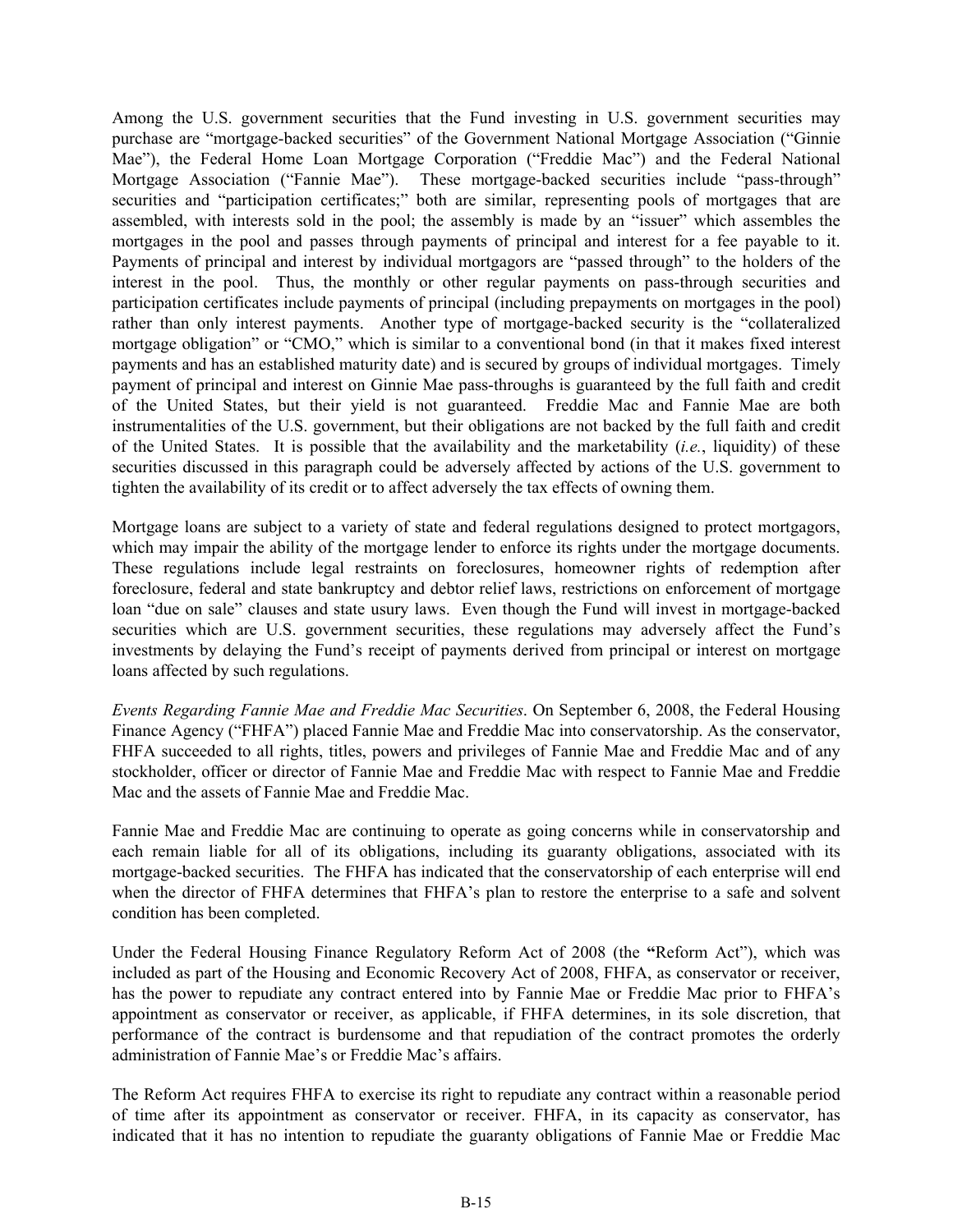because FHFA views repudiation as incompatible with the goals of the conservatorship. However, in the event that FHFA, as conservator or if it is later appointed as receiver for Fannie Mae or Freddie Mac, were to repudiate any such guaranty obligation, the conservatorship or receivership estate, as applicable, would be liable for actual direct compensatory damages in accordance with the provisions of the Reform Act. Any such liability could be satisfied only to the extent of Fannie Mae's or Freddie Mac's assets available therefor. In the event of repudiation, the payments of interest to holders of Fannie Mae or Freddie Mac mortgage-backed securities would be reduced if payments on the mortgage loans represented in the mortgage loan groups related to such mortgage-backed securities are not made by the borrowers or advanced by the servicer. Any actual direct compensatory damages for repudiating these guaranty obligations may not be sufficient to offset any shortfalls experienced by such mortgage-backed security holders. Further, in its capacity as conservator or receiver, FHFA has the right to transfer or sell any asset or liability of Fannie Mae or Freddie Mac without any approval, assignment or consent. Although FHFA has stated that it has no present intention to do so, if FHFA, as conservator or receiver, were to transfer any such guaranty obligation to another party, holders of Fannie Mae or Freddie Mac mortgage-backed securities would have to rely on that party for satisfaction of the guaranty obligation and would be exposed to the credit risk of that party.

In addition, certain rights provided to holders of mortgage-backed securities issued by Fannie Mae and Freddie Mac under the operative documents related to such securities may not be enforced against FHFA, or enforcement of such rights may be delayed, during the conservatorship or any future receivership. The operative documents for Fannie Mae and Freddie Mac mortgage-backed securities may provide (or with respect to securities issued prior to the date of the appointment of the conservator may have provided) that upon the occurrence of an event of default on the part of Fannie Mae or Freddie Mac, in its capacity as guarantor, which includes the appointment of a conservator or receiver, holders of such mortgage-backed securities have the right to replace Fannie Mae or Freddie Mac as trustee if the requisite percentage of mortgage-backed securities holders consent. The Reform Act prevents mortgage-backed security holders from enforcing such rights if the event of default arises solely because a conservator or receiver has been appointed. The Reform Act also provides that no person may exercise any right or power to terminate, accelerate or declare an event of default under certain contracts to which Fannie Mae or Freddie Mac is a party, or obtain possession of or exercise control over any property of Fannie Mae or Freddie Mac, or affect any contractual rights of Fannie Mae or Freddie Mac, without the approval of FHFA, as conservator or receiver, for a period of 45 or 90 days following the appointment of FHFA as conservator or receiver, respectively.

In October 2012, FHFA released a white paper, Building a New Infrastructure for the Secondary Mortgage Market, proposing a framework for a common securitization platform and an improved contractual and disclosure framework and requested public input. The white paper sought to identify the core components of mortgage securitization that will be needed in the housing finance system in the future. Along with the white paper, FHFA joined Fannie Mae and Freddie Mac in outreach to a full range of stakeholders, including a variety of industry participants – small and large companies, trade groups, advocacy organizations, vendors, originators, servicers, investors, and mortgage issuers, among others. FHFA has worked with Fannie Mae and Freddie Mac to use the feedback gathered on the securitization platform prototype, to align key contractual features and practices, and address additional protections investors require.

FHFA has stated that long-term, continued operation in a government-run conservatorship is not sustainable for Fannie Mae and Freddie Mac because each company lacks capital, cannot rebuild its capital base, and is operating on a remaining, finite line of capital from taxpayers. However, FHFA has stated that it will continue to carry out its responsibilities as conservator until Congress determines the future of Fannie Mae and Freddie Mac.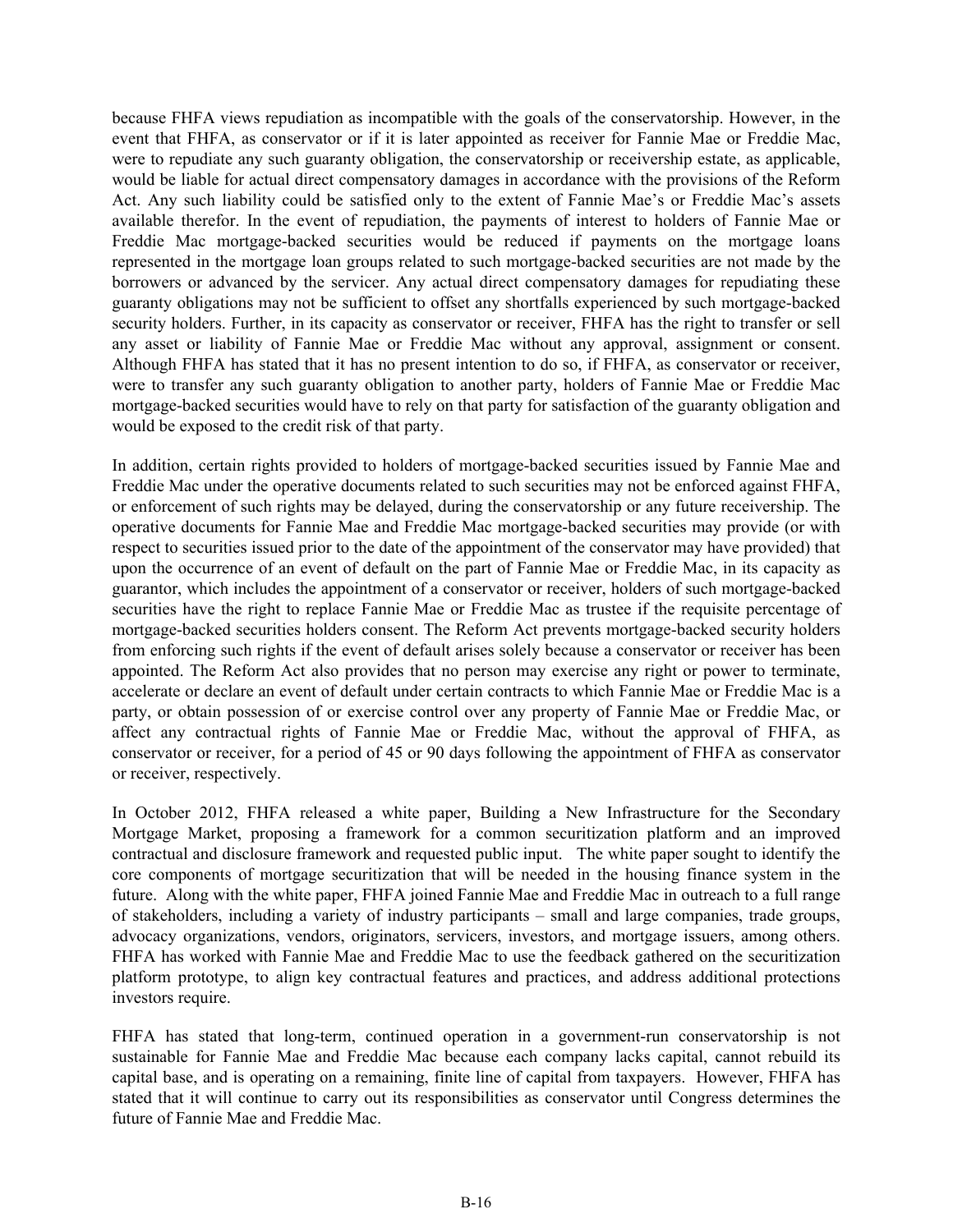#### *Investment Characteristic of MBS*

The investment characteristics of adjustable and fixed rate mortgage-backed securities differ from those of traditional fixed income securities. The major differences include the payment of interest and principal on mortgage-backed securities on a more frequent (usually monthly) schedule, and the possibility that principal may be prepaid at any time due to prepayments on the underlying mortgage loans or other assets. These differences can result in significantly greater price and yield volatility than is the case with traditional fixed income securities. As a result, if the Fund purchases mortgage-backed securities at a premium, a faster than expected prepayment rate will reduce both the market value and the yield to maturity from those which were anticipated. A prepayment rate that is slower than expected will have the opposite effect of increasing yield to maturity and market value. Conversely, if the Fund purchases mortgage-backed securities at a discount, faster than expected prepayments will increase, while slower than expected prepayments will reduce, yield to maturity and market value.

#### *Prepayments*

Prepayments on a pool of mortgage loans are influenced by a variety of factors, including economic conditions, changes in mortgagors' housing needs, job transfer, unemployment, mortgagors' net equity in the mortgage properties and servicing decisions. The timing and level of prepayments cannot be predicted. Generally, however, prepayments on adjustable rate mortgage loans and fixed rate mortgage loans will increase during a period of falling mortgage interest rates and decrease during a period of rising mortgage interest rates. Accordingly, the amounts of prepayments available for reinvestment by the Fund are likely to be greater during a period of declining mortgage interest rates. If general interest rates also decline, such prepayments are likely to be reinvested at lower interest rates than the Fund was earning on the mortgage-backed securities that were prepaid.

#### *Adjustable Rate Mortgage Loans*

Certain mortgage loans underlying the mortgage-backed securities in which the Fund may invest will be adjustable rate mortgage loans ("ARMs"). ARMs eligible for inclusion in a mortgage pool will generally provide for a fixed initial mortgage interest rate for a specified period of time. Thereafter, the interest rates (the "Mortgage Interest Rates") may be subject to periodic adjustment based on changes in the applicable index rate (the "Index Rate"). The adjusted rate would be equal to the Index Rate plus a gross margin, which is a fixed percentage spread over the Index Rate established for each ARM at the time of its origination.

There are two main categories of indexes which provide the basis for rate adjustments on ARMs: those based on U.S. Treasury securities and those derived from a calculated measure such as a cost of funds index or a moving average of mortgage rates. Commonly utilized indexes include the one-year, threeyear and five-year constant maturity Treasury rates, the three-month Treasury Bill rate, the 180-day Treasury Bill rate, rates on longer-term Treasury securities, the 11<sup>th</sup> District Federal Home Loan Bank Cost of Funds, the National Median Cost of Funds, the one-month, three-month, six-month or one year London Interbank Offered Rate (LIBOR), the prime rate of a specific bank, or commercial paper rates. Some indexes, such as the one-year constant maturity Treasury rate, closely mirror changes in market interest rate levels. Others, such as the 11<sup>th</sup> District Federal Home Loan Bank Cost of Funds index, tend to lag behind changes in market rate levels and tend to be somewhat less volatile. The degree of volatility in the market value of the Fund's portfolio and therefore in the NAV per share of the Fund will be a function of the length of the interest rate reset periods and the degree of volatility in the applicable indexes.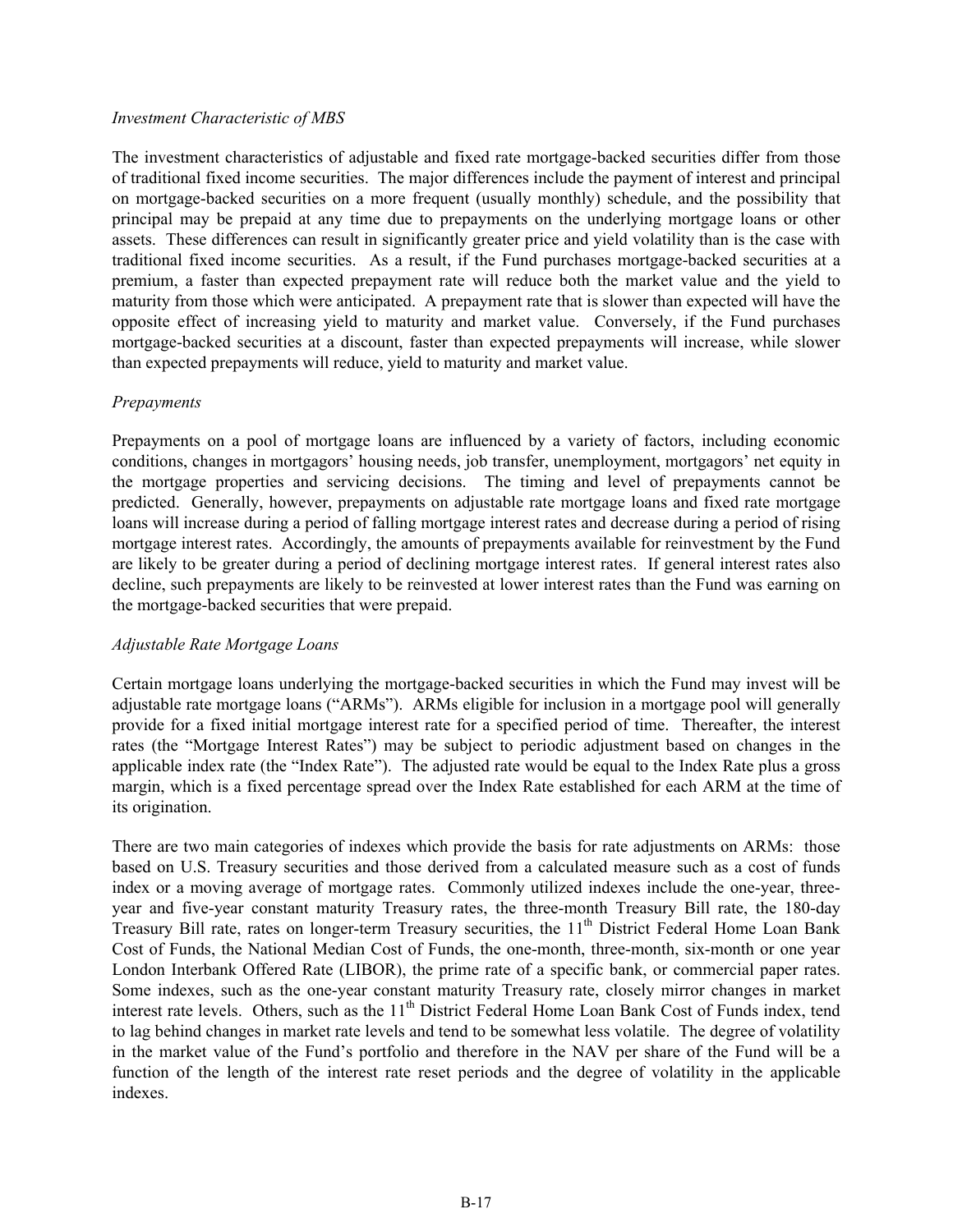Adjustable interest rates can cause payment increases that some mortgagors may find difficult to make. However, certain ARMs may provide that the Mortgage Interest Rate may not be adjusted to a rate above an applicable lifetime maximum rate or below an applicable lifetime minimum rate for such ARMs. Certain ARMs may also be subject to limitations on the maximum amount by which the Mortgage Interest Rate may adjust for any single adjustment period (the Maximum Adjustment). Other ARMs ("Negatively Amortizing ARMs") may provide instead or as well for limitations on changes in the monthly payment on such ARMs. Limitations on monthly payments can result in monthly payments which are greater or less than the amount necessary to amortize a Negatively Amortizing ARM by its maturity at the Mortgage Interest Rate in effect in any particular month. In the event that a monthly payment is not sufficient to pay the interest accruing on a Negatively Amortizing ARM, any such excess interest is added to the principal balance of the loan, causing negative amortization, and is repaid through future monthly payments. It may take borrowers under Negatively Amortizing ARMs longer periods of time to achieve equity and may increase the likelihood of default by such borrowers. In the event that a monthly payment exceeds the sum of the interest accrued at the applicable Mortgage Interest Rate and the principal payment which would have been necessary to amortize the outstanding principal balance over the remaining term of the loan, the excess (or accelerated amortization) further reduces the principal balance of the ARM. Negatively Amortizing ARMs do not provide for the extension of their original maturity to accommodate changes in their Mortgage Interest Rate. As a result, unless there is a periodic recalculation of the payment amount (which there generally is), the final payment may be substantially larger than the other payments. These limitations on periodic increases in interest rates and on changes in monthly payments protect borrowers from unlimited interest rate and payment increases.

The mortgage loans underlying other mortgage-backed securities in which the Fund may invest will be fixed rate mortgage loans. Generally, fixed rate mortgage loans eligible for inclusion in a mortgage pool will bear simple interest at fixed annual rates and have original terms to maturity ranging from 5 to 40 years. Fixed rate mortgage loans generally provide for monthly payments of principal and interest in substantially equal installments for the contractual term of the mortgage note in sufficient amounts to fully amortize principal by maturity although certain fixed rate mortgage loans provide for a large final "balloon" payment upon maturity.

#### *Collateralized Mortgage Obligations ("CMO")*

CMOs are issued in multiple classes. Each class of CMOs, often referred to as a "tranche," is issued at a specific adjustable or fixed interest rate and must be fully retired no later than its final distribution date. Principal prepayments on the mortgage loans or other assets ("Mortgage Assets") underlying the CMOs may cause some or all of the class of CMOs to be retired substantially earlier than their final distribution dates. Generally, interest is paid or accrued on all classes of CMOs on a monthly basis.

The principal of and interest on the Mortgage Assets may be allocated among the several classes of CMOs in various ways. In certain structures (known as "sequential pay" CMOs), payments of principal, including any principal prepayments, on the Mortgage Assets generally are applied to the classes of CMOs in the order of their respective final distribution dates. Thus, no payment of principal will be made on any class of sequential pay CMOs until all other classes having an earlier final distribution date have been paid in full.

Additional structures of CMOs include, among others, "parallel pay" CMOs. Parallel pay CMOs are those which are structured to apply principal payments and prepayments of the Mortgage Assets to two or more classes concurrently on a proportionate or disproportionate basis. These simultaneous payments are taken into account in calculating the final distribution date of each class.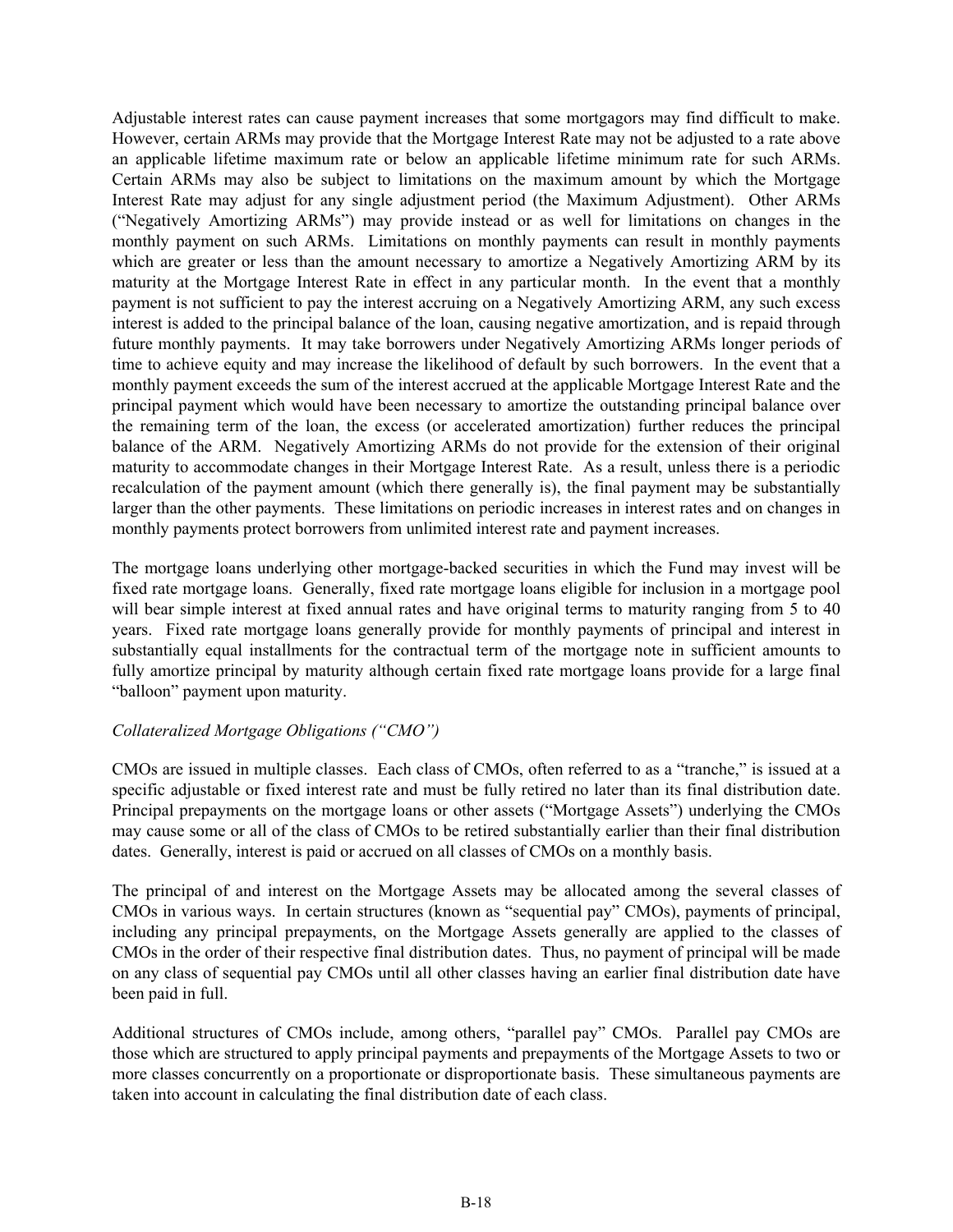The Fund may invest in stripped mortgage-backed U.S. government securities ("SMBS"). SMBS are usually structured with two classes that receive different proportions of the interest and principal distributions from a pool of Mortgage Assets. A common type of SMBS will have one class receiving all of the interest from the Mortgage Assets, while the other class will receive all of the principal. However, in some instances, one class will receive some of the interest and most of the principal while the other class will receive most of the interest and the remainder of the principal. If the underlying Mortgage Assets experience greater than anticipated prepayments of principal, the Fund may fail to fully recover its initial investment in these securities. Certain SMBS may not be readily marketable and will be considered illiquid for purposes of the Fund's limitation on holdings in illiquid securities. Whether SMBS are liquid or illiquid will be determined in accordance with guidelines established by the Board. The market value of the class consisting entirely of principal payments generally is unusually volatile in response to changes in interest rates. The yield on a class of SMBS that receives all or most of the interest from Mortgage Assets are generally higher than prevailing market yields on other mortgagebacked securities because their cash flow patterns are more volatile and there is a greater risk that the initial investment will not be fully recouped.

#### **Mortgage-Related and Other Asset-Backed Securities**

Mortgage-related securities include mortgage pass-through securities, CMOs, commercial mortgagebacked securities, mortgage dollar rolls, CMO residuals, SMBSs and other securities that directly or indirectly represent a participation in, or are secured by and payable from, mortgage loans on real property.

The value of some mortgage- or asset-backed securities may be particularly sensitive to changes in prevailing interest rates. Early repayment of principal on some mortgage-related securities may expose the Fund to a lower rate of return upon reinvestment of principal. When interest rates rise, the value of a mortgage-related security generally will decline; however, when interest rates are declining, the value of mortgage-related securities with prepayment features may not increase as much as other fixed income securities. The rate of prepayments on underlying mortgages will affect the price and volatility of a mortgage-related security, and may shorten or extend the effective maturity of the security beyond what was anticipated at the time of purchase. If unanticipated rates of prepayment on underlying mortgages increase the effective maturity of a mortgage-related security, the volatility of the security can be expected to increase. The value of these securities may fluctuate in response to the market's perception of the creditworthiness of the issuers. Additionally, although mortgages and mortgage-related securities are generally supported by some form of government or private guarantee and/or insurance, there is no assurance that private guarantors or insurers will meet their obligations.

One type of SMBS has one class receiving all of the interest from the mortgage assets (the interest-only, or "IO" class), while the other class will receive all of the principal (the principal-only, or "PO" class). The yield to maturity on an IO class is extremely sensitive to the rate of principal payments (including prepayments) on the underlying mortgage assets, and a rapid rate of principal payments may have a material adverse effect on the Fund's yield to maturity from these securities. The Fund may invest up to 5% of its total assets in any combination of mortgage-related or other asset-backed IO, PO, or inverse floater securities.

The Fund may invest in collateralized debt obligations ("CDOs"), which includes collateralized bond obligations ("CBOs"), collateralized loan obligations ("CLOs") and other similarly structured securities. CBOs and CLOs are types of asset-backed securities. A CBO is a trust which is backed by a diversified pool of high-risk, below investment grade fixed-income securities. A CLO is a trust typically collateralized by a pool of loans, which may include, among others, domestic and foreign senior secured loans, senior unsecured loans, and subordinate corporate loans, including loans that may be rated below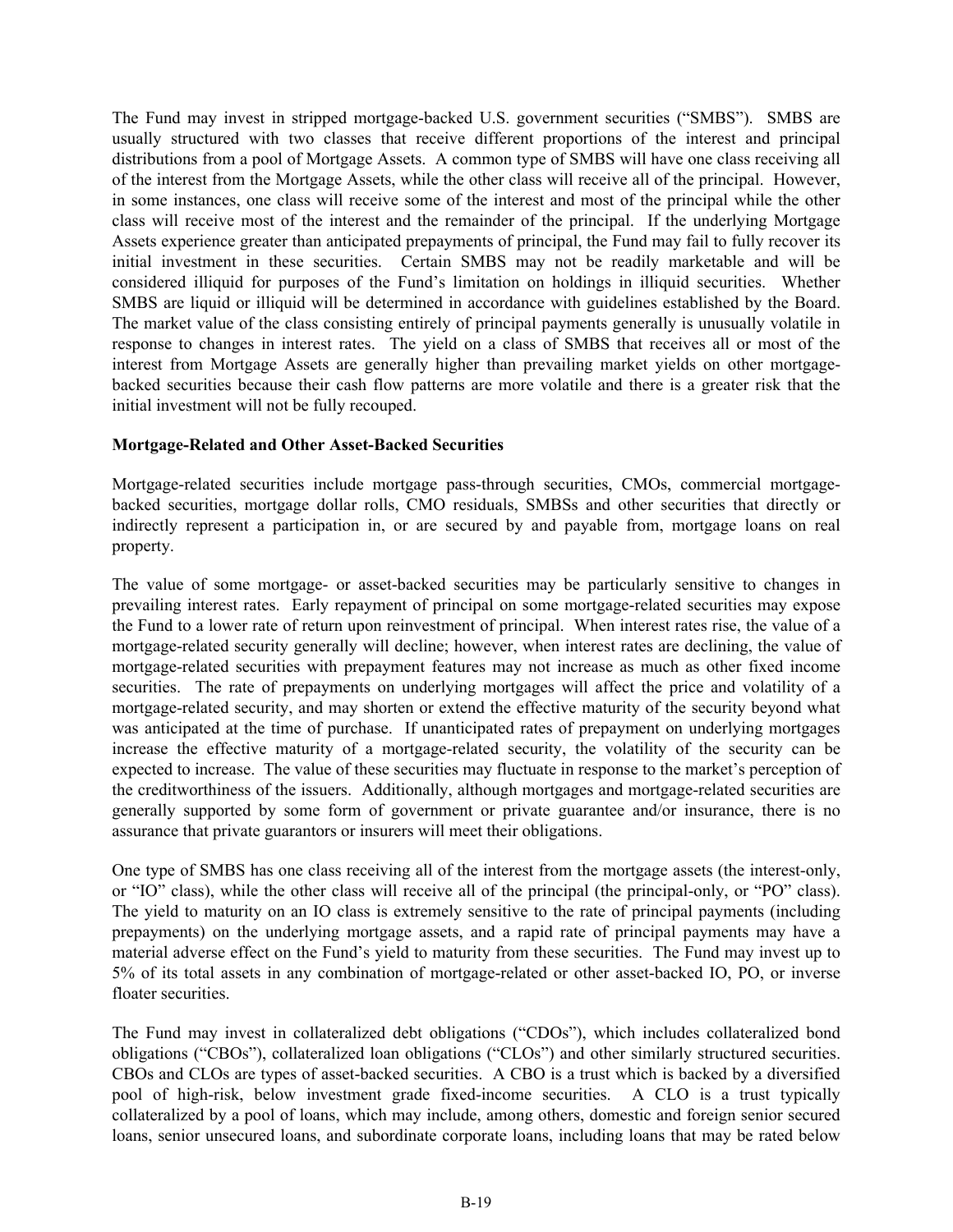investment grade or equivalent unrated loans. The Fund may invest in other asset-backed securities that have been offered to investors.

#### **Structured Notes**

The Fund may invest in structured notes and indexed securities whose value depends upon, or is derived from the value of an underlying asset, reference rate or index, and may relate to stocks, bonds, interest rates, currencies or currency exchange rates, commodities, and related indexes.

Structured notes are derivative debt securities, the interest rate or principal of which is determined by an unrelated indicator. Indexed securities include structured notes as well as securities other than debt securities, the interest rate or principal of which is determined by an unrelated indicator. Indexed securities may include a multiplier that multiplies the indexed element by a specified factor and, therefore, the value of such securities may be very volatile. Structured or indexed securities may be more volatile, less liquid, and more difficult to accurately price than less complex securities or more traditional debt securities. To the extent the Fund invests in these securities, however, the Adviser analyzes these securities in its overall assessment of the effective duration of the Fund's portfolio in an effort to monitor the Fund's interest rate risk.

#### **Payment-in-Kind Securities**

The Fund may also purchase Payment-in-Kind ("PIK") securities. PIK securities are financial instruments that pay investors in the form of additional securities rather than cash coupons. Like zero-coupon bonds, they give a company breathing room before having to make cash outlays, offering in return rich yields. PIKs can be bonds, notes, or preferred stocks with interest or dividends paid in securities rather than cash. The securities used to pay the interest or dividends are usually identical to the underlying securities, but occasionally they have different terms.

#### **Trust Preferred Securities**

The Fund may purchase trust preferred securities, also known as "trust preferreds" or "hybrid preferreds," which are preferred stocks issued by a special purpose trust subsidiary backed by subordinated debt of the corporate parent. An issuer creates trust preferred securities by creating a trust and issuing debt to the trust. The trust in turn issues trust preferred securities. Trust preferred securities are hybrid securities with characteristics of both subordinated debt and preferred stock. Such characteristics include long maturities (typically 30 years or more), early redemption by the issuer, periodic fixed or variable interest payments, and maturities at face value. In addition, trust preferred securities may allow deferral of interest payments for up to five years. However, during the deferral period the interest accrues and is taxable for the holder. Holders of trust preferred securities have limited voting rights to control the activities of the trust and no voting rights with respect to the parent company.

#### **When Issued and Delayed-Delivery Securities**

To ensure the availability of suitable securities for its portfolio, the Fund may purchase when-issued or delayed delivery securities. When-issued transactions arise when securities are purchased by the Fund with payment and delivery taking place in the future in order to secure what is considered to be an advantageous price and yield to the Fund at the time of entering into the transaction. When-issued securities represent securities that have been authorized but not yet issued. The Fund may also purchase securities on a forward commitment or delayed delivery basis. In a forward commitment transaction, the Fund contracts to purchase securities for a fixed price at a future date beyond customary settlement time. The Fund is required to hold and maintain until the settlement date, cash or other liquid assets in an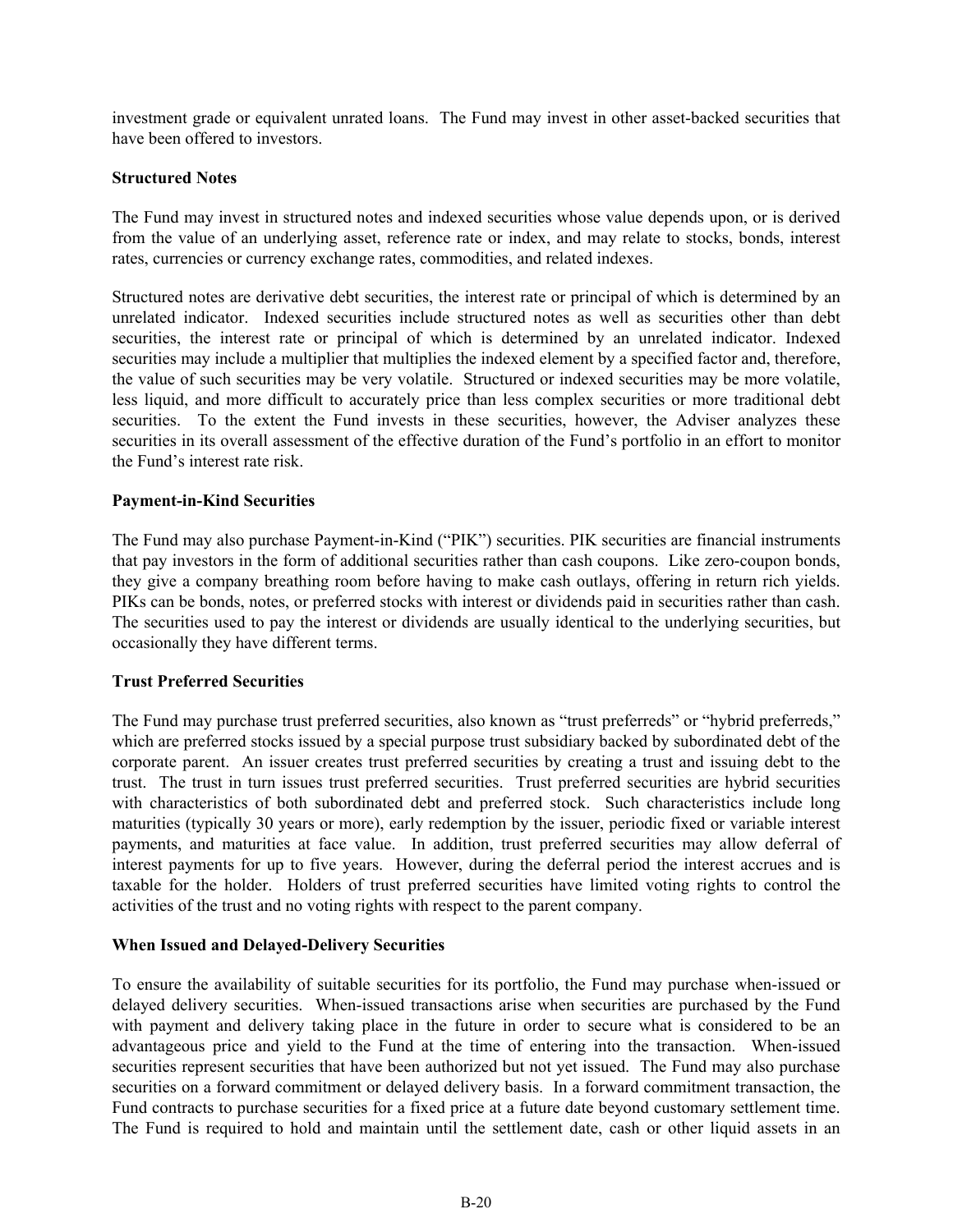amount sufficient to meet the purchase price. Alternatively, the Fund may enter into offsetting contracts for the forward sale of other securities that it owns. The purchase of securities on a when-issued or forward commitment basis involves a risk of loss if the value of the security to be purchased declines prior to the settlement date. Although the Fund would generally purchase securities on a when-issued or forward commitment basis with the intention of actually acquiring securities for its portfolio, it may dispose of a when-issued security or forward commitment prior to settlement if the Adviser deems it appropriate to do so.

The Fund may enter into mortgage "dollar rolls" in which the Fund sells mortgage-backed securities for delivery in the current month and simultaneously contracts to repurchase substantially similar (same type, coupon and maturity) securities on a specified future date. During the roll period, the Fund forgoes principal and interest paid on the mortgage-backed securities. The Fund is compensated by the difference between the current sales price and the lower forward price for the future purchase (often referred to as the "drop") as well as by the interest earned on the cash proceeds of the initial sale. A "covered roll" is a specific type of dollar roll for which there is an offsetting cash position or a cash equivalent security position which matures on or before the forward settlement date of the dollar roll transaction. The Fund will only enter into covered rolls. Covered rolls are not treated as a borrowing or other senior security.

### **Limited Partnerships**

The Fund can hold limited partnership interests that it acquires from a preexisting bond participation in a reorganization. A limited partnership is a business model in which at least one general partner and at least one limited partner share a business' ownership. In a limited partnership, the general partner does not usually invest any capital, but has management authority and unlimited liability. That is, the general partner runs the business and, in the event of a bankruptcy, is responsible for all debts not paid or discharged. The limited partners have no management authority and confine their participation to their capital investment. Limited partners invest a certain amount of money and have nothing else to do with the business. The liability of limited partners is limited to the amount of the investment. In the worst case scenario for a limited partner, he or she loses what he or she invested. Profits are divided between general and limited partners according to an arrangement formed at the creation of the partnership.

#### **Municipal Bonds**

Municipal bonds are generally issued by states and local governments and their agencies, authorities and other instrumentalities. Municipal bonds are subject to interest rate, credit and market risk. The ability of an issuer to make payments could be affected by litigation, legislation or other political events or the bankruptcy of the issuer. Lower-rated municipal bonds are subject to greater credit and market risk than higher quality municipal bonds. The types of municipal bonds in which the Fund may invest include municipal lease obligations. The Fund may also invest in industrial development bonds, which are municipal bonds issued by a government agency on behalf of a private sector company and, in most cases, are not backed by the credit of the issuing municipality and may therefore involve more risk. The Fund may also invest in securities issued by entities whose underlying assets are municipal bonds.

The Fund may invest, without limitation, in residual interest bonds ("RIBs"), which brokers create by depositing municipal bonds in trusts. The trusts in turn issue variable rate securities and RIBs. The interest rate for the variable rate security is determined by an index or an auction process held approximately every 7 to 35 days, while the RIB holder receives the balance of the income from the underlying municipal bond less an auction fee. The market prices of RIBs may be highly sensitive to changes in market rates and may decrease significantly when market rates increase.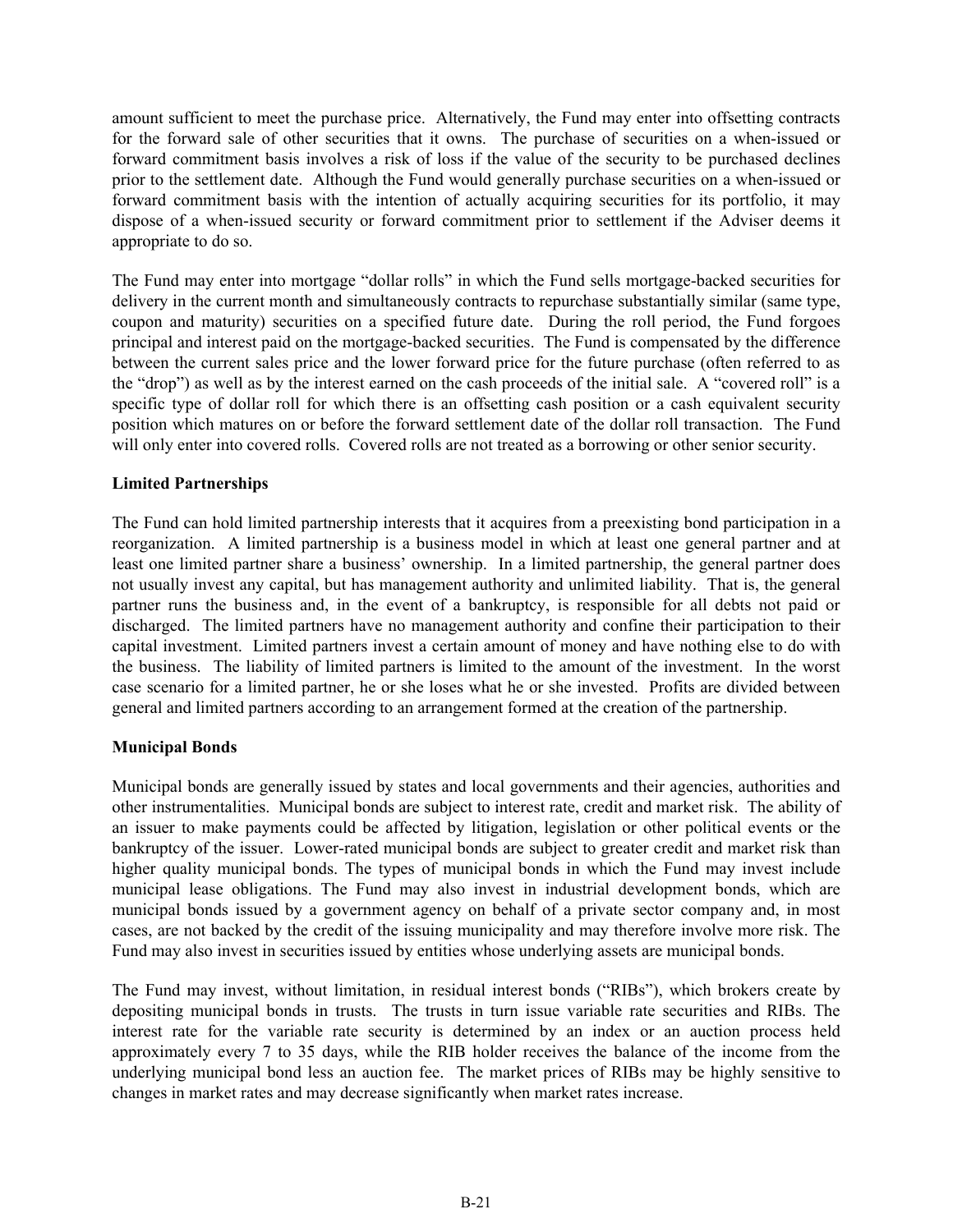In a transaction in which the Fund purchases a RIB from a trust, and the underlying municipal bond was held by the Fund prior to being deposited into the trust, the Fund treats the transaction as a secured borrowing for financial reporting purposes. As a result, the Fund will incur a non-cash interest expense with respect to interest paid by the trust on the variable rate securities, and will recognize additional interest income in an amount directly corresponding to the non-cash interest expense. Therefore, the Fund's NAV per share and performance are not affected by the non-cash interest expense. This accounting treatment does not apply to RIBs acquired by the Fund where the Fund did not previously own the underlying municipal bond.

#### **Event-Linked Exposure**

The Fund may obtain event-linked exposure by investing in "event-linked bonds" or "event-linked swaps" or implement "event-linked strategies." Event-linked exposure results in gains or losses that typically are contingent, or formulaically related to, defined trigger events. Examples of trigger events include hurricanes, earthquakes, weather-related phenomena, or statistics relating to such events. Some event-linked bonds are commonly referred to as "catastrophe bonds." If a trigger event occurs, the Fund may lose a portion or its entire principal invested in the bond or notional amount on a swap. Event-linked exposure often provides for an extension of maturity to process and audit loss claims where a trigger event has, or possibly has, occurred. An extension of maturity may increase volatility. Event-linked exposure may also expose the Fund to certain unanticipated risks including credit risk, counterparty risk, adverse regulatory or jurisdictional interpretations, and adverse tax consequences. Event-linked exposures may also be subject to liquidity risk.

#### **Preferred Stocks**

The Fund may invest in preferred stocks. A preferred stock blends the characteristics of a bond and common stock. Preferred stock generally does not carry voting rights. It can offer the fixed dividends of a bond and the equity ownership of a common stock. Unlike common stock, its participation in the issuer's growth may be limited. Preferred stock has priority claim over common stock: (a) in the receipt of dividends, and (b) should the issuer be dissolved, in any residual assets after payment to creditors. Although the dividend is set at a fixed annual rate, in some circumstances it can be changed or omitted by the issuer.

#### **Convertible Securities**

The Fund may invest in convertible securities. Convertible securities include corporate bonds, notes and preferred stocks that may be converted into or exchanged for common stock of the issuing company within a certain period of time, for a specified number of shares, and other securities that also provide an opportunity for equity participation. These securities are convertible either at a stated price or a stated rate (that is, for a specific number of shares of common stock or other security). As with other fixed income securities, the price of a convertible security generally varies inversely with interest rates. While providing a fixed income stream, a convertible security also affords the investor an opportunity, through its conversion feature, to participate in the capital appreciation of the common stock into which it is convertible. As the market price of the underlying common stock declines, convertible securities tend to trade increasingly on a yield basis and so may not experience market value declines to the same extent as the underlying common stock. When the market price of the underlying common stock increases, the price of a convertible security tends to rise as a reflection of higher yield or capital appreciation. In such situations, the Fund may have to pay more for a convertible security than the value of the underlying common stock.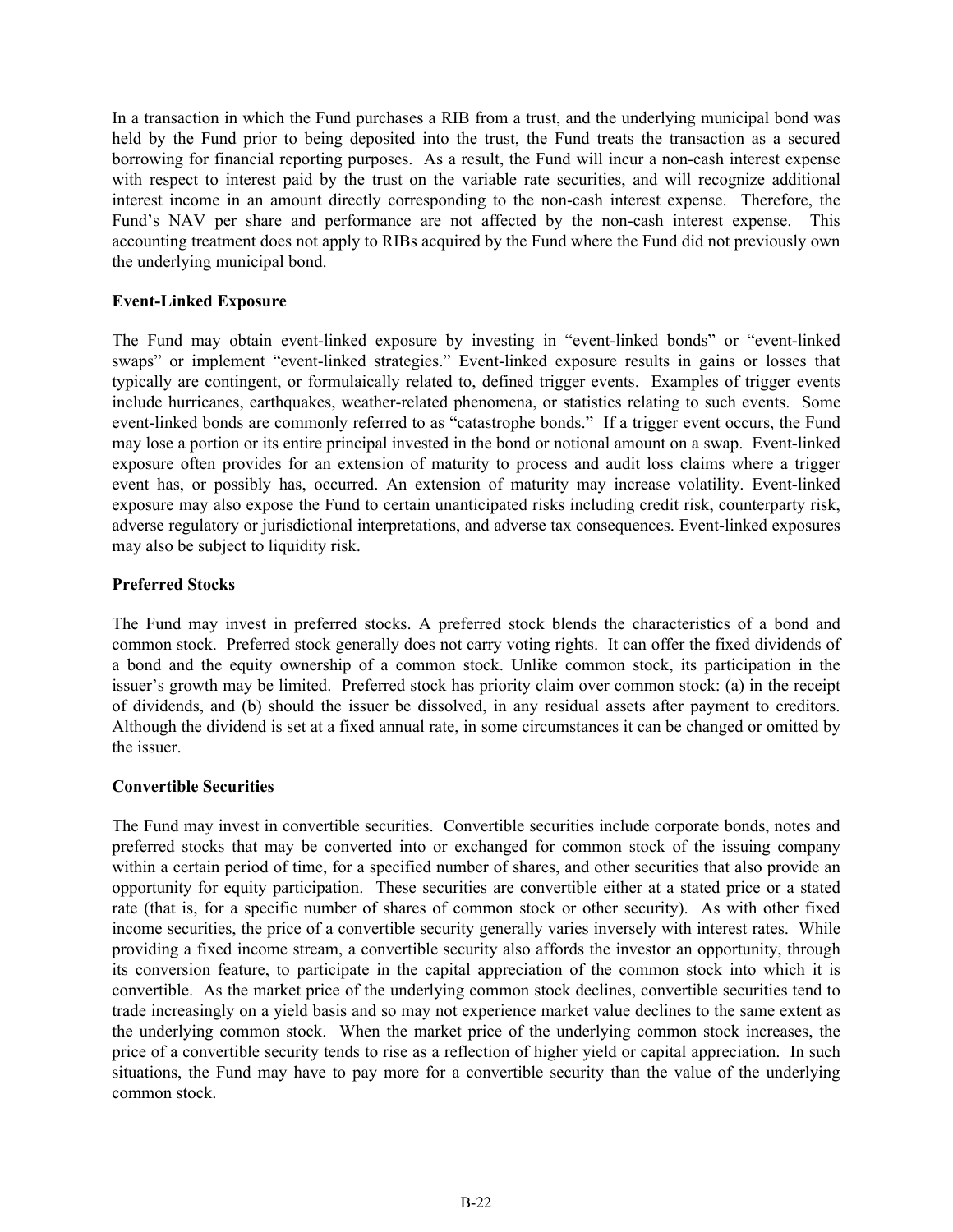#### **Foreign Securities**

The Fund may also invest in foreign securities. There are risks in investing in foreign securities. Foreign economies may differ from the U.S. economy; individual foreign companies may differ from domestic companies in the same industry; foreign currencies may be stronger or weaker than the U.S. dollar.

An investment may be affected by changes in currency rates and in exchange control regulations, and the Fund may incur transaction costs in exchanging currencies. For example, at times when the assets of the Fund are invested in securities denominated in foreign currencies, investors can expect that the value of such investments will tend to increase when the value of the U.S. dollar is decreasing against such currencies. Conversely, a tendency toward a decline in the value of such investments can be expected when the value of the U.S. dollar is increasing against such currencies.

Non-U.S. companies are frequently not subject to accounting and financial reporting standards applicable to domestic companies, and there may be less information available about foreign issuers. Foreign securities are generally less liquid and more volatile than those of comparable domestic issuers. There is frequently less government regulation of broker-dealers and issuers than in the United States. The costs associated with securities transactions are generally higher than in the United States. In addition, investments in foreign countries are subject to the possibility of expropriation, confiscatory taxation, political or social instability or diplomatic developments that could adversely affect the value of those investments.

Most foreign securities owned by the Fund are held by foreign sub-custodians that satisfy certain eligibility requirements. However, foreign sub-custodian arrangements are significantly more expensive than domestic custody. In addition, foreign settlement of securities transactions is subject to local law and custom that is not, generally, as well established or as reliable as U.S. regulation and custom applicable to settlements of securities transactions and, accordingly, there is generally perceived to be a greater risk of loss in connection with securities transactions in many foreign countries.

The Fund may invest in securities of companies in countries with emerging economies or securities markets ("Emerging Markets"). Investment in Emerging Markets involves risks in addition to those generally associated with investments in foreign securities. Political and economic structures in many Emerging Markets may be undergoing significant evolution and rapid development, and such countries may lack the social, political and economic stability characteristics of more developed countries. As a result, the risks described above relating to investments in foreign securities, including the risks of nationalization or expropriation of assets may be heightened. In addition, unanticipated political or social developments may affect the values of the investments of the Fund and the availability to the Fund of additional investments in such Emerging Markets. The small size and inexperience of the securities markets in certain Emerging Markets and the limited volume of trading in securities in those markets may make the Fund's investments in such countries less liquid and more volatile than investments in countries with more developed securities markets (such as the U.S., Japan and most Western European countries).

To manage the currency risk accompanying investments in foreign securities and to facilitate the purchase and sale of foreign securities, the Fund may engage in foreign currency transactions on a spot (cash) basis at the spot rate prevailing in the foreign currency exchange market or through entering into contracts to purchase or sell foreign currencies at a future date ("forward foreign currency" contracts or "forward" contracts).

A forward foreign currency contract involves an obligation to purchase or sell a specific currency at a future date, which may be any fixed number of days from the date of the contract agreed upon by the parties, at a price set at the time of the contract. These contracts are principally traded in the inter-bank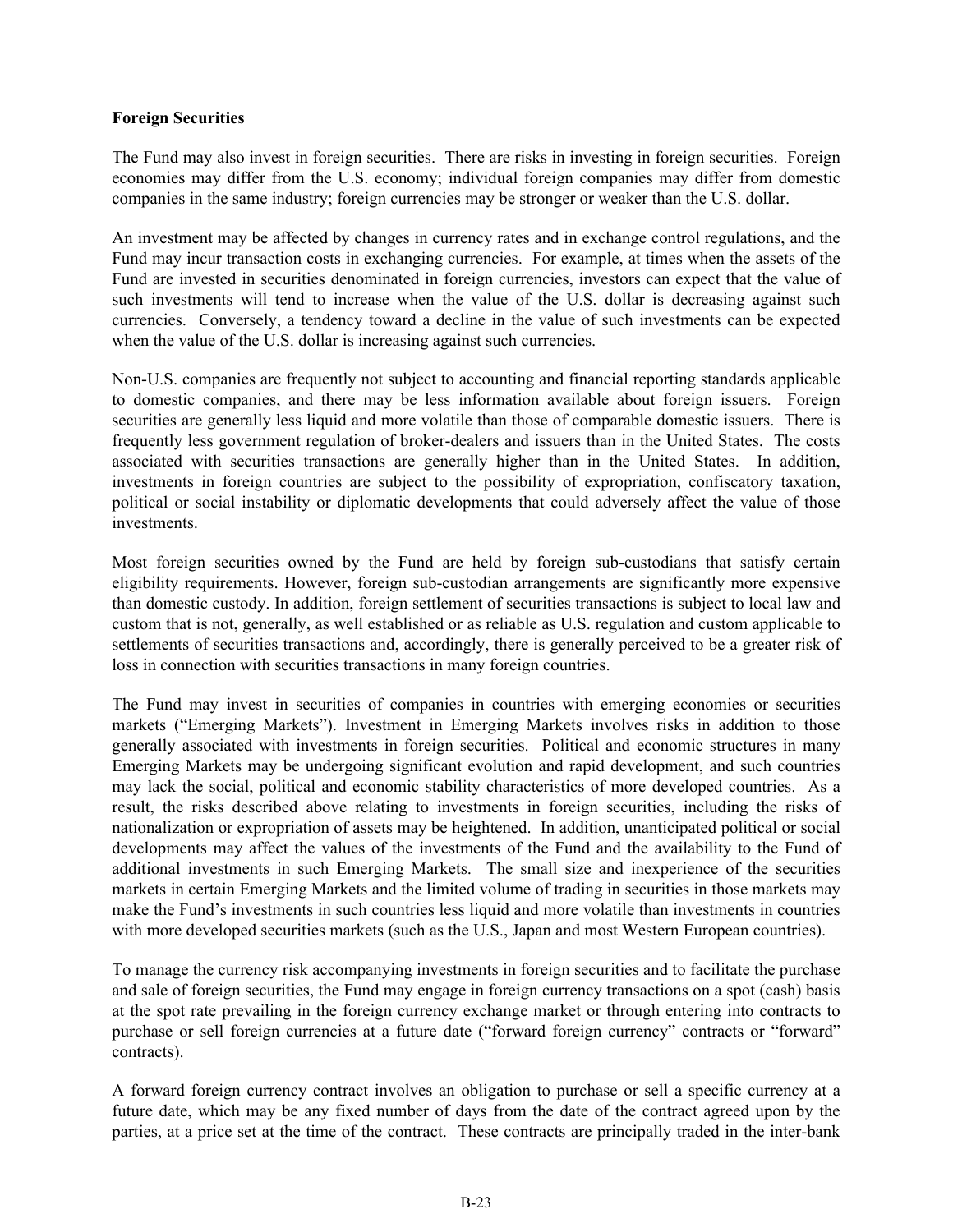market conducted directly between currency traders (usually large commercial banks) and their customers. A forward contract generally has no deposit requirement and no commissions are charged at any stage for trades.

When the Fund enters into a contract for the purchase or sale of a security denominated in a foreign currency, it may desire to "lock in" the U.S. dollar price of the security (transaction hedging). By entering into a forward contract for the purchase or sale of a fixed amount of U.S. dollars equal to the amount of foreign currency involved in the underlying security transaction, the Fund can protect itself against a possible loss, resulting from an adverse change in the relationship between the U.S. dollar and the subject foreign currency during the period between the date the security is purchased or sold and the date on which the payment is made or received.

When the Adviser believes that a particular foreign currency may suffer a substantial decline against the U.S. dollar, it may enter into a forward contract to sell a fixed amount of the foreign currency approximating the value of some or all of the portfolio securities of the Fund denominated in such foreign currency (position hedging). The precise matching of the forward contract amounts and the value of the securities involved will not generally be possible since the future value of such securities in foreign currencies will change as a consequence of market movements in the value of those securities between the date the forward contract is entered into and the date it matures. The projection of short-term currency market movement is extremely difficult and the successful execution of a short-term hedging strategy is highly uncertain. The Fund will not enter into such forward contracts or maintain a net exposure to such contracts where the consummation of the contracts would obligate the Fund to deliver an amount of foreign currency in excess of the value of the Fund's securities or other assets denominated in that currency. Under normal circumstances, the Adviser considers the long-term prospects for a particular currency and incorporates the prospect into its overall long-term diversification strategies. The Adviser believes that it is important to have the flexibility to enter into such forward contracts when it determines that the best interests of the Fund will be served.

At the maturity of a forward contract, the Fund may either sell the portfolio securities and make delivery of the foreign currency, or it may retain the securities and terminate its contractual obligation to deliver the foreign currency by purchasing an "offsetting" contract obligating it to purchase, on the same maturity date, the same amount of foreign currency.

If the Fund retains the portfolio securities and engages in an offsetting transaction, the Fund will incur a gain or a loss to the extent that there has been movement in forward contract prices. If the Fund engages in an offsetting transaction, it may subsequently enter into a forward contract to sell the foreign currency. Should forward prices decline during the period when the Fund entered into the forward contract for the sale of a foreign currency and the date it entered into an offsetting contract for the purchase of the foreign currency, the Fund will realize a gain to the extent the price of the currency it has agreed to sell exceeds the price of the currency it has agreed to purchase. Should forward prices increase, the Fund will suffer a loss to the extent that the price of the currency it has agreed to purchase exceeds the price of the currency it has agreed to sell.

Shareholders should note that: (1) foreign currency hedge transactions do not protect against or eliminate fluctuations in the prices of particular portfolio securities (*i.e.*, if the price of such securities declines due to an issuer's deteriorating credit situation); and (2) it is impossible to forecast with precision the market value of securities at the expiration of a forward contract. Accordingly, the Fund may have to purchase additional foreign currency on the spot market (and bear the expense of such purchase) if the market value of the Fund's securities is less than the amount of the foreign currency upon expiration of the contract. Conversely, the Fund may have to sell some of its foreign currency received upon the sale of a portfolio security if the market value of the Fund's securities exceeds the amount of foreign currency the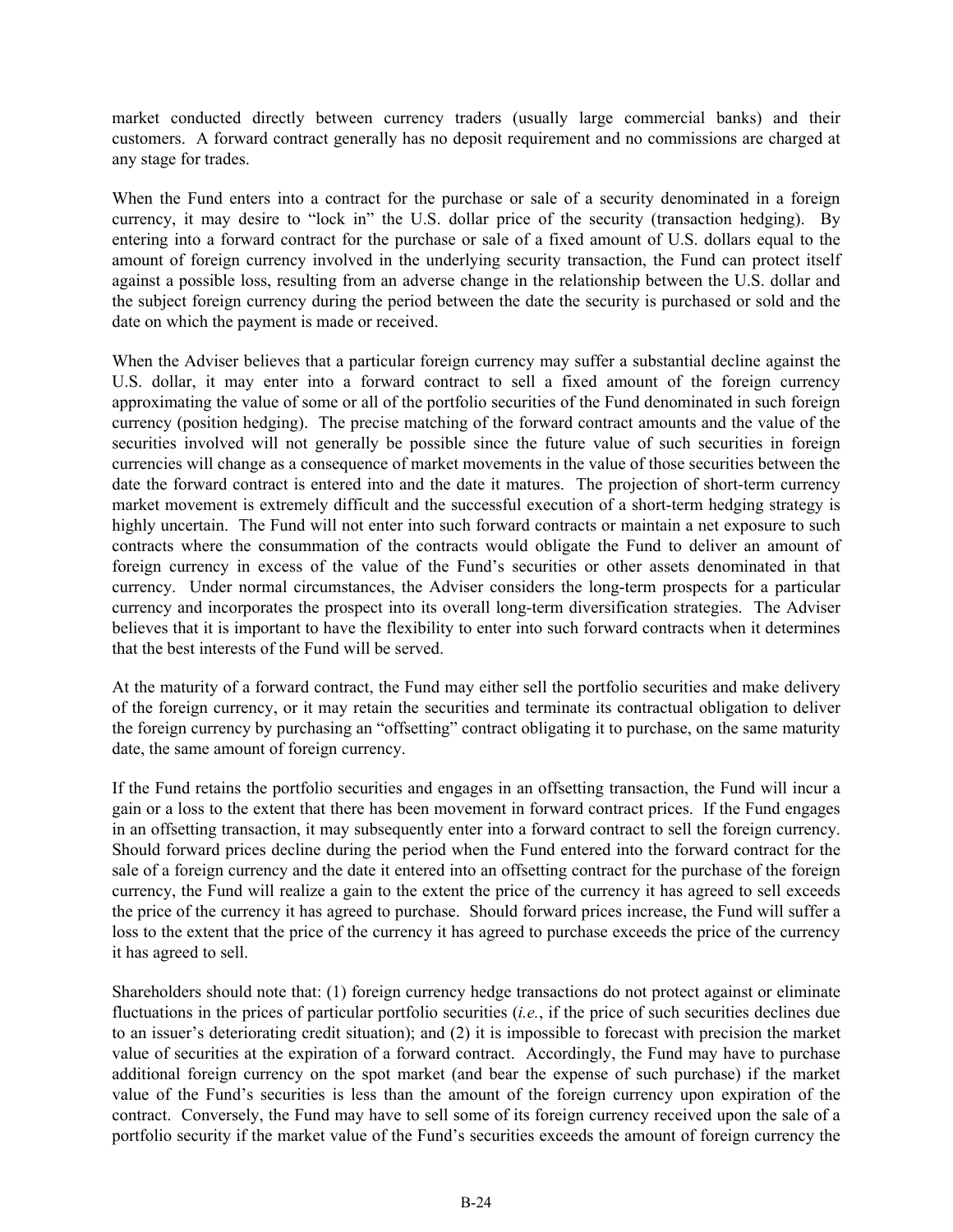Fund is obligated to deliver. The Fund's dealings in forward foreign currency exchange contracts will be limited to the transactions described above.

Although the Fund values its assets daily in terms of U.S. dollars, it does not intend to convert its holdings of foreign currencies into U.S. dollars on a daily basis. The Fund will do so from time to time and investors should be aware of the costs of currency conversion. Although foreign exchange dealers do not charge a fee for conversion, they realize a profit based on the difference (the "spread") between the prices at which they are buying and selling various currencies. Thus, a dealer may offer to sell a foreign currency to the Fund at one rate, while offering a lesser rate of exchange should the Fund desire to resell that currency to the dealer.

The Fund may own a bond denominated in U.S. dollars and purchase a currency futures contract to increase its exposure to different foreign currencies. It may also sell a currency futures contract on the U.S. dollar to increase its exposure to various foreign currencies. The uses and risks of currency options and futures are similar to options and futures relating to securities or indexes, as discussed above. Currency futures contracts are similar to forward foreign currency contracts, except that they are traded on exchanges (and have margin requirements) and are standardized as to contract size and delivery date. Most currency futures contracts call for payment or delivery in U.S. dollars. The underlying instrument of a currency option may be a foreign currency, which generally is purchased or delivered in exchange for U.S. dollars, or may be a futures contract. The purchaser of a currency call obtains the right to purchase the underlying currency and the purchaser of a currency put obtains the right to sell the underlying currency.

Currency futures and options values can be expected to correlate with exchange rates, but may not reflect other factors that affect the value of the Fund's investments. A currency hedge, for example, should protect a Yen-dominated security from a decline in the Yen, but will not protect the Fund against a price decline resulting from deterioration in the issuer's creditworthiness. Because the value of the Fund's foreign-denominated investments change in response to many factors other than exchange rates, it may not be possible to match the amount of currency options and futures to the value for the Fund's investments exactly over time.

*Brexit*. In a June 2016 referendum, citizens of the United Kingdom voted to leave the European Union ("EU"). In March 2017, the United Kingdom formally notified the European Council of its intention to withdraw from the EU (commonly known as "Brexit") by invoking Article 50 of the Treaty on European Union, which triggered a two-year period of negotiations on the terms of Brexit. Brexit has resulted in volatility in European and global markets and may also lead to weakening in political, regulatory, consumer, corporate and financial confidence in the markets of the United Kingdom and throughout Europe. The longer term economic, legal, political, regulatory and social framework to be put in place between the United Kingdom and the EU remains unclear and may lead to ongoing political, regulatory and economic uncertainty and periods of exacerbated volatility in both the United Kingdom and in wider European markets for some time. Additionally, the decision made in the British referendum may lead to a call for similar referenda in other European jurisdictions, which may cause increased economic volatility in European and global markets. The mid-to long-term uncertainty may have an adverse effect on the economy generally and on the value of a Fund's investments. This may be due to, among other things: fluctuations in asset values and exchange rates; increased illiquidity of investments located, traded or listed within the United Kingdom, the EU or elsewhere; changes in the willingness or ability of counterparties to enter into transactions at the price and terms on which a Fund is prepared to transact; and/or changes in legal and regulatory regimes to which certain of a Fund's assets are or become subject. Fluctuations in the value of the British Pound and/or the Euro, along with the potential downgrading of the United Kingdom's sovereign credit rating, may also have an impact on the performance of a Fund's assets or investments economically tied to the United Kingdom or Europe.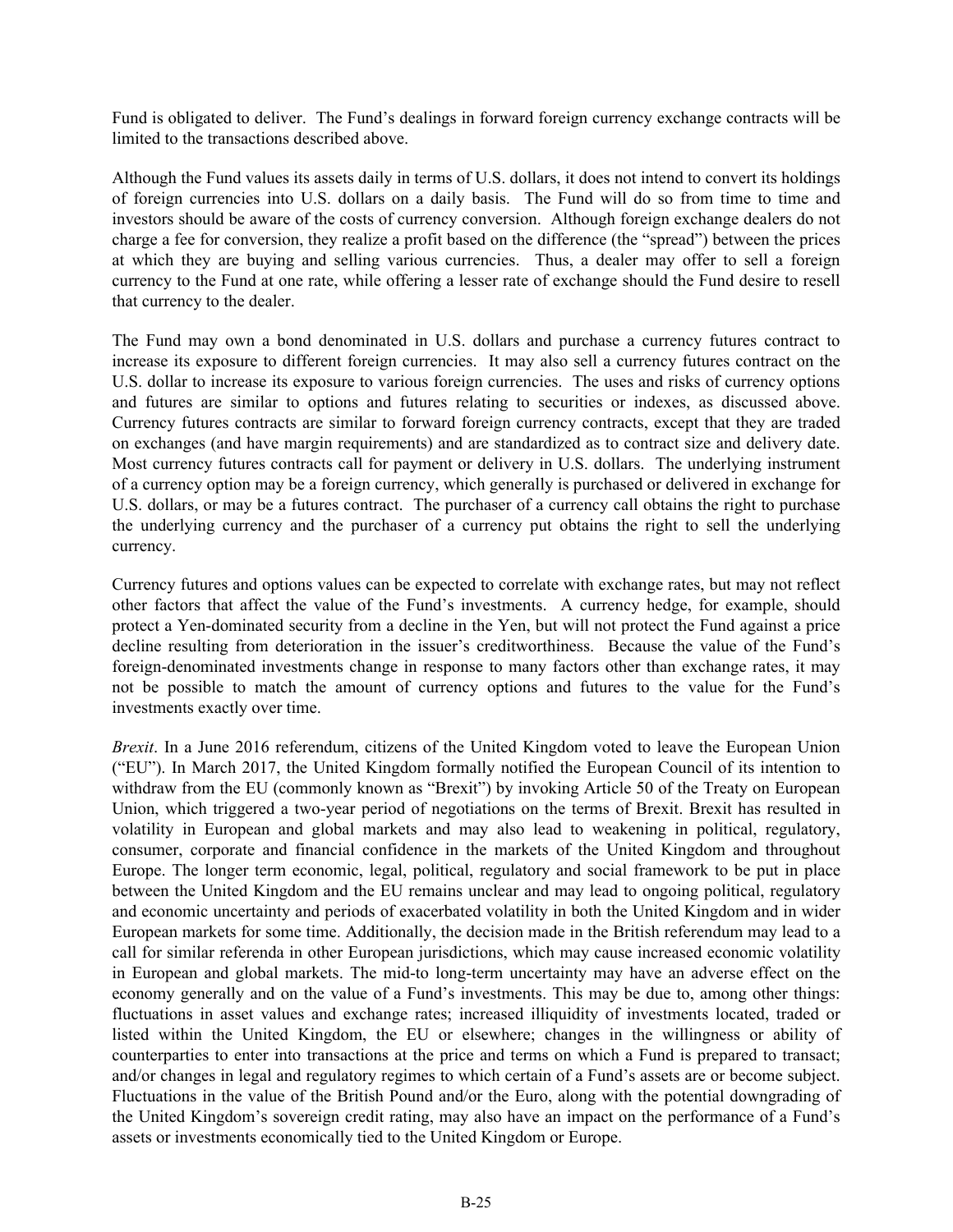The full impact of Brexit and the nature of the future relationship between the United Kingdom and the European Union remains uncertain. The United Kingdom and the European Union reached a trade agreement on December 31, 2020, which became effective on May 1, 2021 after being approved by all applicable United Kingdom and European Union governmental bodies in early 2021. The period following the United Kingdom's withdrawal from the European Union is expected to be one of significant political and economic uncertainty particularly until the United Kingdom government and European Union member states agree and implement the terms of the United Kingdom's future relationship with the European Union. Brexit may create additional economic stresses for the United Kingdom, which may include causing a contraction of the United Kingdom economy and price volatility in United Kingdom stocks, decreased trade, capital outflows, devaluation of pounds sterling, and wider corporate bond spreads due to uncertainty and declines in business and consumer spending as well as foreign direct investment. The Fund may be negatively impacted by changes in law and tax treatment resulting from or following Brexit. Until the economic effects of Brexit become clearer, and while a period of political, regulatory and commercial uncertainty continues, there remains a risk that Brexit may negatively impact the value of investments held by the Fund.

#### **Temporary or Interim Investments**

For temporary defensive purposes in response to adverse market, economic, political or other conditions, the Adviser may invest up to 100% of the Fund's total assets in high-quality, short-term debt securities and money market instruments. These short-term debt securities and money market instruments include shares of other mutual funds, commercial paper, certificates of deposit, bankers' acceptances, U.S. government securities and repurchase agreements.

Additionally, should the Fund experience a significant inflow, the Fund may, on a temporary or interim basis, invest these new assets (potentially in an amount which may approach up to 50% of the Fund's total net assets if new flows were extremely large relative to the Fund's current assets) in a combination of derivative instruments and other investment companies, including exchange-traded funds ("ETFs"), until such time as the Adviser can identify and invest in appropriate high yield instruments in accordance with the Fund's principal strategy.

The Fund may invest in cash and money market securities. The Fund may do so to have assets available to pay expenses, satisfy redemption requests or take advantage of investment opportunities. Money market securities include treasury bills, short-term investment-grade fixed income securities, bankers' acceptances, money market funds, commercial paper, commercial paper master notes and repurchase agreements.

The Fund may invest in commercial paper or commercial paper master notes rated, at the time of purchase, within the two highest rating categories by a nationally recognized securities rating organization ("NRSRO").

*Repurchase Agreements*. The Fund may enter into repurchase agreements. A repurchase agreement transaction occurs when, at the time the Fund purchases a security, that Fund agrees to resell it to the vendor (normally a commercial bank or a broker-dealer) on an agreed upon date in the future. Such securities are referred to as the "Resold Securities." The Adviser will consider the creditworthiness of any vendor of repurchase agreements. The resale price will be in excess of the purchase price in that it reflects an agreed upon market interest rate effective for the period of time during which the Fund's money is invested in the Resold Securities. The majority of these transactions run from day to day, and the delivery pursuant to the resale typically will occur within one to five days of the purchase. The Fund's risk is limited to the ability of the vendor to pay the agreed-upon sum upon the delivery date; in the event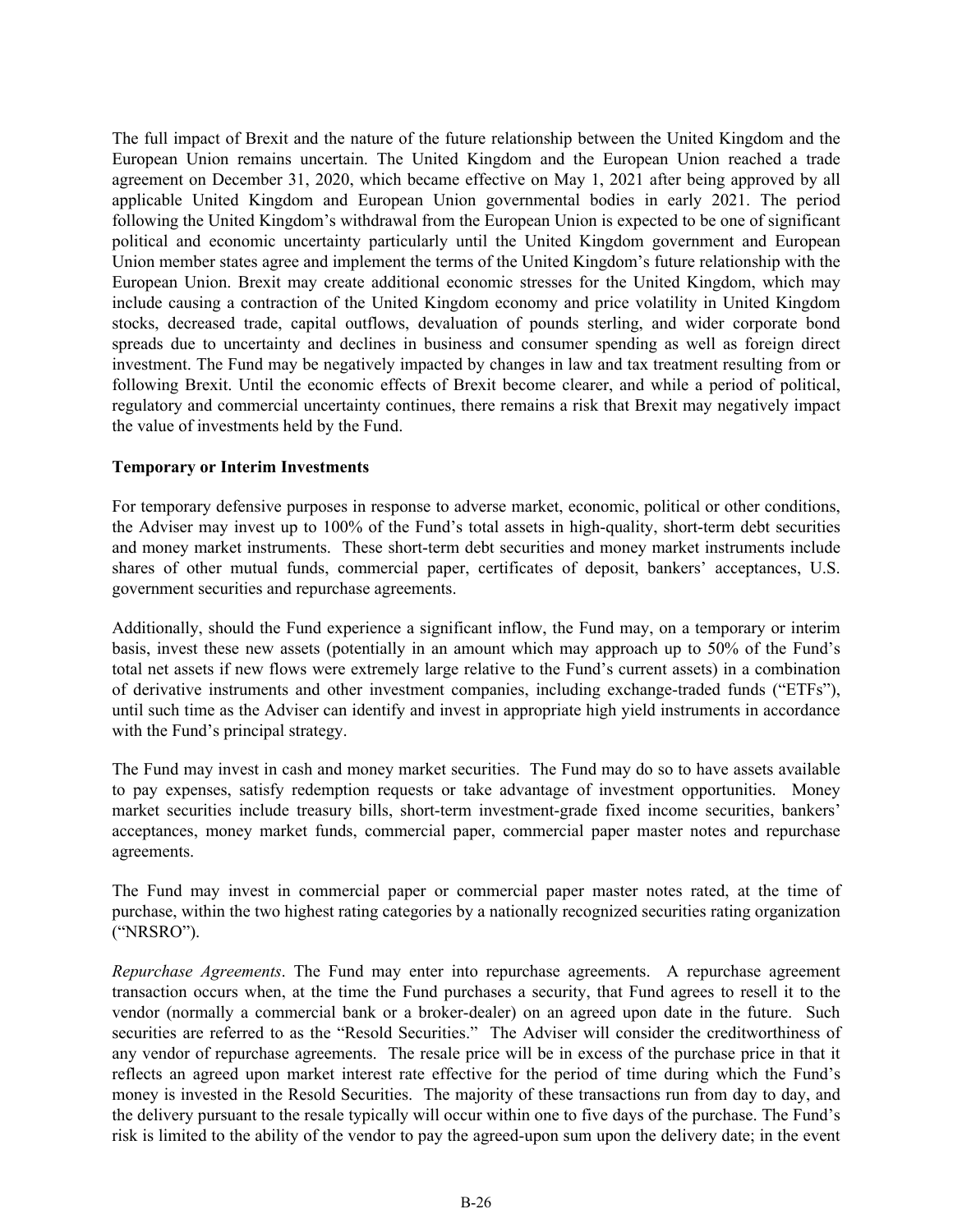of bankruptcy or other default by the vendor, there may be possible delays and expenses in liquidating the instrument purchased, decline in its value and loss of interest. These risks are minimized when the Fund holds a perfected security interest in the Resold Securities and can therefore resell the instrument promptly. Repurchase agreements can be considered as loans "collateralized" by the Resold Securities, such agreements being defined as "loans" in the Investment Company Act of 1940, as amended (the "1940 Act"). The return on such "collateral" may be more or less than that from the repurchase agreement. The Resold Securities will be marked to market every business day so that the value of the "collateral" is at least equal to the value of the loan, including the accrued interest earned thereon. All Resold Securities will be held by the Fund's custodian or another bank either directly or through a securities depository.

*Investment Company Securities*. The Fund may invest in shares of other investment companies and ETFs. The Fund may invest in money market mutual funds in connection with its management of daily cash positions and for temporary defensive purposes. The Fund currently intends to limit its investments in securities issued by other investment companies (except for money market funds) so that not more than 3% of the outstanding voting stock of any one investment company will be owned by the Fund, or its affiliated persons, as a whole. In addition to the advisory and operational fees the Fund bears directly in connection with its own operation, the Fund would also bear its pro rata portions of each other investment company's advisory and operational expenses.

**Investment Company Securities**. The Fund may invest in shares of other investment companies or mutual funds, including exchange-traded funds ("ETFs"). For example, the Fund may invest in money market mutual funds in connection with its management of daily cash positions and for temporary defensive purposes. The Fund currently intends to limit its investments in securities issued by other investment companies (except for money market funds) so that not more than 3% of the outstanding voting shares of any one investment company will be owned by the Fund, or its affiliated persons, as a whole. The Fund may invest unlimited amounts in money market funds for management of its daily cash position, subject to certain conditions. In addition to the advisory and operational fees the Fund bears directly in connection with its own operation, the Fund would also bear its pro rata portions of each other investment company's advisory and operational expenses.

Section  $12(d)(1)(A)$  of the 1940 Act generally prohibits a fund from purchasing (1) more than 3% of the total outstanding voting stock of another fund; (2) securities of another fund having an aggregate value in excess of 5% of the value of the acquiring fund; and (3) securities of the other fund and all other funds having an aggregate value in excess of 10% of the value of the total assets of the acquiring fund. There are some exceptions, however, to these limitations pursuant to various rules promulgated by the SEC.

The Fund may rely on Section 12(d)(1)(F) and Rule 12d1-3 of the 1940 Act, which provide an exemption from Section 12(d)(1) that allows the Fund to invest all of its assets in other registered funds, including ETFs, if, among other conditions: (a) the Fund, together with its affiliates, acquires no more than 3% percent of the outstanding voting stock of any acquired fund, and (b) the sales load charged on the Fund's shares is no greater than the limits set forth in Rule 2341 of the Conduct Rules of the Financial Industry Regulatory Authority, Inc. ("FINRA") applicable to a fund of funds (*e.g*, 8.5%). In accordance with Rule 12d1-1 under the 1940 Act, the provisions of Section 12(d)(1) shall not apply to shares of money market funds purchased by the Fund, whether or not for temporary defensive purposes, provided that the Fund does not pay a sales charge, distribution fee or service fee as defined in Rule 2341 of the Conduct Rules of FINRA on acquired money market fund shares (or the Adviser must waive its advisory fees in amount necessary to offset any sales charge, distribution fee or service fee).

Rule 12d1-4 permits additional types of fund of fund arrangements without an exemptive order. The rule imposes certain conditions, including limits on control and voting of acquired funds' shares, evaluations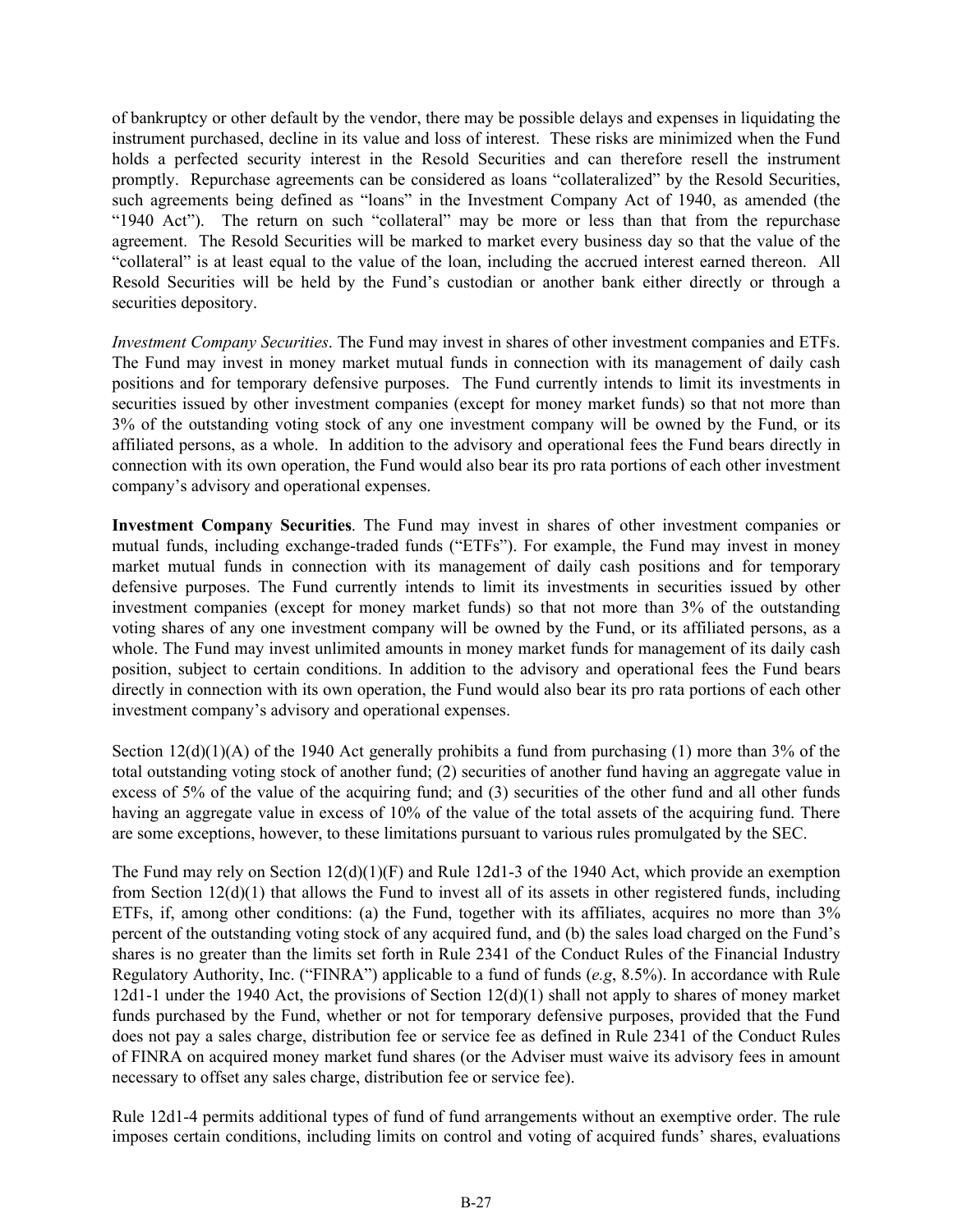and findings by investment advisers, fund investment agreements, and limits on most three-tier fund structures.

*Exchange-Traded Funds.* ETFs are open-end investment companies whose shares are listed on a national securities exchange. An ETF is similar to a traditional index mutual fund, but trades at different prices during the day on a security exchange like a stock. Similar to investments in other investment companies discussed above, the Fund's investments in ETFs will involve duplication of management fees and other expenses since the Fund will be investing in another investment company. In addition, the Fund's investment in ETFs is also subject to its limitations on investments in investment companies discussed above. To the extent the Fund invests in ETFs which focus on a particular market segment or industry, the Fund will also be subject to the risks associated with investing in those sectors or industries. The shares of the ETFs in which the Fund will invest will be listed on a national securities exchange and the Fund will purchase or sell these shares on the secondary market at its current market price, which may be more or less than its NAV per share.

As a purchaser of ETF shares on the secondary market, the Fund will be subject to the market risk associated with owning any security whose value is based on market price. ETF shares historically have tended to trade at or near their NAV per share, but there is no guarantee that they will continue to do so. ETFs that seek to replicate a particular benchmark index are subject to "tracking risk" which is the risk that an ETF will not be able to replicate exactly the performance of the index it tracks. Unlike traditional mutual funds, shares of an ETF may also be purchased and redeemed directly from the ETFs only in large blocks and only through participating organizations that have entered into contractual agreements with the ETF. The Fund does not expect to enter into such agreements and therefore will not be able to purchase and redeem its ETF shares directly from the ETF.

#### **Special Risks Related to Cyber Security**

The Fund and its service providers are susceptible to cyber security risks that include, among other things, theft, unauthorized monitoring, release, misuse, loss, destruction or corruption of confidential and highly restricted data; denial of service attacks; unauthorized access to relevant systems, compromises to networks or devices that the Fund and its service providers use to service the Fund's operations; or operational disruption or failures in the physical infrastructure or operating systems that support the Fund and its service providers. Cyber attacks against or security breakdowns of the Fund or its service providers may adversely impact the Fund and its shareholders, potentially resulting in, among other things, financial losses; the inability of Fund shareholders to transact business and the Fund to process transactions; inability to calculate the Fund's NAV; violations of applicable privacy and other laws; regulatory fines, penalties, reputational damage, reimbursement or other compensation costs; and/or additional compliance costs. The Fund may incur additional costs for cyber security risk management and remediation purposes. In addition, cyber security risks may also impact issuers of securities in which the Fund invests, which may cause the Fund's investment in such issuers to lose value. There can be no assurance that the Fund or its service providers will not suffer losses relating to cyber attacks or other information security breaches in the future.

### **Portfolio Turnover**

The Fund's portfolio turnover may vary significantly from year to year. The Fund's annual portfolio turnover rate may exceed 100%. High portfolio turnover (100% or more) would result in the Fund incurring more transaction costs such as mark-ups or mark-downs. Payment of these transaction costs could reduce the Fund's total return. High portfolio turnover could also result in the payment by the Fund's shareholders of increased taxes on realized gains. The Fund's portfolio turnover rates for the fiscal years shown below were as follows: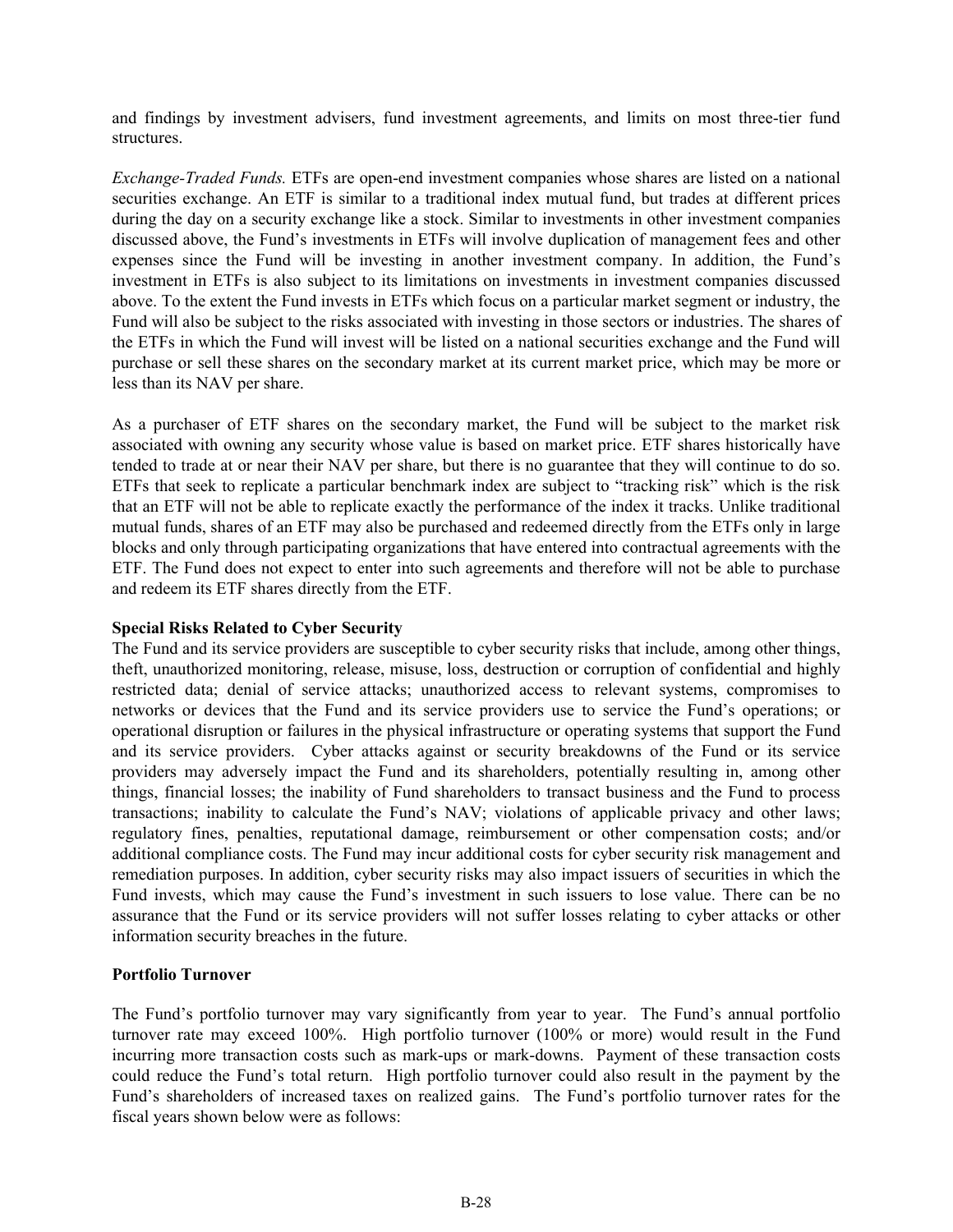#### **Portfolio Turnover Rates**

| For the Fiscal Year Ended November 30, |        |  |
|----------------------------------------|--------|--|
| 2021                                   | 2020   |  |
| 72%                                    | $51\%$ |  |

#### **Investment Restrictions**

The Trust has adopted the following restrictions applicable to the Fund as fundamental policies, which may not be changed without the approval of the holders of a "majority," as defined in the 1940 Act, of the shares of the Fund as to which the policy change is being sought. Under the 1940 Act, approval of the holders of a "majority" of the Fund's outstanding voting securities means the affirmative vote of the holders of the lesser of (i) 67% of its shares represented at a meeting at which more than 50% of its outstanding shares are represented or (ii) more than 50% of its outstanding shares.

The Fund with respect to 75% of its total assets may not purchase any security, other than U.S. government securities, if as a result (a) more than 5% of the Fund's total assets (taken at current value) would then be invested in securities of a single issuer or (b) it would hold more than 10% of the outstanding voting securities of any one issuer.

The Fund may not:

- 1. Make loans to others, except (a) through the purchase of debt securities in accordance with its investment objectives and policies, (b) to the extent the entry into a repurchase agreement is deemed to be a loan.
- 2. Borrow (for temporary or emergency purposes and not for the purpose of leveraging its investments) in an amount exceeding 33 1/3% of the value of its total assets, and, in the event that market conditions or other factors result in the Fund's borrowed amounts exceeding 33 1/3% of its total assets (including amounts borrowed), the Fund will reduce the amount of its borrowing to an extent and in such a manner required by the 1940 Act.
- 3. Purchase or sell physical commodities, unless acquired as a result of ownership of securities or other instruments and provided that this restriction does not prevent the Fund from engaging in transactions involving currencies and futures contracts and options thereon or investing in securities or other instruments that are secured by physical commodities.
- 4. Invest 25% or more of the value of its net assets in the securities of companies engaged in any one industry (other than securities issued or guaranteed by the U.S. government or any of its agencies or instrumentalities or securities of other investment companies).
- 5. Issue senior securities, such as shares having priority over other shares as to the payment of dividends, or as defined in the 1940 Act, except that this restriction shall not be deemed to prohibit the Fund from (a) making any permitted borrowings, mortgages or pledges, or (b) entering into options, futures, currency contracts or repurchase transactions.
- 6. Purchase or sell real estate; however, the Fund may invest in debt securities secured by real estate or interests therein or issued by companies which invest in real estate or interests therein, including real estate investment trusts.
- 7. Act as an underwriter except to the extent the Fund may be deemed to be an underwriter when disposing of securities it owns or when selling its own shares.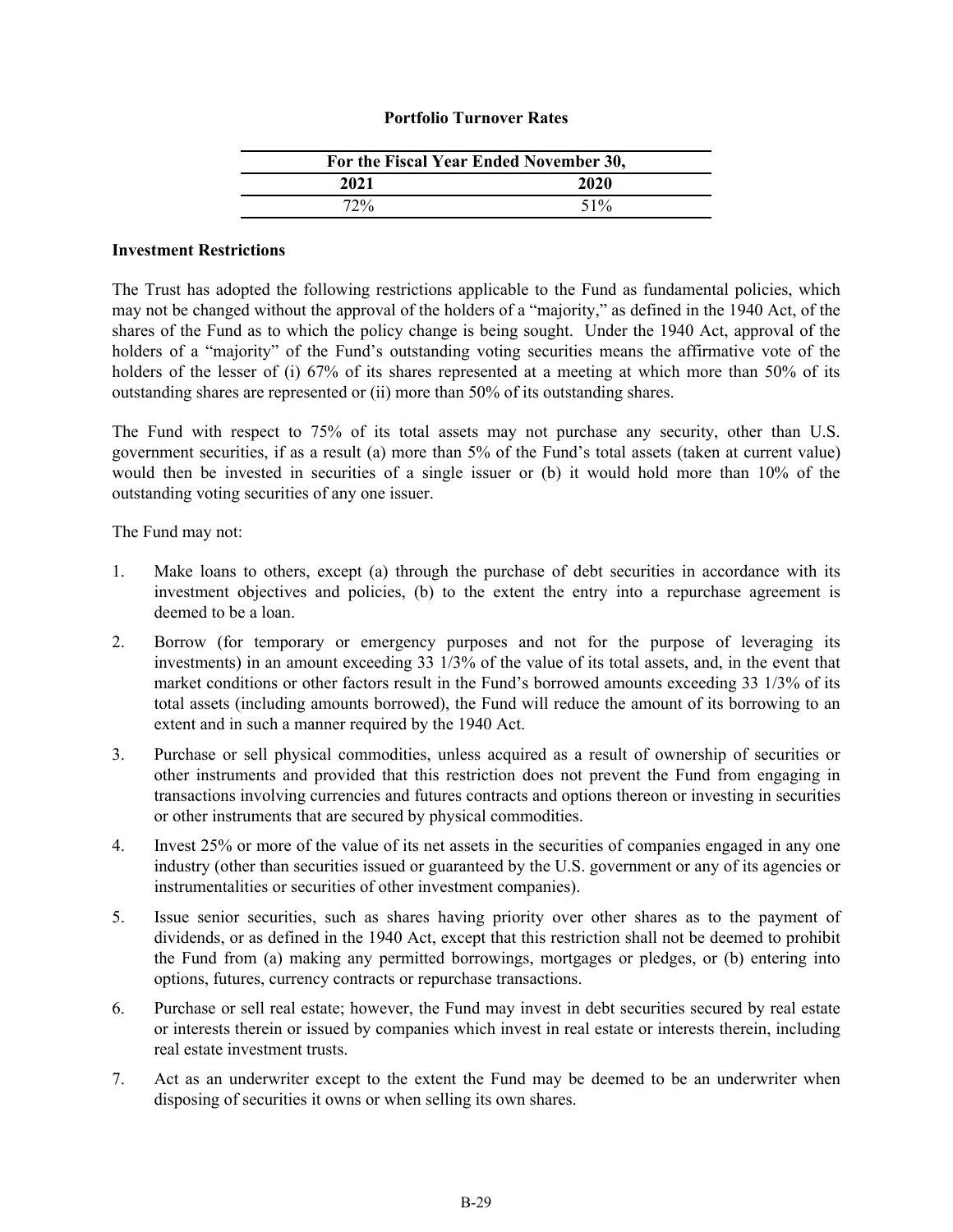<span id="page-29-0"></span>The Fund observes the following policies, which are deemed non-fundamental and which may be changed without shareholder vote. The Fund may not:

- 1. Hold, in the aggregate, more than 15% of its net assets in illiquid investments that are assets pursuant to Rule 22e-4 under the 1940 Act. Illiquid investments are investments that cannot be sold or disposed of in the ordinary course of business within seven business days at approximately the value at which they are being carried on the Fund's books.
- 2. Purchase more than 3% of any other investment company's voting securities or make any other investment in other investment companies except as permitted by the 1940 Act.
- 3. Make any change in its investment policy of investing at least 80% of its net assets in the investments suggested by the Fund's name without first providing the Fund's shareholders with at least 60 days' prior notice.

Except with respect to borrowing, if a percentage restriction described in the Prospectus or in this SAI is adhered to at the time of investment, a subsequent increase or decrease in a percentage resulting from a change in the values of assets will not constitute a violation of that restriction.

#### **MANAGEMENT**

The overall management of the business and affairs of the Trust is vested with its Board. The Board approves all significant agreements between the Trust and persons or companies furnishing services to it, including the agreements with the Adviser, Administrator, Custodian and Transfer Agent (each as defined herein). The day-to-day operations of the Trust are delegated to its officers, subject to the Fund's investment objectives, strategies, and policies and to general supervision by the Board.

The Trustees and officers of the Trust, their ages, positions with the Trust, term of office with the Trust and length of time served, their business addresses and principal occupations during the past five years and other directorships held are listed in the table below.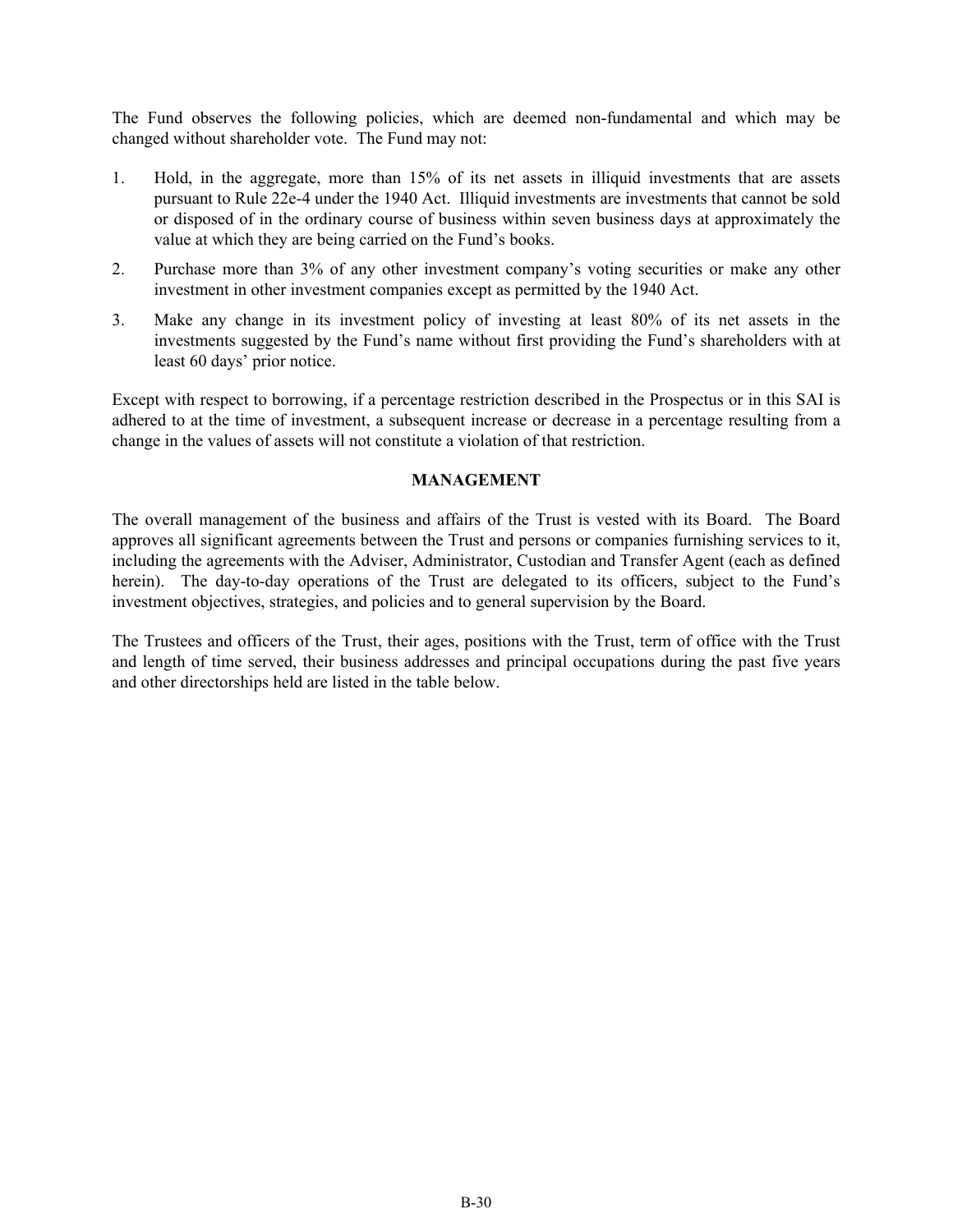# **Independent Trustees**(1)

| <b>Name, Address</b><br>and Age                                                                      | <b>Position</b><br><b>Held with</b><br>the Trust | <b>Term of</b><br><b>Office and</b><br>Length of<br><b>Time Served</b>                  | Principal<br>Occupation<br><b>During Past Five</b><br><b>Years</b>                                                                                                                                                                                                                                                                                | Number of<br><b>Portfolios</b><br>in Fund<br>Complex<br>Overseen<br>by<br>$T$ rustee $^{(2)}$ | Other<br><b>Directorships</b><br><b>Held During</b><br><b>Past Five</b><br>$\text{Years}^{(3)}$                                                                                                                                                                                                                                                                                                         |
|------------------------------------------------------------------------------------------------------|--------------------------------------------------|-----------------------------------------------------------------------------------------|---------------------------------------------------------------------------------------------------------------------------------------------------------------------------------------------------------------------------------------------------------------------------------------------------------------------------------------------------|-----------------------------------------------------------------------------------------------|---------------------------------------------------------------------------------------------------------------------------------------------------------------------------------------------------------------------------------------------------------------------------------------------------------------------------------------------------------------------------------------------------------|
| David G. Mertens<br>$\left(\text{age } 61\right)$<br>615 E. Michigan Street<br>Milwaukee, WI 53202   | Trustee                                          | Indefinite term;<br>since March<br>2017.                                                | Partner and Head of<br><b>Business</b><br>Development Ballast<br>Equity Management,<br>LLC (a privately-held<br>investment advisory<br>firm) (February 2019<br>to present); Managing<br>Director and Vice<br>President, Jensen<br>Investment<br>Management, Inc. (a<br>privately-held<br>investment advisory<br>firm) $(2002 \text{ to } 2017)$ . | 6                                                                                             | Trustee,<br><b>Advisors Series</b><br>Trust (for series<br>not affiliated<br>with the Funds).                                                                                                                                                                                                                                                                                                           |
| Joe D. Redwine<br>(age 74)<br>615 E. Michigan Street<br>Milwaukee, WI 53202                          | Trustee                                          | since<br>September<br>2008.                                                             | Indefinite term; Retired, formerly<br>Manager, President,<br>CEO, U.S. Bancorp<br>Fund Services, LLC<br>and its predecessors,<br>(May 1991 to July<br>$\hat{2}01\overline{7}$ ).                                                                                                                                                                  | 6                                                                                             | Trustee.<br><b>Advisors Series</b><br>Trust (for series<br>not affiliated<br>with the Funds).                                                                                                                                                                                                                                                                                                           |
| Raymond B. Woolson<br>$\left(\text{age } 63\right)$<br>615 E. Michigan Street<br>Milwaukee, WI 53202 | Chairman<br>of Board;<br>Trustee                 | Indefinite<br>term; since<br>January 2020<br>Indefinite term;<br>since January<br>2016. | President, Apogee<br>Group, Inc. (financial<br>consulting firm) (1998)<br>to present).                                                                                                                                                                                                                                                            | 6                                                                                             | Trustee,<br><b>Advisors Series</b><br>Trust (for series<br>not affiliated<br>with the Funds);<br>Independent<br>Trustee,<br>DoubleLine<br><b>Funds Trust</b><br>(open-end<br>investment<br>company with 20<br>portfolios),<br>DoubleLine<br>Opportunistic<br>Credit Fund,<br>DoubleLine<br><b>Selective Credit</b><br>Fund and<br>DoubleLine<br>Income<br>Solutions Fund,<br>from $2010$ to<br>present. |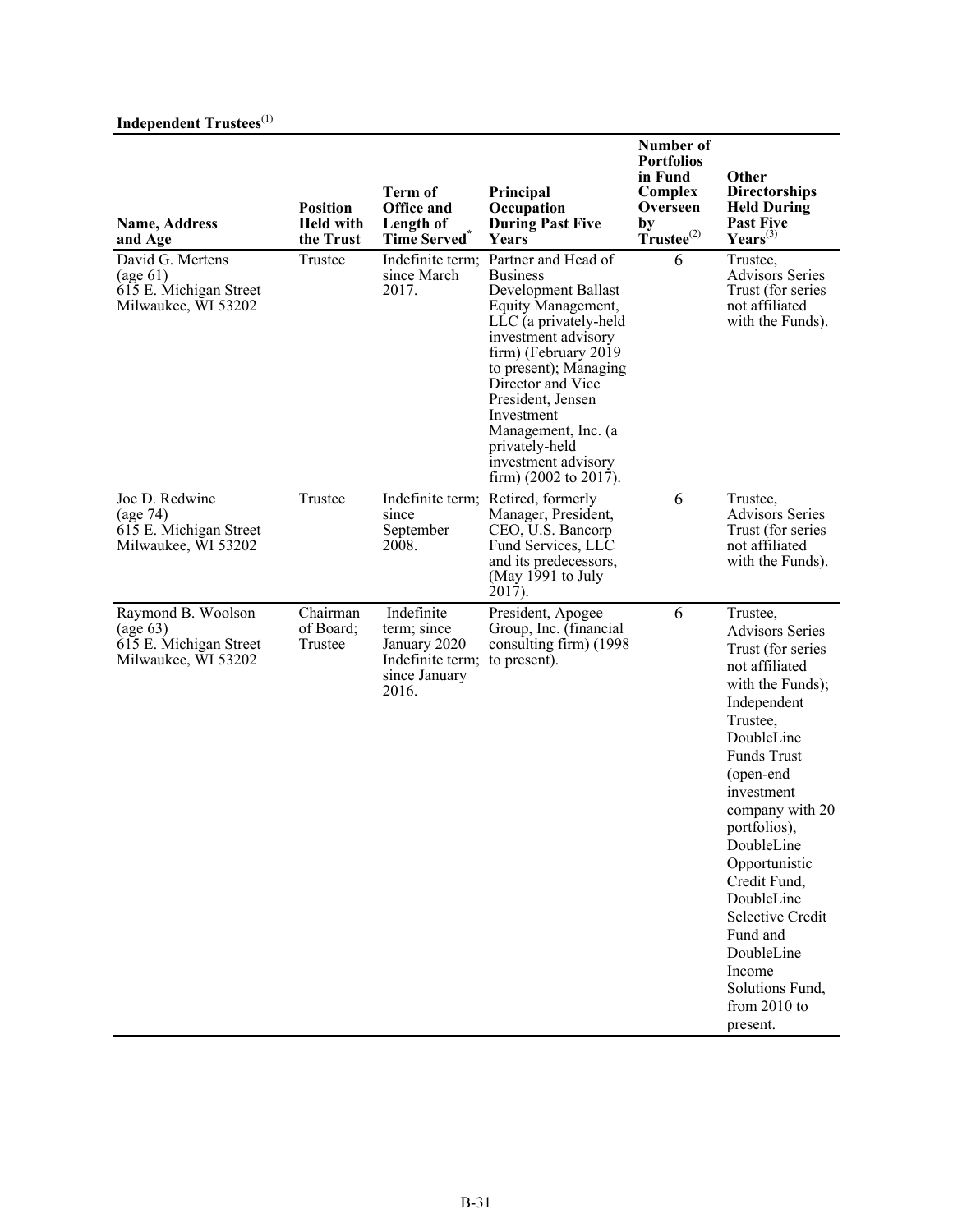#### **Officers**

| <b>Name, Address</b><br>and Age                                                                     | <b>Position Held</b><br>with the Trust                                             | <b>Term of Office and</b><br><b>Length of Time</b><br><b>Served</b> | <b>Principal Occupation</b><br><b>During Past Five Years</b>                                                                                                                                     |
|-----------------------------------------------------------------------------------------------------|------------------------------------------------------------------------------------|---------------------------------------------------------------------|--------------------------------------------------------------------------------------------------------------------------------------------------------------------------------------------------|
| Jeffrey T. Rauman<br>$\frac{\text{age}}{\text{9}}$<br>615 E. Michigan Street<br>Milwaukee, WI 53202 | President, Chief<br><b>Executive Officer and</b><br>Principal Executive<br>Officer | Indefinite term; since<br>December 2018.                            | Senior Vice President,<br>Compliance and<br>Administration, U.S. Bank<br><b>Global Fund Services</b><br>(February 1996 to present).                                                              |
| Cheryl L. King<br>(age 60)<br>615 E. Michigan Street<br>Milwaukee, WI 53202                         | Vice President,<br><b>Treasurer and Principal</b><br>Financial Officer             | Indefinite term; since<br>December 2007.                            | Vice President, Compliance<br>and Administration, U.S. Bank<br>Global Fund Services (October<br>1998 to present).                                                                                |
| Kevin Hayden<br>$\left(\text{age } 50\right)$<br>615 E. Michigan Street<br>Milwaukee, WI 53202      | <b>Assistant Treasurer</b>                                                         | Indefinite term; since<br>September 2013.                           | Vice President, Compliance<br>and Administration, U.S. Bank<br>Global Fund Services (June<br>2005 to present).                                                                                   |
| Richard R. Conner<br>$\left(\text{age } 39\right)$<br>615 E. Michigan Street<br>Milwaukee, WI 53202 | <b>Assistant Treasurer</b>                                                         | Indefinite term; since<br>December 2018.                            | <b>Assistant Vice President,</b><br>Compliance and<br>Administration, U.S. Bank<br>Global Fund Services (July<br>$2010$ to present).                                                             |
| Michael L. Ceccato<br>(age 64)<br>615 E. Michigan Street<br>Milwaukee, WI 53202                     | Vice President, Chief<br>Compliance Officer and<br>AML Officer                     | Indefinite term; since<br>September 2009.                           | Senior Vice President, U.S.<br>Bank Global Fund Services and<br>Vice President, U.S. Bank N.A.<br>(February 2008 to present).                                                                    |
| Michelle L. Sanville-Seebold<br>(age 49)<br>615 E. Michigan Street<br>Milwaukee, WI 53202           | Deputy Chief<br>Compliance Officer                                                 | Indefinite term; since<br>September 2021.                           | Vice President, U.S. Bank<br>Global Fund Services (August<br>2014 to present).                                                                                                                   |
| Elaine E. Richards<br>(age 53)<br>2020 E. Financial Way, Suite<br>100<br>Glendora, CA 91741         | Vice President and<br>Secretary                                                    | Indefinite term; since<br>September 2019.                           | Senior Vice President, U.S.<br><b>Bank Global Fund Services</b><br>(July 2007 to present).                                                                                                       |
| Ryan M. Charles<br>(age 43)<br>2020 East Financial Way,<br>Suite 100<br>Glendora, CA 91741          | <b>Assistant Secretary</b>                                                         | Indefinite term; since<br>January 2022.                             | Assistant Vice President, U.S.<br><b>Bank Global Fund Services</b><br>(May 2021 to present); Chief<br>Legal Officer and Secretary<br>Davis Selected Advisers, L.P.<br>$(2004 \text{ to } 2021).$ |

The Trustees have designated a mandatory retirement age of 75, such that each Trustee, serving as such on the date he or she reaches the age of 75, shall submit his or her resignation not later than the last day of the calendar year in which his or her 75th birthday occurs ("Retiring Trustee"). Upon request, the Board may, by vote of a majority of Trustees eligible to vote on such matter, determine whether or not to extend such Retiring Trustee's term and on the length of a one-time extension of up to three additional years.

(1) The Trustees of the Trust who are not "interested persons" of the Trust as defined under the 1940 Act ("Independent Trustees").

<sup>(2)</sup> As of February 28, 2022, the Trust was comprised of 35 active portfolios managed by unaffiliated investment advisers. The term "Fund Complex" applies only to the Fund and the PIA BBB Bond Fund, PIA MBS Bond Fund, PIA Short-Term Securities Fund, PIA High Yield (MACS) Fund, and PIA Short Duration Bond Fund (collectively, the "PIA Funds") and not to any other series of the Trust. The PIA Funds do not hold themselves out as related to any other series within the Trust for investment purposes, nor do they share the same investment adviser with any other series, except as noted above.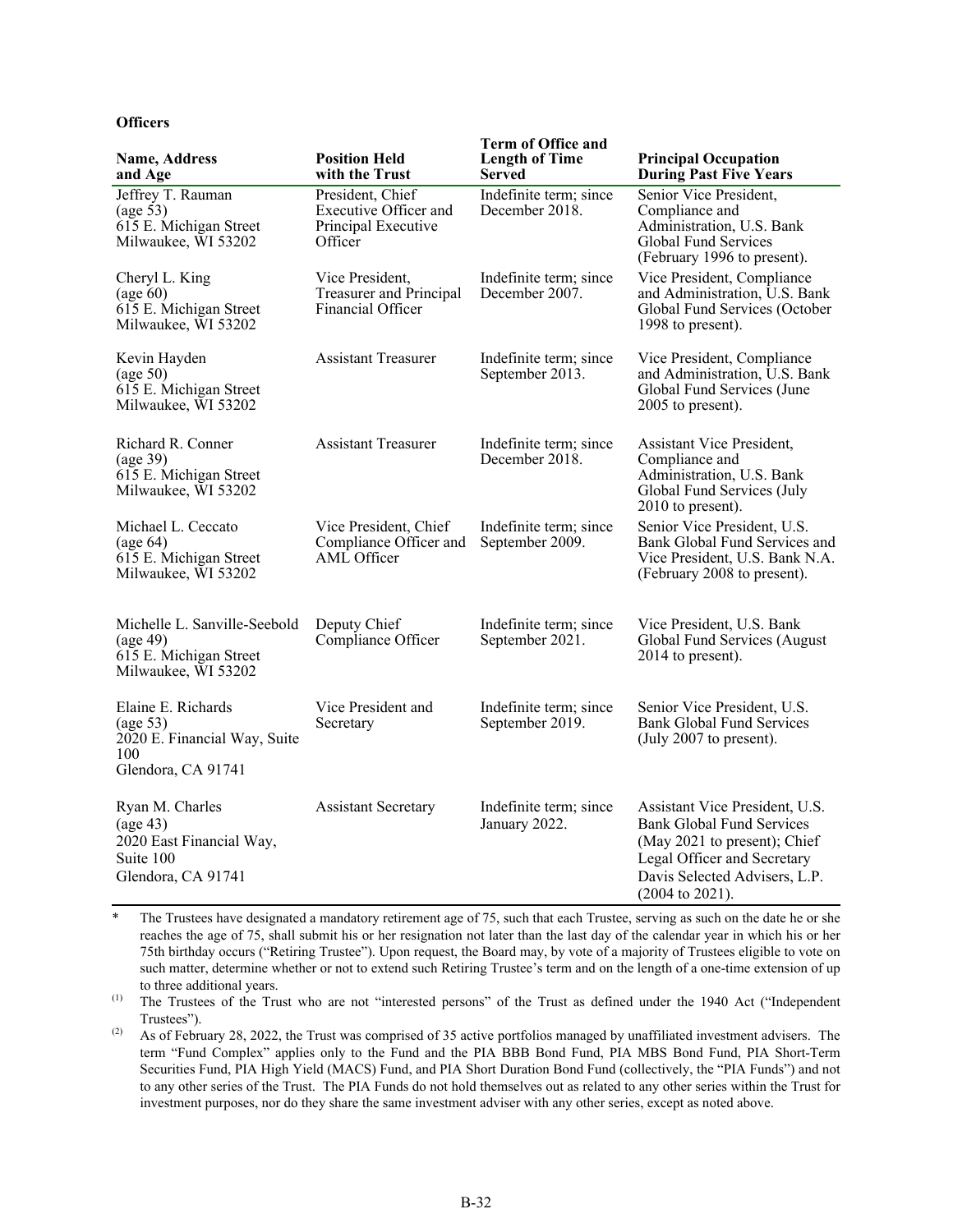<sup>(3)</sup> "Other Directorships Held" includes only directorships of companies required to register or file reports with the SEC under the Securities Exchange Act of 1934, as amended, (that is, "public companies") or other investment companies registered under the 1940 Act.

#### **Compensation**

Effective January 1, 2022, the Independent Trustees each receive an annual retainer of \$100,000 per year allocated among each of the various portfolios comprising the Trust, an additional \$6,000 per regularly scheduled Board meeting, and an additional \$500 per special meeting, paid by the Trust or applicable advisors/portfolios, as well as reimbursement for expenses incurred in connection with attendance at Board meetings. Prior to January 1, 2022, the annual retainer was \$94,500. The Trust Chairman, Chairman of the Audit Committee, and Chairman of the Nominating and Governance Committee each receive a separate annual fee of \$10,000, \$5,000, and \$3,000, respectively, provided that the separate fee for the Chairman of the Audit Committee will be waived if the same individual serves as both Trust Chairman and Audit Committee Chairman. The Trust has no pension or retirement plan. No other entity affiliated with the Trust pays any compensation to the Trustees. Set forth below is the compensation received by the Independent Trustees from the Fund for the fiscal year ended November 30, 2021.

|                              | <b>Aggregate</b><br>Compensation<br>from the High<br><b>Yield Fund</b> | <b>Pension or</b><br><b>Retirement</b><br><b>Benefits</b><br><b>Accrued as</b><br><b>Part of Fund</b><br><b>Expenses</b> | <b>Estimated</b><br>Annual<br><b>Benefits</b><br>Upon<br><b>Retirement</b> | <b>Total</b><br>Compensation<br>from Fund<br><b>Complex Paid to</b><br>T <sup>2</sup> rustees <sup>(1)</sup> |
|------------------------------|------------------------------------------------------------------------|--------------------------------------------------------------------------------------------------------------------------|----------------------------------------------------------------------------|--------------------------------------------------------------------------------------------------------------|
| <b>Independent Trustee</b>   |                                                                        |                                                                                                                          |                                                                            |                                                                                                              |
| Gail S. Duree <sup>(2)</sup> | \$3,561                                                                | None                                                                                                                     | None                                                                       | \$18,521                                                                                                     |
| David G. Mertens             | \$3,507                                                                | None                                                                                                                     | None                                                                       | \$18,234                                                                                                     |
| Raymond B. Woolson           | \$3,699                                                                | None                                                                                                                     | None                                                                       | \$19,237                                                                                                     |
| Joe D. Redwine               | \$3,423                                                                | None                                                                                                                     | None                                                                       | \$17,804                                                                                                     |

(1) There are currently numerous series comprising the Trust. The term "Fund Complex" refers only to the PIA Funds, including the Funds presented in different SAIs, and not to any other series of the Trust. For the PIA Funds' fiscal year ended November 30, 2021, the aggregate Independent Trustees' fees for the Trust were \$516,000.

(2) Ms. Duree retired from the Board on December 31, 2021.

#### **Additional Information Concerning Our Board of Trustees**

#### *The Role of the Board*

The Board provides oversight of the management and operations of the Trust. Like all mutual funds, the day-to-day responsibility for the management and operations of the Trust is the responsibility of various service providers to the Trust, such as the Trust's investment advisers, distributor, administrator, custodian, and transfer agent, each of whom are discussed in greater detail in this SAI. The Board approves all significant agreements between the Trust and its service providers, including the agreements with the investment advisers, distributor, administrator, custodian and transfer agent. The Board has appointed various senior individuals of certain of these service providers as officers of the Trust, with responsibility to monitor and report to the Board on the Trust's day-to-day operations. In conducting this oversight, the Board receives regular reports from these officers and service providers regarding the Trust's operations. The Board has appointed a Chief Compliance Officer ("CCO") who administers the Trust's compliance program and regularly reports to the Board as to compliance matters. Some of these reports are provided as part of formal "Board Meetings" which are typically held quarterly, in person, and involve the Board's review of recent Trust operations. From time to time one or more members of the Board may also meet with Trust officers in less formal settings, between formal "Board Meetings," to discuss various topics. In all cases, however, the role of the Board and of any individual Trustee is one of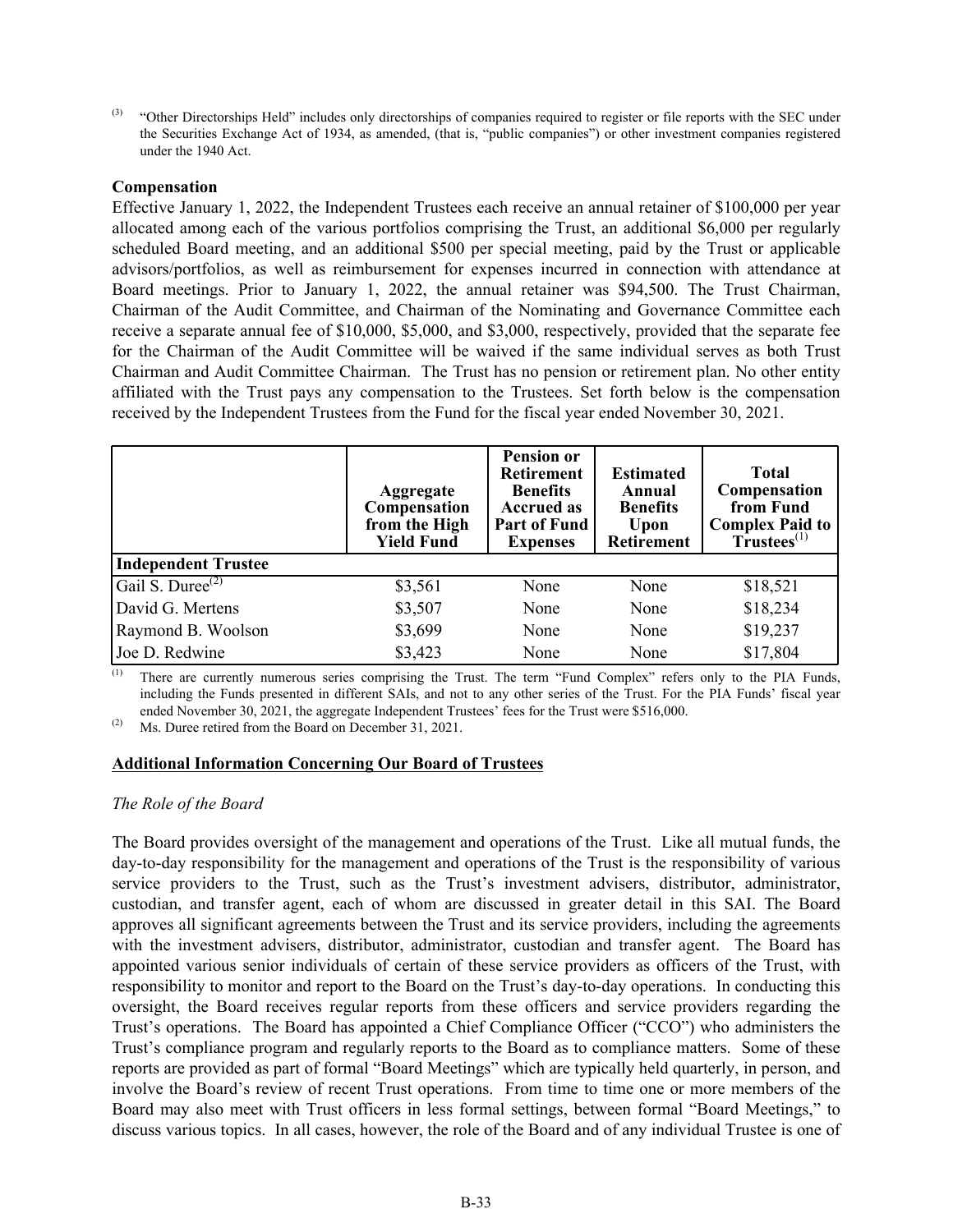oversight and not of management of the day-to-day affairs of the Trust and its oversight role does not make the Board a guarantor of the Trust's investments, operations or activities.

#### *Board Leadership Structure*

The Board has structured itself in a manner that it believes allows it to effectively perform its oversight function. It has established three standing committees, an Audit Committee, a Nominating and Governance Committee and a Qualified Legal Compliance Committee (the "QLCC"), which are discussed in greater detail under "Board Committees," below. Currently, all of the members of the Board are Independent Trustees, which are Trustees that are not affiliated with the Adviser or its affiliates or any other investment adviser in the Trust or with its principal underwriter. The Independent Trustees have engaged their own independent counsel to advise them on matters relating to their responsibilities in connection with the Trust.

The President, Chief Executive Officer and Principal Executive Officer of the Trust is not a Trustee, but rather is a senior employee of the Administrator who routinely interacts with the unaffiliated investment advisers of the Trust and comprehensively manages the operational aspects of the Funds in the Trust. The Trust has appointed Raymond Woolson, an Independent Trustee, as Chairman of the Board, and he acts as a liaison with the Trust's service providers, officers, legal counsel, and other Trustees between meetings, helps to set Board meeting agendas, and serves as Chairman during executive sessions of the Independent Trustees.

The Board reviews its structure annually. The Trust has determined that it is appropriate to separate the Principal Executive Officer and Board Chairman positions because the day-to day responsibilities of the Principal Executive Officer are not consistent with the oversight role of the Trustees and because of the potential conflict of interest that may arise from the Administrator's duties with the Trust. Given the specific characteristics and circumstances of the Trust as described above, the Trust has determined that the Board's leadership structure is appropriate.

#### *Board Oversight of Risk Management*

As part of its oversight function, the Board receives and reviews various risk management reports and assessments and discusses these matters with appropriate management and other personnel. Because risk management is a broad concept comprised of many elements (such as, for example, investment risk, issuer and counterparty risk, compliance risk, operational risks, business continuity risks, etc.) the oversight of different types of risks is handled in different ways. For example, the Nominating and Governance Committee meets regularly with the CCO to discuss compliance and operational risks and the Audit Committee meets with the Treasurer and the Trust's independent public accounting firm to discuss, among other things, the internal control structure of the Trust's financial reporting function. The full Board receives reports from the Adviser and portfolio managers as to investment risks as well as other risks that may be also discussed in Audit Committee.

#### *Information about Each Trustee's Qualification, Experience, Attributes or Skills*

The Board believes that each of the Trustees has the qualifications, experience, attributes and skills ("Trustee Attributes") appropriate to their continued service as Trustees of the Trust in light of the Trust's business and structure. Each of the Trustees has substantial business and professional backgrounds that indicate they have the ability to critically review, evaluate and access information provided to them. Certain of these business and professional experiences are set forth in detail in the table above. In addition, the majority of the Trustees have served on boards for organizations other than the Trust, as well as having served on the Board of the Trust for a number of years. They therefore have substantial board experience and, in their service to the Trust, have gained substantial insight as to the operation of the Trust. The Board annually conducts a 'self-assessment' wherein the effectiveness of the Board and individual Trustees is reviewed.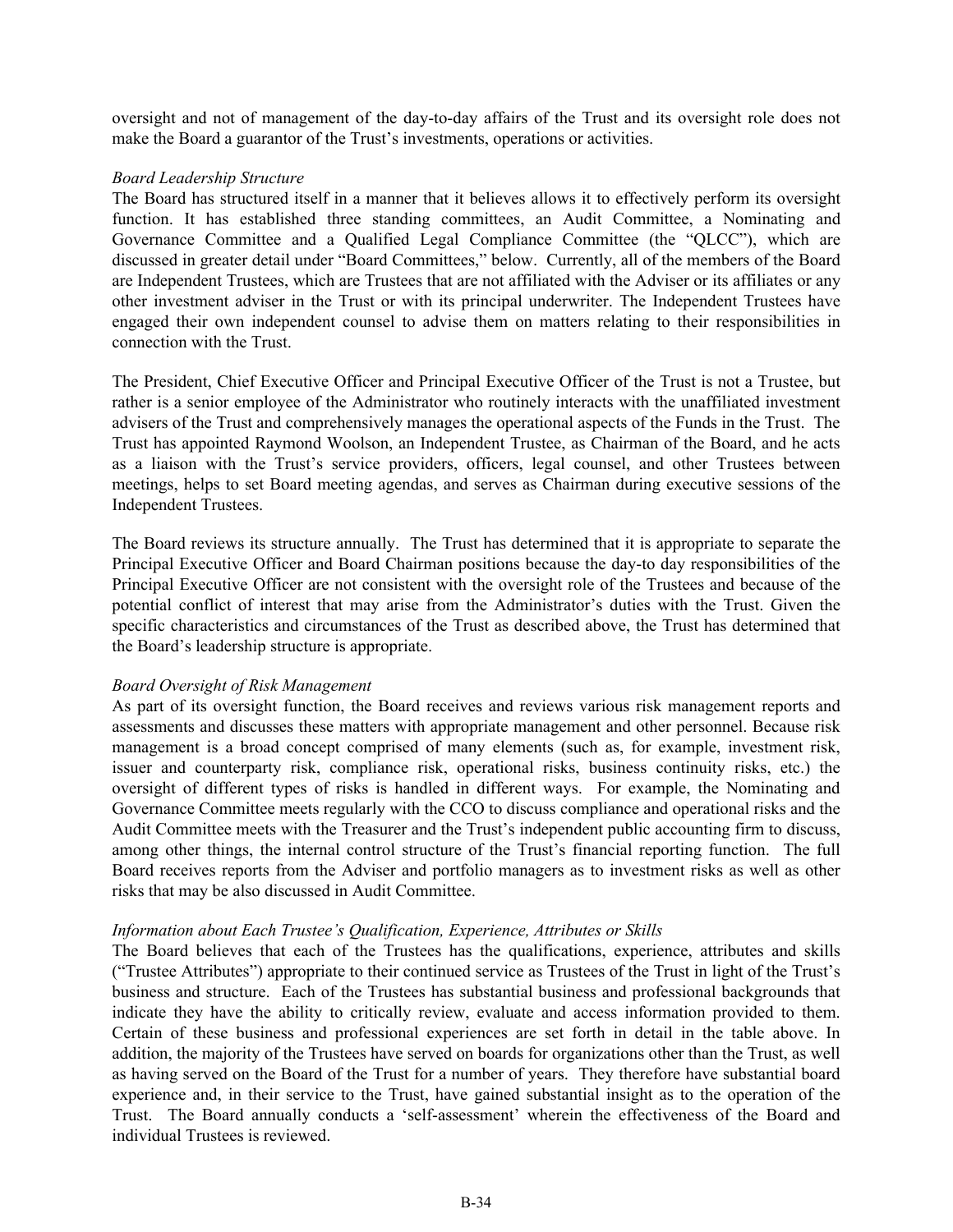In addition to the information provided in the table above, below is certain additional information concerning each particular Trustee and certain of their Trustee Attributes. The information provided below, and in the table above, is not all-inclusive. Many Trustee Attributes involve intangible elements, such as intelligence, integrity, work ethic, the ability to work together, the ability to communicate effectively, the ability to exercise judgment, the ability to ask incisive questions, and commitment to shareholder interests. In conducting its annual self-assessment, the Board has determined that the Trustees have the appropriate attributes and experience to continue to serve effectively as Trustees of the Trust.

*David G. Mertens*. Mr. Mertens has substantial mutual fund experience and is experienced with financial, accounting, investment and regulatory matters. He currently serves as Partner and Head of Business Development of Ballast Equity Management, LLC, a privately-held investment advisory firm. Mr. Mertens also gained substantial mutual fund experience through his tenure as Managing Director and Vice President of Jensen Investment Management, Inc. ("Jensen") from 2002 to 2017. Prior to Jensen, Mr. Mertens held various roles in sales and marketing management with Berger Financial Group, LLC from 1995 to 2002, ending as Senior Vice President of Institutional Marketing for Berger Financial Group and President of its limited purpose broker-dealer, Berger Distributors.

*Joe D. Redwine.* Mr. Redwine has substantial mutual fund experience and is experienced with financial, accounting, investment and regulatory matters through his experience as President and CEO of U.S. Bancorp Fund Services, LLC, (now known as U.S. Bank Global Fund Services), a full-service provider to mutual funds and alternative investment products. In addition, he has extensive experience consulting with investment advisers regarding the legal structure of mutual funds, distribution channel analysis and actual distribution of those funds. Effective January 1, 2022, Mr. Redwine serves as the Trust's Audit Committee Financial Expert.

*Raymond B. Woolson.* Mr. Woolson has served on a number of mutual fund boards and is experienced with financial, accounting, investment and regulatory matters through his experience as Lead Independent Trustee and Audit Committee Chairman for the DoubleLine Funds as well as through his service as President of Apogee Group, Inc., a company providing financial consulting services. Mr. Woolson also has substantial mutual fund operations, financial and investment experience through his prior service in senior and management positions in the mutual fund industry, including service as Senior Managing Director in Investment Management for Mass Mutual Life Insurance Company, where he oversaw fund accounting, fund administration and client services and also served as Chief Financial Officer and Treasurer for various funds and other investment products. Mr. Woolson has also served as a consultant for Coopers & Lybrand (now known as, "PricewaterhouseCoopers" or "PWC") where he provided management consulting services to the mutual fund industry and the investment management areas of the banking and insurance industries.

#### **Board Committees**

The Trust has established the following three standing committees and the membership of each committee to assist in its oversight functions, including its oversight of the risks the Trust faces: the Audit Committee, the QLCC, and the Nominating and Governance Committee. There is no assurance, however, that the Board's committee structure will prevent or mitigate risks in actual practice. The Trust's committee structure is specifically not intended or designed to prevent or mitigate the Fund's investment risks. The Fund is designed for investors that are prepared to accept investment risk, including the possibility that as yet unforeseen risks may emerge in the future.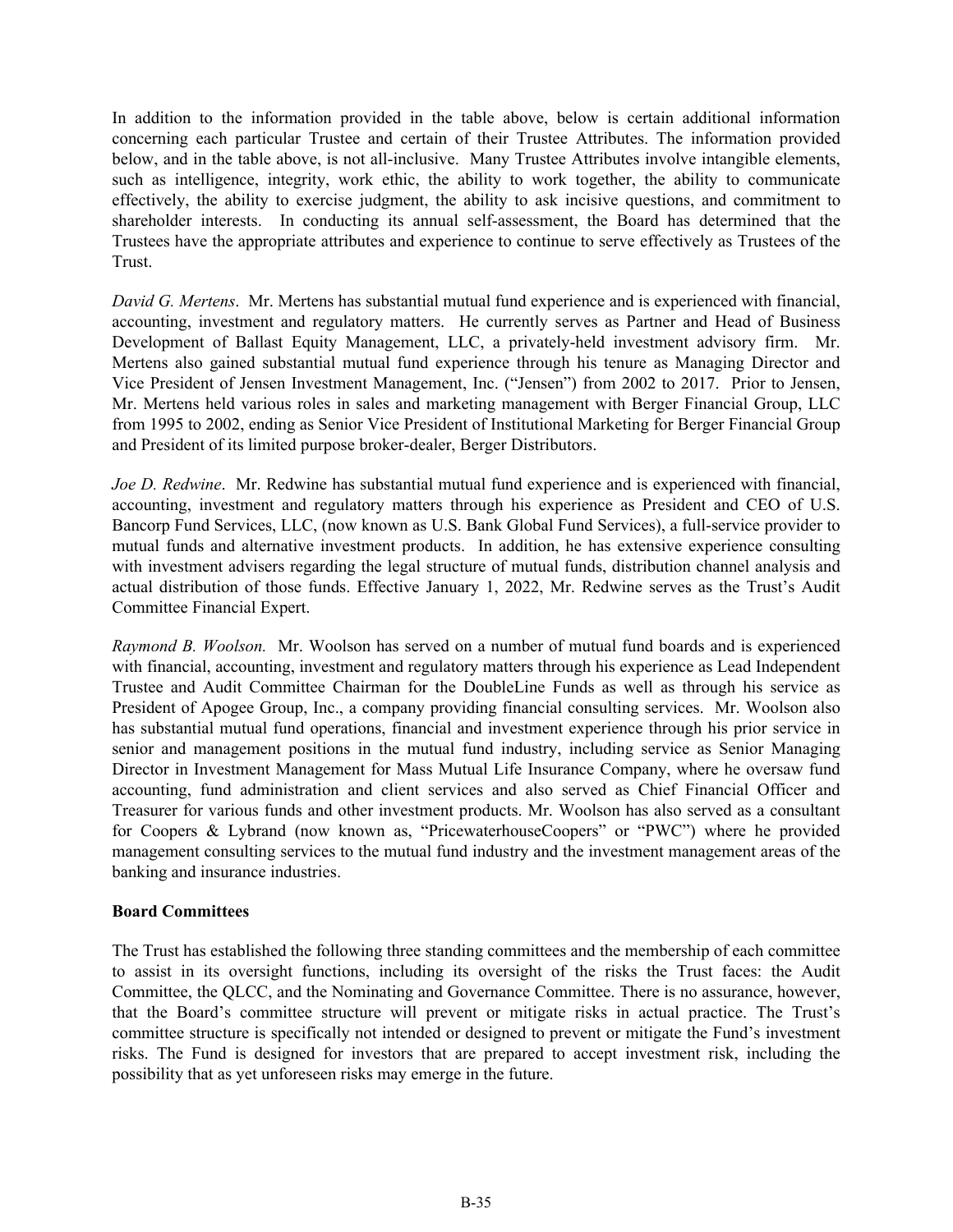The Audit Committee is comprised of all of the Independent Trustees. Mr. Redwine is the Chairman of the Audit Committee. The Audit Committee typically meets once per year with respect to the various series of the Trust. The function of the Audit Committee, with respect to each series of the Trust, is to review the scope and results of the audit and any matters bearing on the audit or the Fund's financial statements and to ensure the integrity of the Fund's pricing and financial reporting. The Audit Committee met once with respect to the Fund during the Fund's fiscal year ended November 30, 2021.

The Audit Committee also serves as the QLCC for the Trust for the purpose of compliance with Rules 205.2(k) and 205.3(c) of the Code of Federal Regulations, regarding alternative reporting procedures for attorneys retained or employed by an issuer who appear and practice before the SEC on behalf of the issuer (the "issuer attorneys"). An issuer attorney who becomes aware of evidence of a material violation by the Trust, or by any officer, director, employee, or agent of the Trust, may report evidence of such material violation to the QLCC as an alternative to the reporting requirements of Rule 205.3(b) (which requires reporting to the chief legal officer and potentially "up the ladder" to other entities). The QLCC did not meet with respect to the Fund during the fiscal year ended November 30, 2021.

The Nominating and Governance Committee is comprised of all, and only of, the Independent Trustees. The Nominating and Governance Committee is responsible for seeking and reviewing candidates for consideration as nominees for Trustees as is considered necessary from time to time and meets only as necessary. The Nominating and Governance Committee will consider nominees recommended by shareholders for vacancies on the Board. Recommendations for consideration by the Nominating and Governance Committee should be sent to the President of the Trust in writing together with the appropriate biographical information concerning each such proposed Nominee, and such recommendation must comply with the notice provisions set forth in the Trust's By-Laws. In general, to comply with such procedures, such nominations, together with all required biographical information, must be delivered to and received by the President of the Trust at the principal executive office of the Trust between 120 and 150 days prior to the shareholder meeting at which any such nominee would be voted on.

The Nominating and Governance Committee meets regularly with respect to the various series of the Trust. The Nominating and Governance Committee is also responsible for, among other things, assisting the Board in its oversight of the Trust's compliance program under Rule 38a-1 under the 1940 Act, reviewing and making recommendations regarding Independent Trustee compensation and the Trustees' annual "self-assessment." Mr. Mertens is the Chairman of the Nominating and Governance Committee. The Nominating and Governance Committee met twice with respect to the Fund during the fiscal year ended November 30, 2021.

Additionally, the Trust's Board has delegated day-to-day valuation issues to a Valuation Committee that is comprised of representatives from the Administrator's staff. The function of the Valuation Committee is to value securities held by any series of the Trust for which current and reliable market quotations are not readily available. Such securities are valued at their respective fair values as determined in good faith by the Valuation Committee and the actions of the Valuation Committee are subsequently reviewed and ratified by the Board. The Valuation Committee meets as needed.

#### **Trustee Ownership of Fund Shares and Other Interests**

The following table shows the amount of shares in the Fund and the amount of shares in other portfolios of the Trust owned by the Trustees as of the calendar year ended December 31, 2021.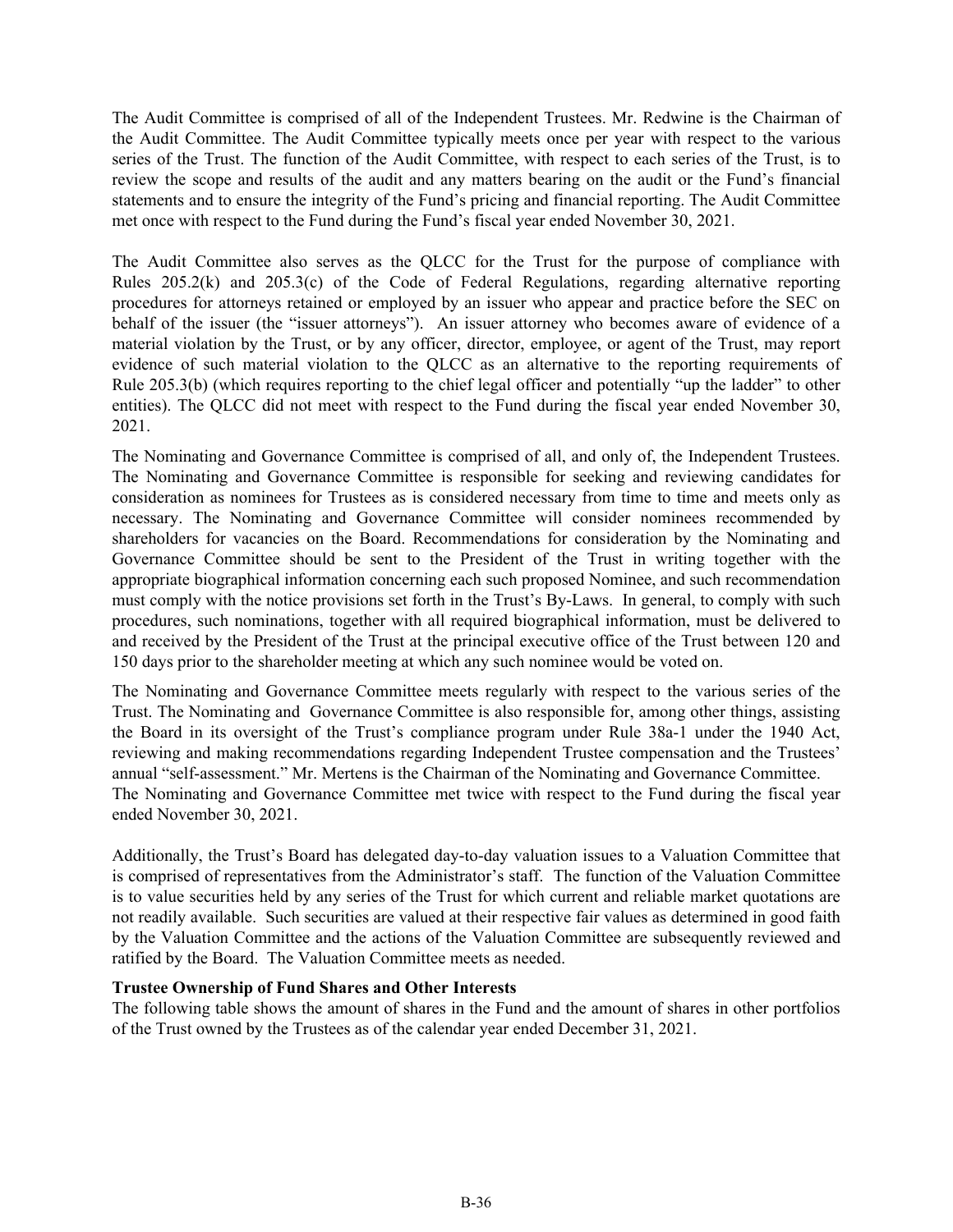<span id="page-36-0"></span>

|                             | <b>Dollar Range of Equity</b><br><b>Securities in the</b><br><b>High Yield Fund</b> |                                                                        |
|-----------------------------|-------------------------------------------------------------------------------------|------------------------------------------------------------------------|
| <b>Independent Trustees</b> | (None, \$1-\$10,000, \$10,001-\$50,000, \$50,001-\$100,000,  <br>Over \$100,000)    | <b>Aggregate Dollar Range</b><br>of Fund Shares in the<br><b>Trust</b> |
| David G. Mertens            | None                                                                                | Over \$100,000                                                         |
| Raymond B. Woolson          | None                                                                                | Over \$100,000                                                         |
| Joe D. Redwine              | None                                                                                | Over \$100,000                                                         |

As of December 31, 2021, neither the Independent Trustees nor members of their immediate family, own securities beneficially or of record in the Advisor, the distributor, as defined below, or an affiliate of the Advisor or distributor. Accordingly, neither the Independent Trustees nor members of their immediate family, have direct or indirect interest, the value of which exceeds \$120,000, in the Advisor, the distributor or any of their affiliates. In addition, during the two most recently completed calendar years, neither the Independent Trustees nor members of their immediate families have conducted any transactions (or series of transactions) in which the amount involved exceeds \$120,000 and to which the Advisor, the distributor or any affiliate thereof was a party.

#### **CONTROL PERSONS, PRINCIPAL SHAREHOLDERS, AND MANAGEMENT OWNERSHIP**

A principal shareholder is any person who owns of record or beneficially 5% or more of the outstanding shares of the Fund. A control person is one who owns beneficially or through controlled companies more than 25% of the voting securities of a company or acknowledges the existence of control. Shareholders with a controlling interest could affect the outcome of voting or the direction of management of the Fund. For control persons only, if a control person is a company, the table also indicates the control person's parent, if any, and the jurisdiction under the laws of which the control person is organized.

As of March 1, 2022, the following shareholders were considered to be either a control person or principal shareholder of the Fund's Institutional Class:

| Parent<br>Company | <b>Jurisdiction</b> | % Ownership | Type of<br>Ownership |
|-------------------|---------------------|-------------|----------------------|
| N/A               | N/A                 | 54 52%      | Record               |
| N/A               | N/A                 | $15.41\%$   | Record               |
| N/A               | N/A                 | 11 $84\%$   | Record               |
|                   |                     |             |                      |

Since the Fund's Class A was not operational prior to the date of this SAI there were no principal shareholders or control persons of the Fund's Class A shares.

*Management Ownership Information.* As of March 1, 2022, the Trustees and Officers of the Trust, as a group, beneficially owned less than 1% of the outstanding shares of any class of the Fund.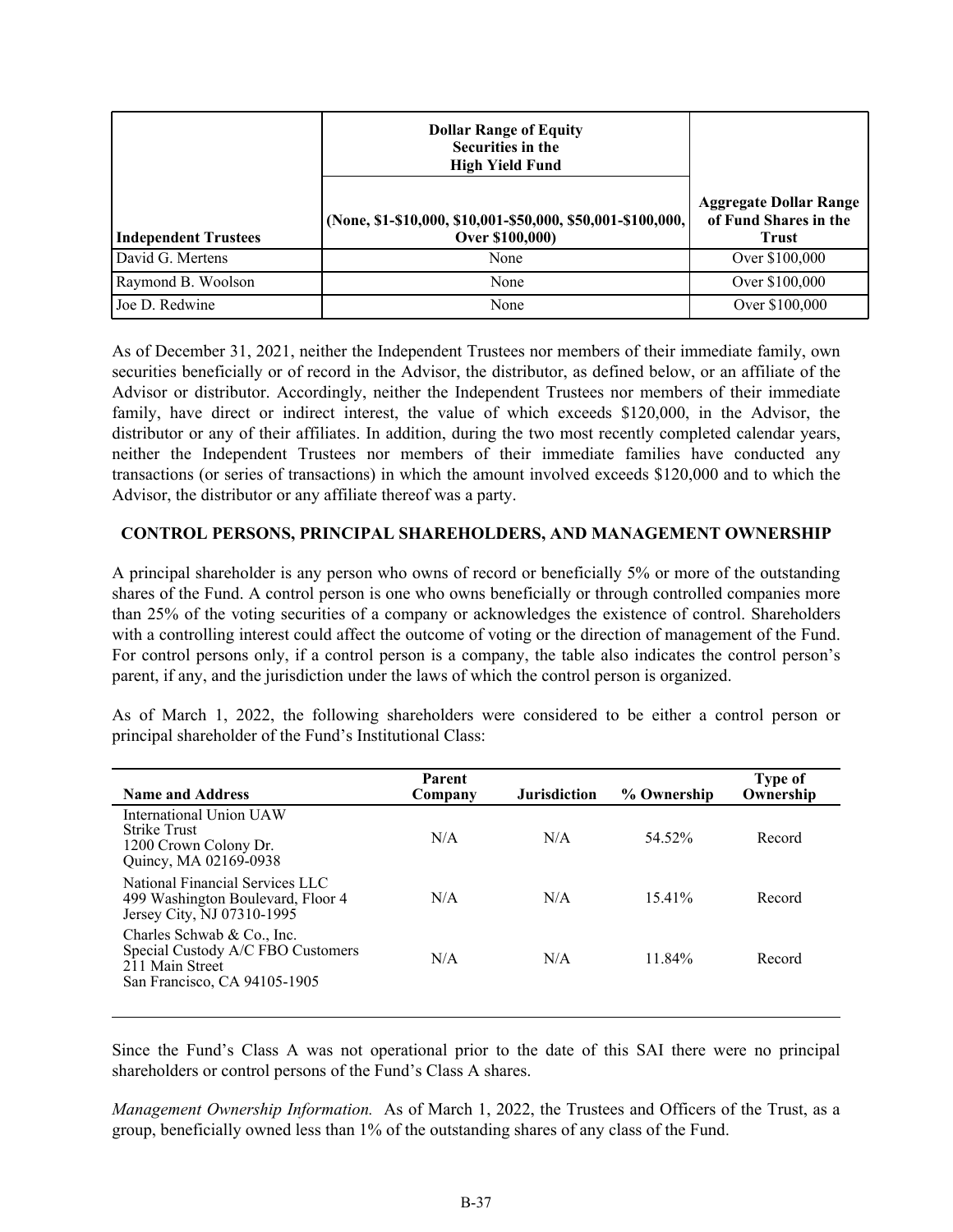#### **Investment Adviser**

Pacific Income Advisers, Inc., located at 1299 Ocean Avenue, Suite 210, Santa Monica, California 90401, is the investment adviser to the Fund. Joseph Lloyd McAdams, Jr. and Heather U. Baines collectively control the Adviser due to their ownership of a majority of the outstanding stock of the Adviser. Subject to such policies as the Board may determine, the Adviser is ultimately responsible for investment decisions for the Fund. Pursuant to the terms of the Advisory Agreement, the Adviser provides the Fund with such investment advice and supervision as it deems necessary for the proper supervision of the Fund's investments.

The Advisory Agreement, if not terminated will continue automatically for successive annual periods, provided that such continuance is specifically approved at least annually (i) by a majority vote of the Independent Trustees cast in person at a meeting called for the purpose of voting on such approval and (ii) by the Board or by vote of a majority of the outstanding voting securities of the Fund. The Advisory Agreement is terminable without penalty by the Trust on behalf of the Fund on 60 days' written notice when authorized either by a majority vote of the Fund's shareholders or by a vote of a majority of the Board, or by the Adviser on 60 days' written notice, and will automatically terminate in the event of its "assignment" (as defined in the 1940 Act). The Advisory Agreement provides that the Adviser under such agreement shall not be liable for any error of judgment or mistake of law or for any loss arising out of any investment or for any act or omission in the execution of portfolio transactions for the Fund, except for willful misfeasance, bad faith or negligence in the performance of its duties, or by reason of reckless disregard of its obligations and duties thereunder.

Under the Advisory Agreement for the Fund, the Adviser is paid a fee computed daily and payable monthly, at an annual rate of 0.55%, expressed as a percentage of the Fund's average daily net assets.

In addition to the fees payable to the Adviser, the Fund is responsible for its own operating expenses, including: fees and expenses incurred in connection with the issuance, registration and transfer of its shares; brokerage and commission expenses; all expenses of transfer, receipt, safekeeping, servicing and accounting for the cash, securities and other property of the Trust for the benefit of the Fund including all fees and expenses of its custodian and accounting services agent; fund administration fees and related expenses; chief compliance officer fees; interest charges on any borrowings; costs and expenses of pricing and calculating its daily NAV per share and of maintaining its books of account required under the 1940 Act, including pricing services; taxes, if any; a pro rata portion of expenditures in connection with meetings of the Fund's shareholders and the Board that are properly payable by the Fund; compensation and fees and expenses of members of the Board who are not members of, affiliated with or interested persons of the Adviser or Administrator; insurance premiums on property or personnel of the Fund which inure to its benefit, including liability and fidelity bond insurance; the cost of preparing and printing reports, proxy statements, prospectuses and the statement of additional information of the Fund or other communications for distribution to existing shareholders; legal counsel, auditing and accounting fees; trade association membership dues (including membership dues in the Investment Company Institute allocable to the Fund); fees and expenses (including legal fees) of registering and maintaining registration of their shares for sale under federal and applicable state and foreign securities laws; all expenses of maintaining shareholder accounts, including all charges for transfer, shareholder recordkeeping, dividend disbursing, redemption, and other agents for the benefit of the Fund, if any; and all other charges and costs of its operation plus any extraordinary and non-recurring expenses. General expenses of the Trust are allocated among all of the series of the Trust, including the Fund in a manner proportionate to the net assets of the Fund, on a transactional basis, or on such other basis as the Board deems equitable.

Though the Fund is responsible for its own operating expenses, the Adviser has agreed to temporarily waive a portion or all of its management fee (excluding AFFE, interest, taxes, extraordinary expenses,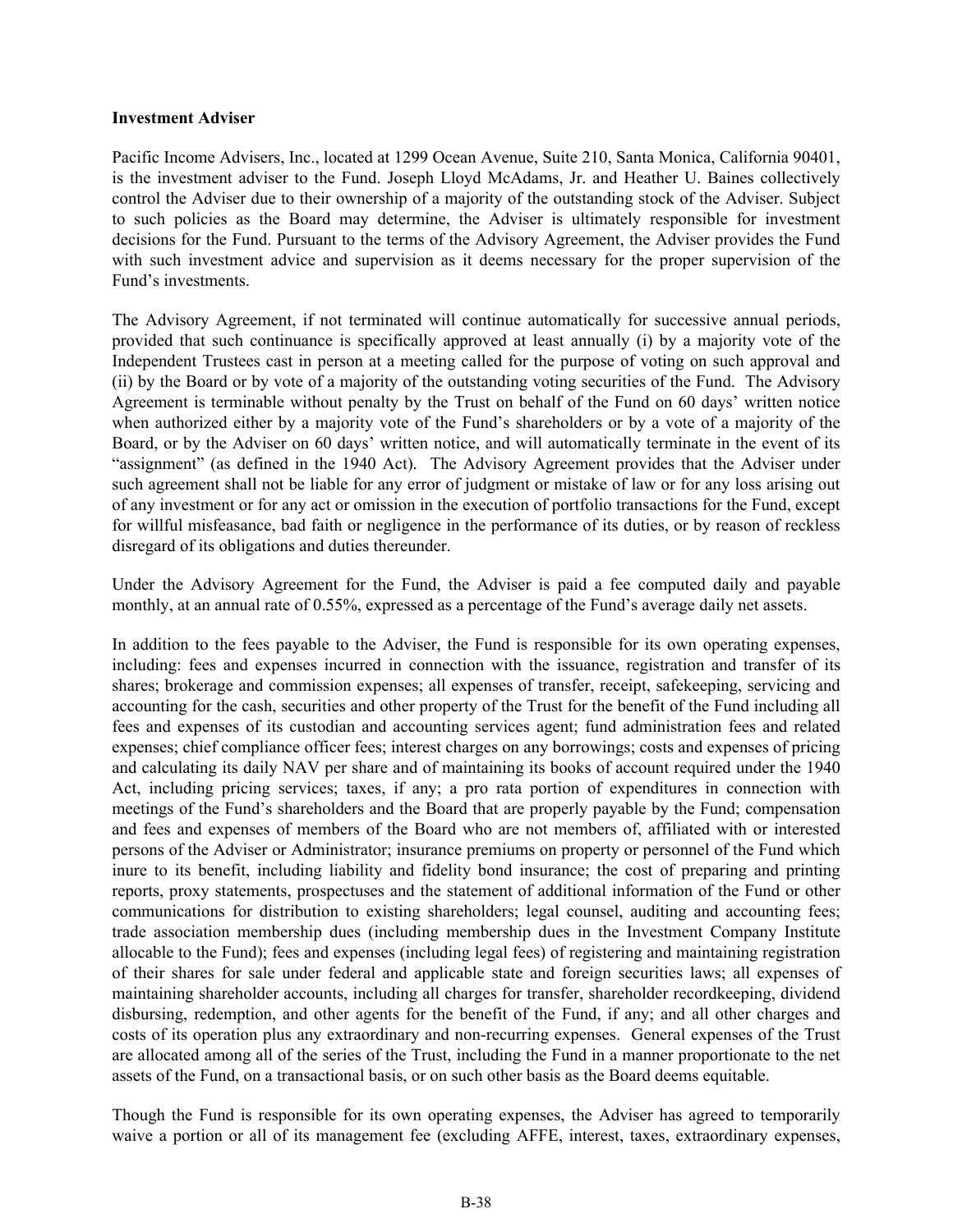Rule 12b-1 expenses, shareholder servicing expenses and any other class-specific expenses) and pay Fund expenses through at least March 29, 2023, to the extent necessary to permit the Fund to maintain the expense limitations set forth in the table below. The Adviser may not recoup fee waivers and expense payments made under the temporary expense limitation in future periods. Fee waiver and expense payment obligations are calculated daily and paid monthly, at an annual rate expressed as a percentage of the Fund's average daily net assets.

| <b>Fund</b>         | <b>Temporary Expense Limitation</b> |
|---------------------|-------------------------------------|
| PIA High Yield Fund | 0.86%                               |

For the fiscal years shown below, the Fund paid the following in management fees to the Adviser:

|                                             | <b>Management Fees Paid During Fiscal Year Ended</b><br>November 30, |           |           |  |
|---------------------------------------------|----------------------------------------------------------------------|-----------|-----------|--|
|                                             | 2021                                                                 | 2020      | 2019      |  |
| Management Fees Accrued                     | \$347,532                                                            | \$259,007 | \$315,329 |  |
| Management Fees Waived (contractual waiver) | \$70,083                                                             | \$60,048  | \$27,161  |  |
| Managed Fees Waived (voluntary waiver)      | \$0                                                                  | \$56,511  | \$68,800  |  |
| Net Management Fees Paid to Adviser         | \$277.449                                                            | \$142,448 | \$219,368 |  |

#### **Portfolio Managers**

Mr. Lloyd McAdams and Mr. Michael Yean serve as co-portfolio manager of the Fund. The portfolio managers are responsible for the day-to-day management of the Fund's portfolio. The following table shows the number of other accounts (not including the Fund) managed by the portfolio managers and the total assets in the accounts managed within various categories as of November 30, 2021.

#### **Lloyd McAdams**

|                                 |                                        |                     |           | <b>With Management Fee Based</b><br>on Performance |
|---------------------------------|----------------------------------------|---------------------|-----------|----------------------------------------------------|
|                                 | Number of<br>Accounts<br>excluding the |                     | Number of |                                                    |
| Type of Accounts                | Fund)                                  | <b>Total Assets</b> | Accounts  | <b>Total Assets</b>                                |
| Registered Investment Companies | O                                      | \$0                 |           | \$0                                                |
| Other Pooled Investments        | 0                                      | \$0                 | O         | \$0                                                |
| <b>Other Accounts</b>           | 0                                      | \$0                 |           | \$0                                                |

#### **Michael Yean**

|                                 |                                                  |                 | <b>With Management Fee</b><br><b>Based on Performance</b> |                 |
|---------------------------------|--------------------------------------------------|-----------------|-----------------------------------------------------------|-----------------|
| Type of Accounts                | Number of<br>Accounts<br>(excluding the<br>Fund) | Total<br>Assets | Number of<br>Accounts                                     | Total<br>Assets |
| Registered Investment Companies |                                                  | \$129 million   |                                                           | \$0             |
| Other Pooled Investments        |                                                  | \$0             |                                                           | \$0             |
| <b>Other Accounts</b>           |                                                  | \$0             |                                                           | \$0             |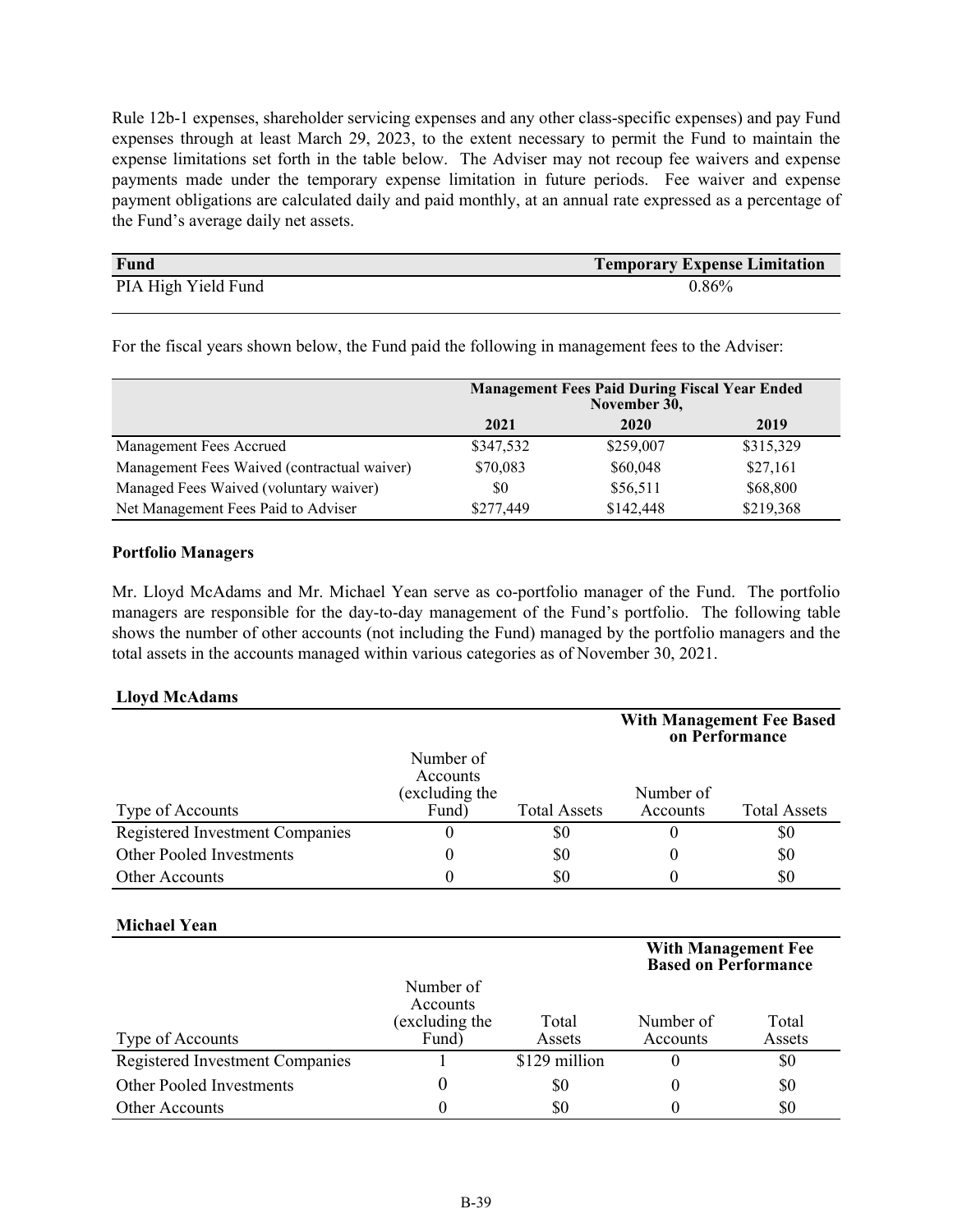<span id="page-39-0"></span>*Material Conflict of Interest*. No material strategy conflicts currently exist. When the same securities are being bought or sold on the same day by the portfolio managers, the portfolio managers allocate the transactions on a pro rata basis as long as it is in the best interests of the clients. Where conflicts of interest arise between the Fund and other accounts managed by the portfolio managers, the portfolio managers will proceed in a manner that the Fund will not be treated materially less favorably. There may be instances where similar portfolio transactions may be executed for the same security for numerous accounts managed by each portfolio management team. In such instances, securities will be allocated in accordance with the Adviser's trade allocation policy

*Compensation*. The portfolio managers' total compensation includes a base salary, bonus, employee benefits, a 401(k) plan with matching contributions. The general year-end bonus represents a subjective calculation of an individual's contribution to the portfolio management group's success. With respect to management of other accounts, the portfolio managers also receive a salary.

*Securities Owned in the Fund by Portfolio Managers*. As of the date of this SAI, the portfolio managers did not beneficially own any shares of the Fund's Class A shares as it had not commenced operations. The portfolio managers beneficially owned the following amounts of the Fund's Institutional Class as of November 30, 2021:

|                                  | <b>Dollar Range of Equity Securities Beneficially Owned in the</b><br><b>High Yield Fund</b>                                      |
|----------------------------------|-----------------------------------------------------------------------------------------------------------------------------------|
| <b>Name of Portfolio Manager</b> | (None, \$1-\$10,000, \$10,001-\$50,000, \$50,001-\$100,000, \$100,001 -<br>\$500,000, \$500,001 to \$1,000,000, Over \$1,000,000) |
| Lloyd McAdams                    | Over \$1,000,000                                                                                                                  |
| Michael Yean                     | None                                                                                                                              |

#### **SERVICE PROVIDERS**

#### **Administrator**

Pursuant to an Administration Agreement (the "Administration Agreement"), U.S. Bancorp Fund Services, LLC (the "Administrator" or "Fund Services"), doing business as U.S. Bank Global Fund Services ("Fund Services"), 777 East Wisconsin Avenue, 6<sup>th</sup> Floor, Milwaukee, Wisconsin 53202, acts as administrator for the Fund. Fund Services provides certain administrative services to the Fund, including, among other responsibilities, coordinating the negotiation of contracts and fees with, and the monitoring of performance and billing of, the Fund's independent contractors and agents; preparation for signature by an officer of the Trust of all documents required to be filed for compliance by the Trust and the Fund with applicable laws and regulations excluding those of the securities laws of various states; arranging for the computation of performance data, including NAV per share and yield; responding to shareholder inquiries; and arranging for the maintenance of books and records of the Fund, and providing, at its own expense, office facilities, equipment and personnel necessary to carry out its duties. In this capacity, Fund Services does not have any responsibility or authority for the management of the Fund, the determination of investment policy, or for any matter pertaining to the distribution of Fund's shares. Additionally, Fund Services provides CCO services to the Trust under a separate agreement. The cost for the CCO services is charged to the Fund and approved by the Board annually.

The Administration Agreement is terminable without penalty by the Trust on behalf of the Fund or by the Administrator on 60 days' written notice (as defined in the 1940 Act). The Administration Agreement also provides that neither Fund Services nor its personnel shall be liable for any error of judgment or mistake of law or for any act or omission in the administration of the Fund, except for willful misconduct, bad faith or negligence in the performance of its or their duties under the Administration Agreement.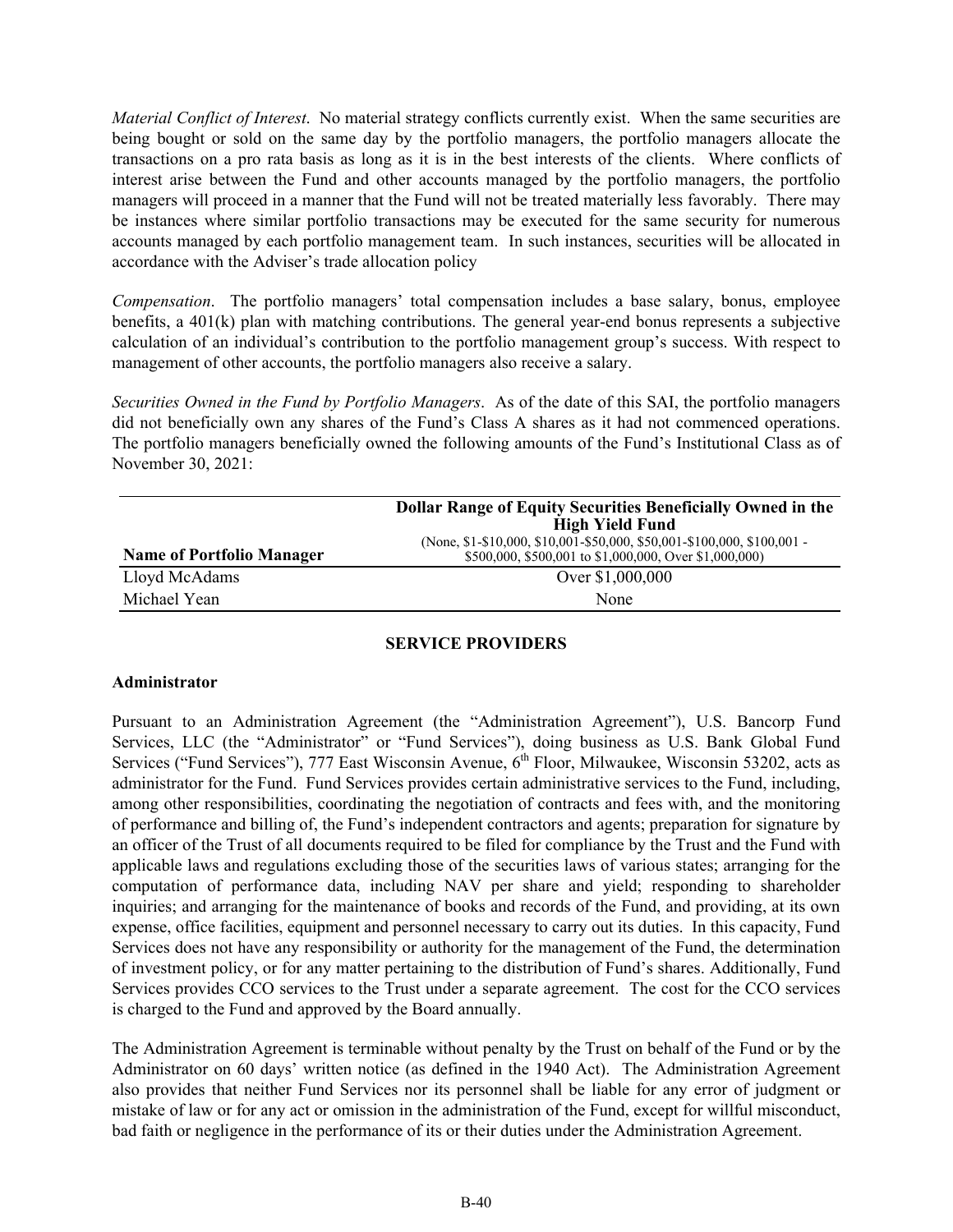During the fiscal years shown below, the Fund paid the following amounts to Fund Services for administration services:

| <b>Fiscal Year Ended November 30,</b> |          |          |  |  |
|---------------------------------------|----------|----------|--|--|
| 2021                                  | 2020     | 2019     |  |  |
| \$55,295                              | \$47,008 | \$36,740 |  |  |

#### **Distributor**

The Trust has entered into a Distribution Agreement (the "Distribution Agreement") with Quasar Distributors, LLC, 111 East Kilbourn Avenue, Suite 2200, Milwaukee, Wisconsin 53202 (the "Distributor"), pursuant to which the Distributor acts as the Fund's distributor, provides certain administration services and promotes and arranges for the sale of the Fund's shares. The offering of the Fund's shares is continuous.

The Distribution Agreement will continue in effect only if such continuance is specifically approved at least annually by the Board or by vote of a majority of the Fund's outstanding voting securities and, in either case, by a majority of the Trustees who are not parties to the Distribution Agreement or "interested persons" (as defined in the 1940 Act) of any such party. The Distribution Agreement is terminable without penalty by the Trust on behalf of the Fund on 60 days' written notice when authorized either by a majority vote of the Fund's shareholders or by vote of a majority of the Board, including a majority of the Trustees who are not "interested persons" (as defined in the 1940 Act) of the Trust, or by the Distributor on 60 days' written notice, and will automatically terminate in the event of its "assignment" (as defined in the 1940 Act).

#### **Fund Accountant and Transfer Agent**

Fund Services also serves as fund accountant, transfer agent ("Transfer Agent") and dividend disbursing agent under separate agreements.

#### **Custodian**

U.S. Bank National Association, located at 1555 N. RiverCenter Drive, Suite 302, Milwaukee, Wisconsin 53212, serves as custodian ("Custodian") of the securities and other assets of the Fund. The Custodian holds the Fund's portfolio securities in safekeeping and keeps all necessary records and documents relating to its duties. The Custodian is compensated with an asset-based fee plus transaction fees and is reimbursed for out-of-pocket expenses. The Custodian and Transfer Agent do not participate in decisions relating to the purchase and sale of securities by the Fund. The Custodian, Transfer Agent and Administrator are all affiliated entities under the common control of U.S. Bancorp. The Custodian and its affiliates may participate in revenue sharing arrangements with service providers of mutual funds in which the Fund may invest.

#### **Independent Registered Public Accounting Firm**

Tait, Weller & Baker LLP ("Tait"), Two Liberty Place, 50 South 16<sup>th</sup> Street, Suite 2900, Philadelphia, Pennsylvania 19102, is the independent registered public accounting firm for the Fund whose services include auditing the Fund's financial statements and the performance of related tax services.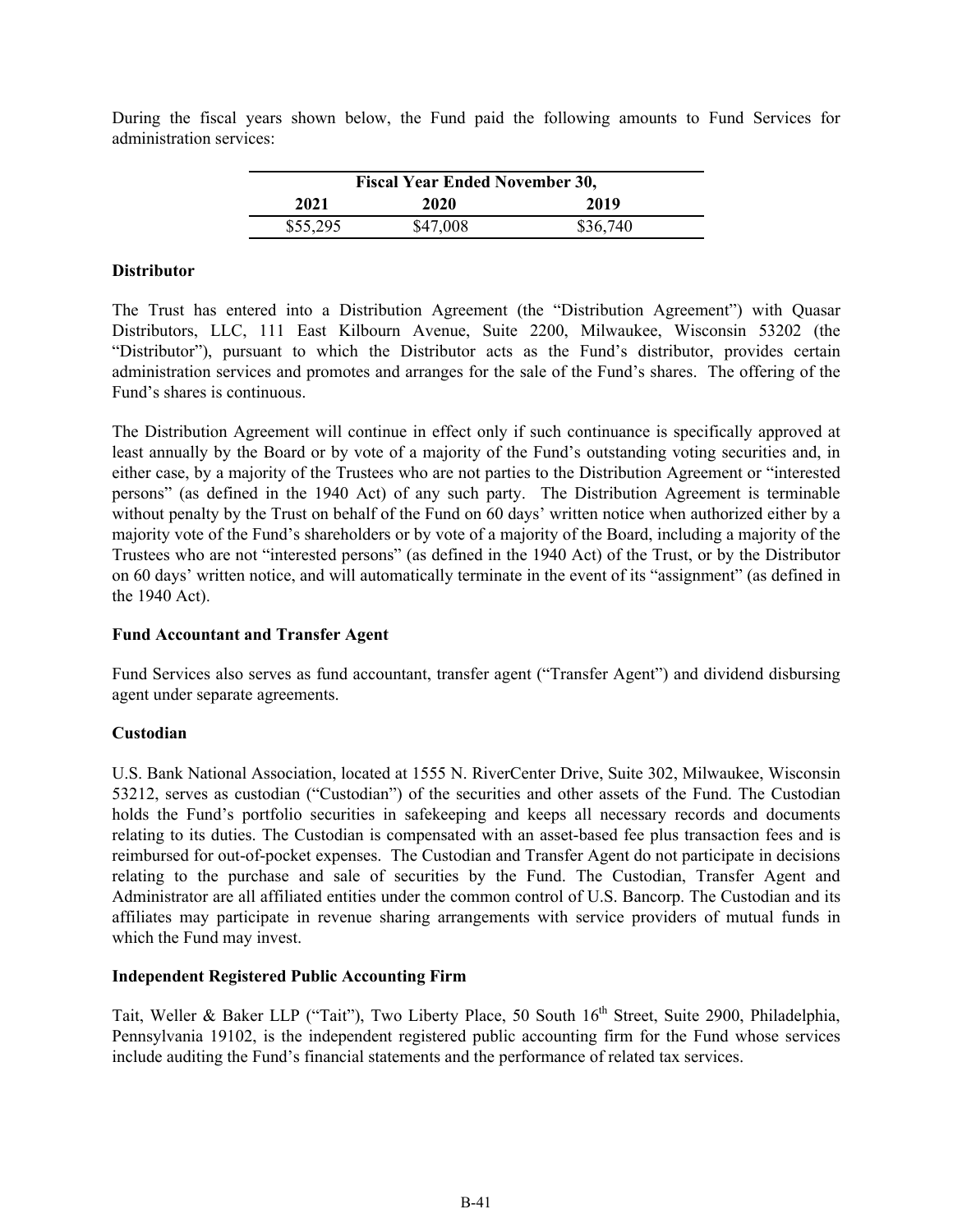#### <span id="page-41-0"></span>**Trust Counsel**

Sullivan & Worcester LLP ("Sullivan & Worcester"), 1633 Broadway, 32nd Floor, New York, New York 10019, is counsel to the Trust and provides counsel on legal matters relating to the Fund. Sullivan & Worcester also serves as independent legal counsel to the Board of Trustees.

#### **PORTFOLIO TRANSACTIONS AND BROKERAGE**

Pursuant to the Advisory Agreement, the Adviser determines which securities are to be purchased and sold by the Fund and which broker-dealers are eligible to execute the Fund's portfolio transactions. The purchases and sales of securities in the over-the-counter market will generally be executed directly with a "market-maker" unless, in the opinion of the Adviser, a better price and execution can otherwise be obtained by using a broker for the transaction.

Purchases of portfolio securities for the Fund also may be made directly from issuers or from underwriters. Where possible, purchase and sale transactions will be effected through dealers (including banks) that specialize in the types of securities which the Fund will be holding, unless better executions are available elsewhere. Dealers and underwriters usually act as principal for their own accounts. Purchases from underwriters will include a concession paid by the issuer to the underwriter and purchases from dealers will include the spread between the bid and the asked price. If the execution and price offered by more than one dealer or underwriter are comparable, the order may be allocated to a dealer or underwriter that has provided research or other services as discussed below. Explicit brokerage commissions are not paid on these transactions. However, commissions will be paid on the Fund's futures and options transactions. The purchase price of portfolio securities purchased from an underwriter or dealer may include underwriting commissions and dealer spreads.

In placing portfolio transactions, the Adviser seeks best execution. The full range and quality of services available will be considered in making these determinations, such as the size of the order, the difficulty of execution, the operational facilities of the firm involved, the firm's risk in positioning a block of securities, and other factors. In those instances where it is reasonably determined that more than one broker-dealer can offer the services needed to obtain the most favorable price and execution available, consideration may be given to those broker-dealers which furnish or supply research, as it is defined in Section 28(e) of the Securities Exchange Act of 1934, as amended, and statistical information to the Adviser that they may lawfully and appropriately use in their investment advisory capacities, as well as provide other services in addition to execution services. The Adviser considers such information, which is in addition to and not in lieu of the services required to be performed by them under their Advisory Agreement with the Fund, to be useful in varying degrees, but of indeterminable value. Portfolio transactions may be placed with broker-dealers who sell shares of the Fund subject to procedures adopted by the Trust and rules adopted by the Financial Industry Regulatory Authority, Inc. ("FINRA") and SEC.

While it is the Adviser's general policy to seek best execution in selecting a broker-dealer to execute portfolio transactions for the Fund, when it is determined that one or more broker-dealer can deliver best execution, weight is also given to the ability of a broker-dealer to furnish brokerage and research services to the Fund or to the Adviser, even if the specific services are not directly useful to the Fund and may be useful to the Adviser in advising other clients. In negotiating commissions with a broker or evaluating the spread to be paid to a dealer, the Fund may therefore pay a higher commission or spread than would be the case if no weight was given to the furnishing of these supplemental services, provided that the amount of such commission or spread has been determined in good faith by the Adviser to be reasonable in relation to the value of the brokerage and/or research services provided by such broker-dealer. The standard of reasonableness is to be measured in light of the Adviser's overall responsibilities to the Fund. Additionally, the Adviser may direct transactions to a broker-dealer with which it has an affiliation.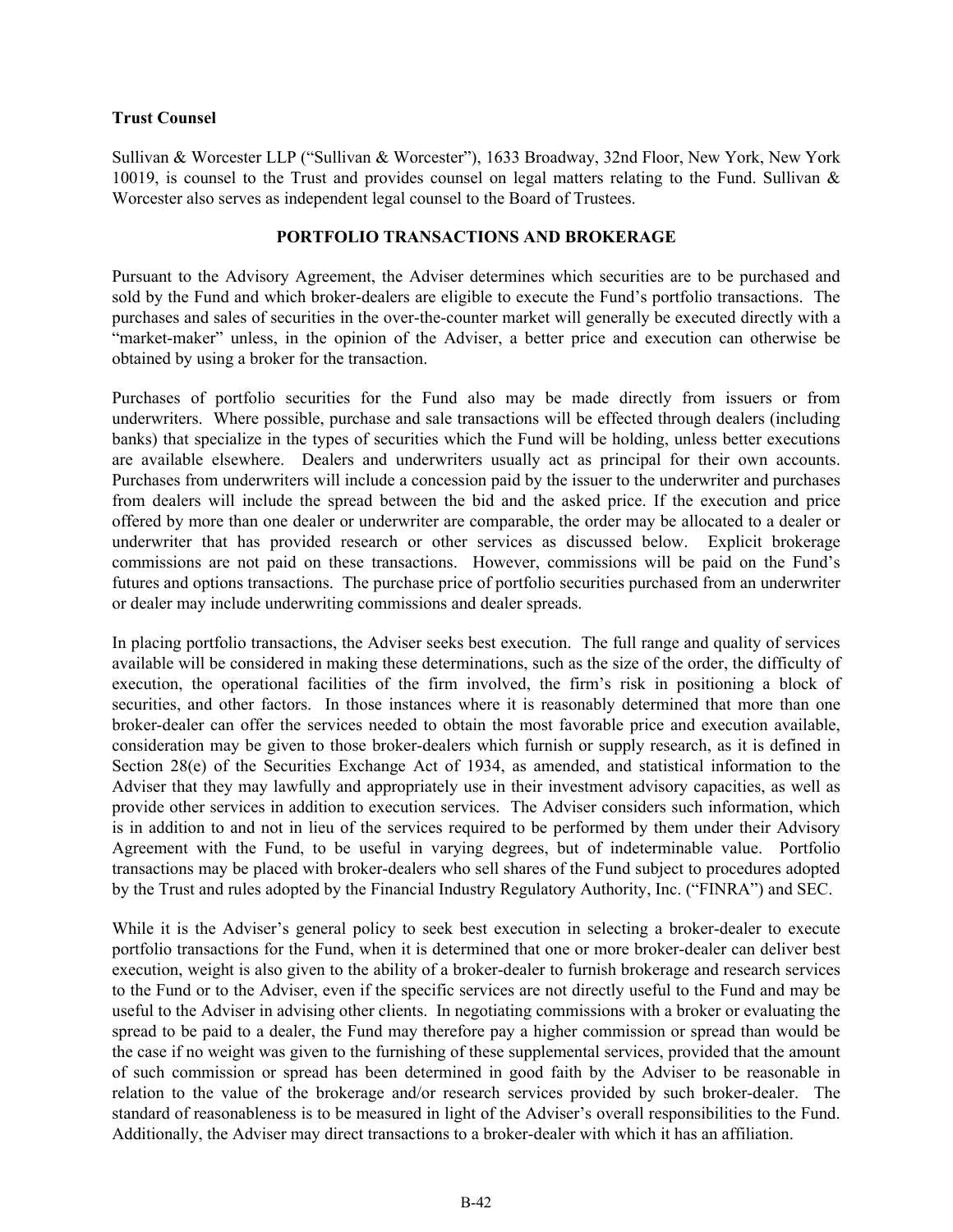<span id="page-42-0"></span>Investment decisions for the Fund are made independently from those of other client accounts that may be managed or advised by the Adviser. Nevertheless, it is possible that at times identical securities will be acceptable for the Fund and one or more of such client accounts. In such event, the position of the Fund and such client accounts in the same issuer may vary and the length of time that each may choose to hold its investment in the same issuer may likewise vary. However, to the extent any of these client accounts seeks to acquire the same security as the Fund at the same time, the Fund may not be able to acquire as large a portion of such security as it desires, or it may have to pay a higher price or obtain a lower yield for such security. Similarly, the Fund may not be able to obtain as high a price for, or as large an execution of, an order to sell any particular security at the same time. If one or more of such client accounts simultaneously purchases or sells the same security that the Fund is purchasing or selling, each day's transactions in such security will be allocated between the Fund and all such client accounts in a manner deemed equitable by the Adviser, taking into account the respective sizes of the accounts and the amount being purchased or sold. It is recognized that in some cases this system could have a detrimental effect on the price or value of the security insofar as the Fund is concerned. In other cases, however, it is believed that the ability of the Fund to participate in volume transactions may produce better executions for the Fund.

The Fund does not effect securities transactions through brokers in accordance with any formula, nor does it effect securities transactions through brokers for selling shares of the Fund. However, as stated above, broker-dealers who execute brokerage transactions may effect purchases of shares of the Fund for their customers.

The research services discussed above may be in written form or through direct contact with individuals and may include information as to particular companies and securities as well as market, economic or institutional ideas and information assisting the Fund in the valuation of its investments.

During the fiscal year ended November 30, 2021, the Fund paid \$0 in brokerage commissions. The Adviser did not direct the Fund's brokerage transactions to a broker because of research services during the Fund's fiscal year ended November 30, 2021. The Fund did not acquire securities of its regular brokers or dealers during the Fund's fiscal year ended November 30, 2021.

#### **PORTFOLIO HOLDINGS POLICY**

The Adviser and the Fund maintain portfolio holdings disclosure policies that govern the timing and circumstances of disclosure to shareholders and third parties of information regarding the portfolio investments held by the Fund. These portfolio holdings disclosure policies have been approved by the Board. Disclosure of the Fund's complete holdings is required to be made quarterly within 60 days of the end of each fiscal quarter in the annual report and semi-annual report to Fund shareholders and in the quarterly holdings report on Part F of Form N-PORT. These reports are available, free of charge, on the EDGAR database on the SEC's website at www.sec.gov.

Pursuant to the Trust's portfolio holdings disclosure policies, information about the Fund's portfolio holdings is not distributed to any person unless:

- The disclosure is required pursuant to a regulatory request, court order or is legally required in the context of other legal proceedings;
- The disclosure is made to a mutual fund rating and/or ranking organization, or person performing similar functions, who is subject to a duty of confidentiality, including a duty not to trade on any non-public information;
- The disclosure is made to internal parties involved in the investment process, administration, operation or custody of the Fund, including, but not limited to U.S. Bancorp Fund Services, LLC,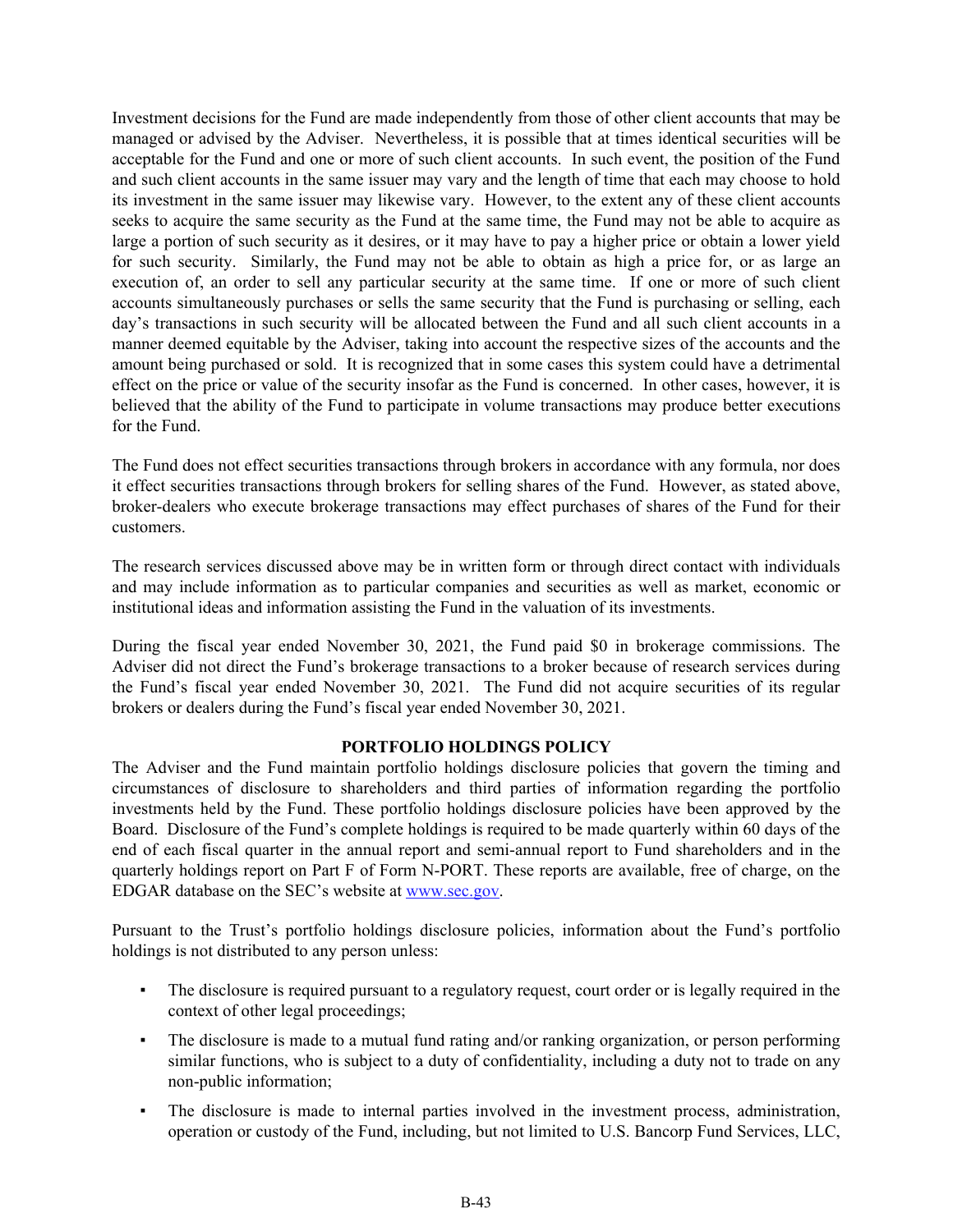doing business as U.S. Bank Global Fund Services ("Fund Services") and the Trust's Board of Trustees, attorneys, auditors or accountants;

- The disclosure is made: (a) in connection with a quarterly, semi-annual or annual report that is available to the public; or (b) relates to information that is otherwise available to the public; or
- The disclosure is made with the prior written approval of either the Trust's Chief Compliance Officer ("CCO") or his or her designee.

Certain of the persons listed above receive information about the Fund's portfolio holdings on an ongoing basis. The Fund believes that these third parties have legitimate objectives in requesting such portfolio holdings information and operate in the best interest of the Fund's shareholders. These persons include:

- A mutual fund rating and/or ranking organization, or person performing similar functions, who is subject to a duty of confidentiality, including a duty not to trade on any non-public information;
- Rating and/or ranking organizations, specifically: Lipper; Morningstar; Standard & Poor's; Bloomberg; Vickers-Stock Research Corporation; Thomson Financial; and Capital-Bridge, all of which currently receive such information no later than 15 calendar days following the end of a calendar quarter; or
- Internal parties involved in the investment process, administration, operation or custody of the Fund, specifically: Fund Services; the Trust's Board of Trustees; and the Trust's attorneys and accountants (currently, Sullivan & Worcester LLP ("Sullivan & Worcester") and Tait, Weller & Baker LLP, respectively), all of which typically receive such information after it is generated.

Any disclosures to additional parties not described above is made with the prior written approval of either the Trust's CCO or his or her designee, pursuant to the Trust's Policy and Procedures Regarding Disclosure of Portfolio Holdings.

The CCO or designated officer of the Trust will approve the furnishing of non-public portfolio holdings to a third party only if they consider the furnishing of such information to be in the best interest of the Fund and its shareholders and if no material conflict of interest exists regarding such disclosure between shareholders interest and those of the Adviser, Distributor or any affiliated person of the Fund. No consideration may be received by the Fund, the Adviser, any affiliate of the Adviser or their employees in connection with the disclosure of portfolio holdings information. The Board receives and reviews annually a list of the persons who receive non-public portfolio holdings information and the purpose for which it is furnished.

Any disclosures to additional parties not described above are made with the approval of either the Trust's CCO or his or her designee, pursuant to the Fund's Policies.

The Board exercises continuing oversight of the disclosure of the Fund's portfolio holdings by (1) overseeing the implementation and enforcement of the Disclosure Policies, Codes of Ethics and other relevant policies of the Fund and its service providers by the Trust's CCO, (2) considering reports and recommendations by the Trust's CCO concerning any material compliance matters (as defined in Rule 38a-1 under the 1940 Act), and (3) considering to approve any amendment to these Disclosure Policies. The Board reserves the right to amend the Disclosure Policies at any time without prior notice in their sole discretion.

In the event of a conflict between the interests of the Fund and the interests of the Adviser or an affiliated person of the Adviser, the CCO of the Adviser, in consultation with the Trust's CCO, shall make a determination in the best interests of the Fund, and shall report such determination to the Adviser's Board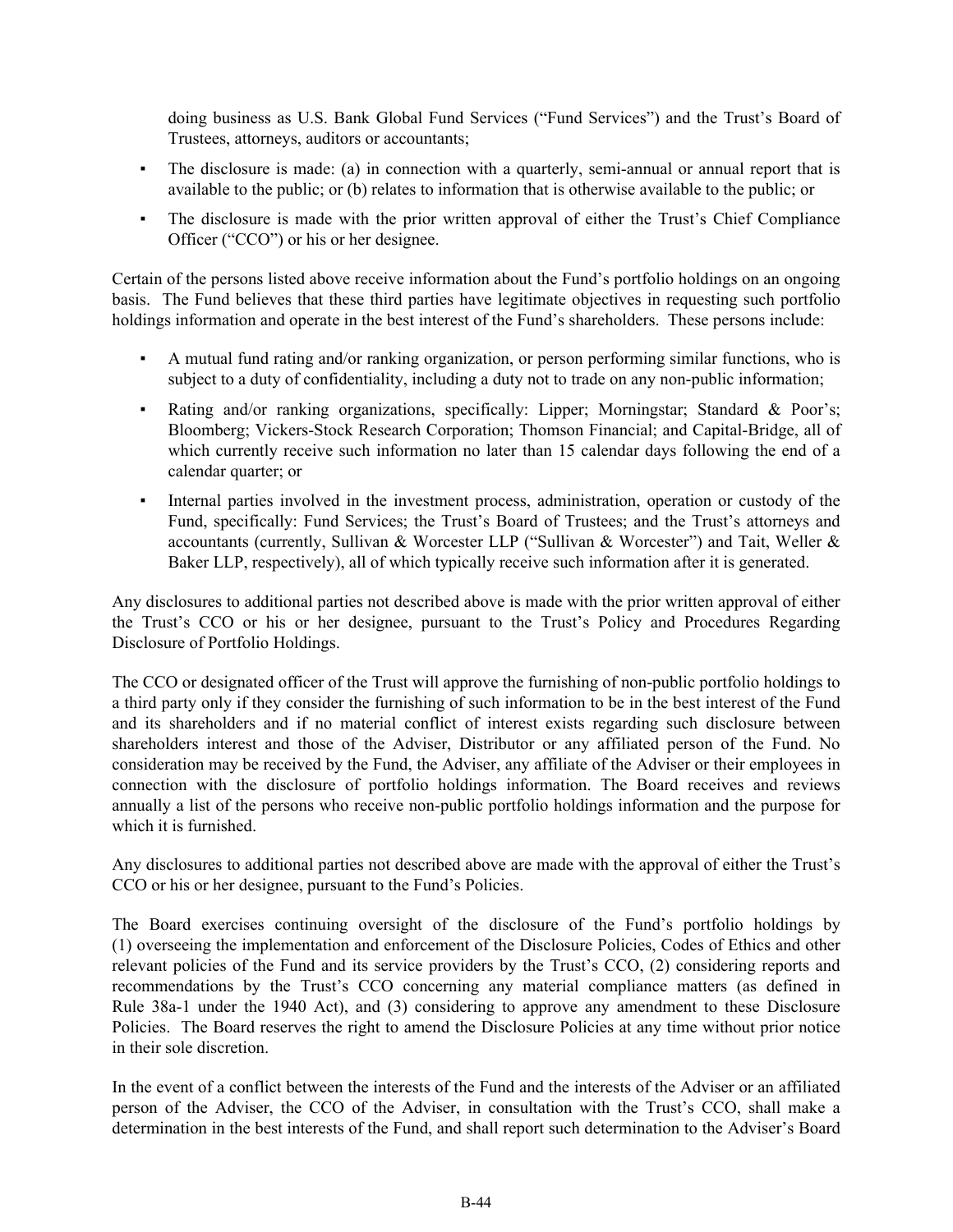<span id="page-44-0"></span>of Directors and to the Board at the end of the quarter in which such determination was made. Any employee of the Adviser who suspects a breach of this obligation must report the matter immediately to the Adviser's CCO or to his or her supervisor.

In addition, material non-public holdings information may be provided without lag as part of the normal investment activities of the Fund to each of the following entities which, by explicit agreement or by virtue of their respective duties to the Fund, are required to maintain the confidentiality of the information disclosed: Fund Administrator, Fund Accountant, Custodian, Transfer Agent, auditors, counsel to the Fund or the trustees, broker-dealers (in connection with the purchase or sale of securities or requests for price quotations or bids on one or more securities), and regulatory authorities. Portfolio holdings information not publicly available with the SEC or through the Fund's website may only be provided to additional third parties, in accordance with the Disclosure Policies, when the Fund have a legitimate business purpose and the third party recipient is subject to a confidentiality agreement.

There can be no assurance that the Disclosure Policies and these procedures will protect the Fund from potential misuse of that information by individuals or entities to which it is disclosed.

### **PROXY VOTING POLICY**

The Board has adopted Proxy Voting Policies and Procedures (the "Proxy Policies") on behalf of the Trust which delegate the responsibility for voting proxies to the Adviser, subject to the Board's continuing oversight. The Proxy Policies require that the Adviser vote proxies received in a manner consistent with the best interests of the Fund and its shareholders. The Proxy Policies also require the Adviser to present to the Board, at least annually, the Adviser's Proxy Policies and a record of each proxy voted by the Adviser on behalf of the Fund, including a report on the resolution of all proxies identified by the Adviser as involving a conflict of interest. A copy of the Adviser's Proxy Voting Policy can be found in Appendix A.

*Conflict of Interest*. Where a proxy proposal raises a material conflict between the Adviser's interests and the Fund's interests, the Adviser will disclose the conflict to the Board and may resolve the conflict by voting in accordance with the Adviser's Proxy Policies or the Adviser will abstain from voting the securities held by the Fund, depending on the circumstances.

*Proxy Voting Records*. The Trust is required to annually file Form N-PX, which lists the Fund's complete proxy voting record for the 12-month period ending June 30. The Fund's proxy voting record is available without charge, upon request by calling 1-800-251-1970 and on the SEC's website at www.sec.gov.

# **DISTRIBUTION AND SERVICE PLAN**

The Fund has adopted a Distribution and Service Plan in accordance with Rule 12b-1 under the 1940 Act (the "Rule 12b-1 Plan") for the Class A shares. The Rule 12b-1 Plan provides that the Fund's Class A shares will compensate the Distributor or other intermediary at an annual rate of up to 0.25% of the average daily net assets of the Fund's Class A shares which may be paid for a distribution fee and for certain shareholder services to shareholders of the Fund's Class A shares. The Board has determined that there is a reasonable likelihood that the Rule 12b-1 Plan will benefit the Fund's Class A shares and its shareholders. None of the Officers or Trustees of the Trust has any direct or indirect financial interest in the Rule 12b-1 Plan.

The Rule 12b-1 Plan, unless terminated as hereinafter provided, shall continue in effect from year to year only so long as such continuance is specifically approved at least annually by the Board of Trustees and its Independent Trustees cast in person at a meeting called for the purpose of voting on such continuance.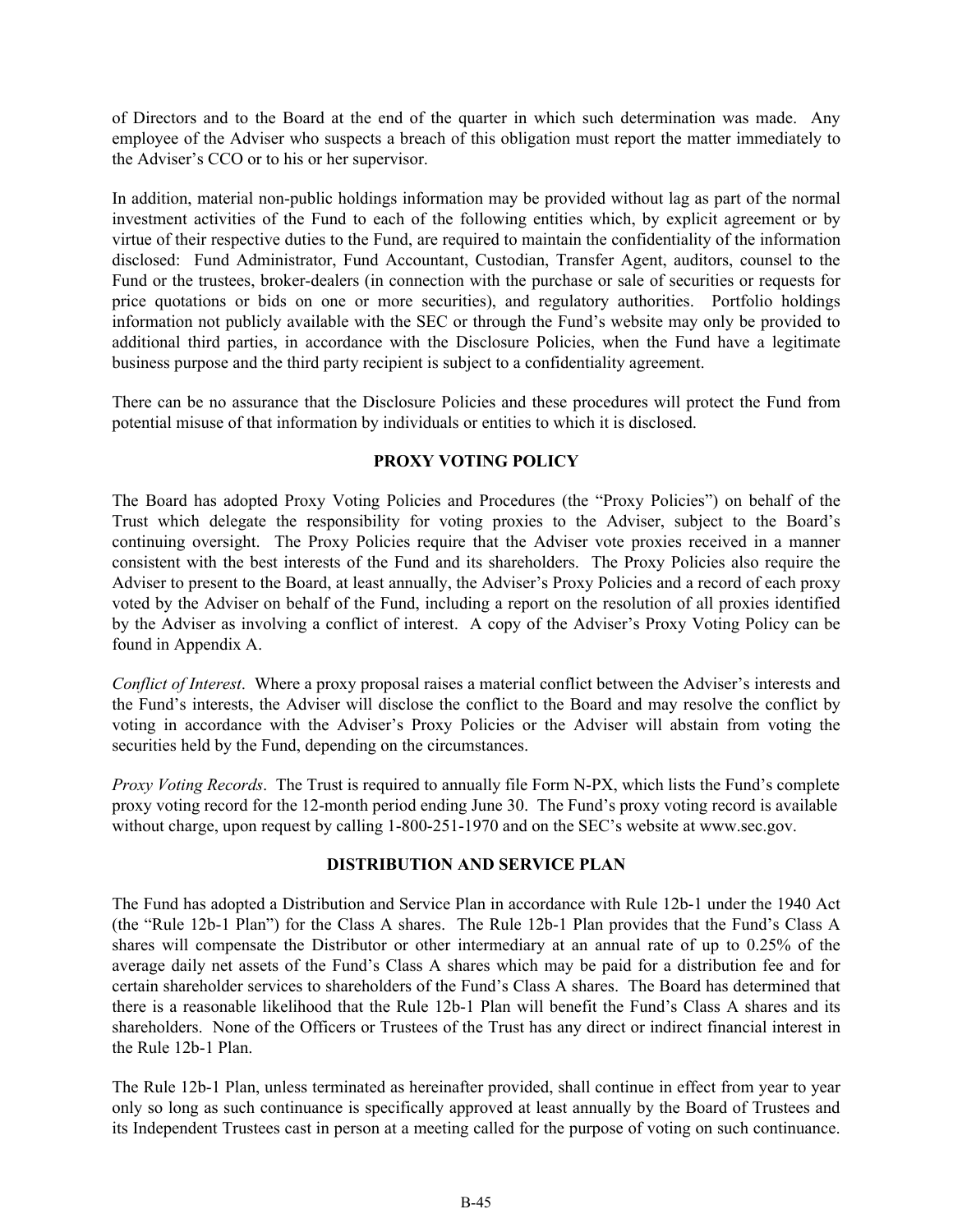<span id="page-45-0"></span>The Rule 12b-1 Plan may be terminated with respect to the Fund's Class A shares at any time by a vote of a majority of the Independent Trustees or by the vote of the holders of a "majority" (as defined in the 1940 Act) of the outstanding voting securities of the Fund's Class A shares. The Rule 12b-1 Plan may not be amended to increase materially the amount of payments to be made without shareholder approval, as set forth in (ii) above, and all amendments must be and have been approved in the manner set forth under (i) above.

There were no distribution related expenses for the fiscal year ended November 30, 2021 because the Fund's Class A shares have not been offered for sale to investors prior to the date of this SAI.

#### **SHAREHOLDER SERVICING PLAN**

In addition, the Fund has adopted a Shareholder Servicing Plan (the "Servicing Plan") with respect to the Class A shares of the Fund which is separate and distinct from the Rule 12b-1 Plan and under which the Adviser will arrange for others to provide certain specified shareholder services. Such services may include: (a) establishing and maintaining accounts and records relating to shareholders who invest in the Fund; (b) aggregating and processing orders involving the shares of the Fund; (c) processing dividend and other distribution payments from the Fund on behalf of shareholders; (d) providing information to shareholders as to their ownership of Fund shares or about other aspects of the operations of the Fund; (e) preparing tax reports or forms on behalf of shareholders; (f) forwarding communications from the Fund to shareholders; (g) assisting shareholders in changing the Fund's records as to their addresses, dividend options, account registrations or other data; (h) providing sub-accounting with respect to Fund shares beneficially owned by shareholders, or the information to a Fund necessary for sub-accounting; (i) responding to shareholder inquiries relating to the services performed; and (j) providing shareholders with a service that invests the assets of their accounts in shares pursuant to specific or pre-authorized instructions.

As compensation for the provision of shareholder services, the Fund will pay the Adviser a monthly fee at an annual rate of 0.15% of the average daily net assets of the Class A shares of the Fund. The Adviser will then pay certain banks, trust companies, broker-dealers and other financial intermediaries (each, a "Participating Organization") out of the fees the Adviser receives from the Fund under the Servicing Plan to the extent that the Participating Organization performs shareholder servicing functions for the Fund's shares owned by its customers.

#### **Sub-Accounting Service Fees**

In addition to the fees that the Fund may pay to the Transfer Agent, the Board has authorized the Fund's Institutional Class shares to pay service fees, at the annual rate of up to 0.15% of applicable average net assets or \$20 per account, to intermediaries such as banks, broker-dealers, financial advisers or other financial institutions, for sub-administration, sub-transfer agency, recordkeeping (collectively, "subaccounting services") and other shareholder services associated with shareholders whose shares are held of record in omnibus, networked, or other group accounts or accounts traded through registered securities clearing agents.

Any sub-accounting fees paid by the Fund's Institutional Class shares are included in the total amount of "Other Expenses" listed in the Fund's Fees and Expenses table in the Prospectus.

#### **MARKETING AND SUPPORT PAYMENTS**

The Adviser, out of its own resources and without additional cost to the Fund or its shareholders, may provide additional cash payments or other compensation to certain financial intermediaries who sell shares of the Fund. Such payments may be divided into categories as follows: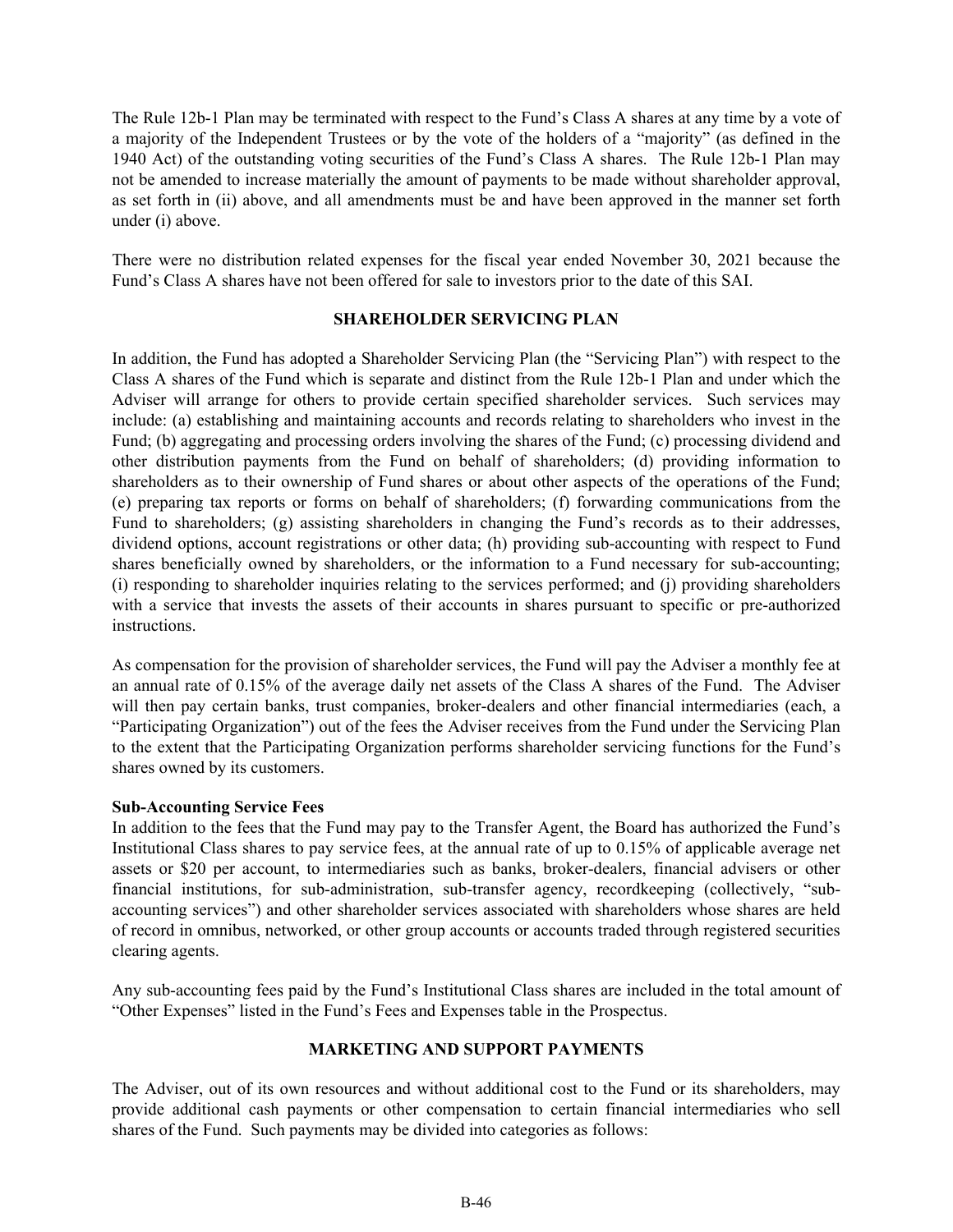<span id="page-46-0"></span>*Support Payments.* Payments may be made by the Adviser to certain financial intermediaries in connection with the eligibility of the Fund to be offered in certain programs and/or in connection with meetings between the Fund's representatives and financial intermediaries and their sales representatives. Such meetings may be held for various purposes, including providing education and training about the Fund and other general financial topics to assist financial intermediaries' sales representatives in making informed recommendations to, and decisions on behalf of, their clients.

*Entertainment, Conferences and Events.* The Adviser also may pay cash or non-cash compensation to sales representatives of financial intermediaries in the form of (i) occasional gifts; (ii) occasional meals, tickets or other entertainments; and/or (iii) sponsorship support for the Financial Intermediary's client seminars and cooperative advertising. In addition, the Adviser pays for exhibit space or sponsorships at regional or national events of financial intermediaries.

The prospect of receiving, or the receipt of additional payments or other compensation as described above by financial intermediaries may provide such intermediaries and/or their salespersons with an incentive to favor sales of shares of the Fund and other mutual funds whose affiliates make similar compensation available, over sales of shares of mutual funds (or non-mutual fund investments) not making such payments. You may wish to take such payment arrangements into account when considering and evaluating any recommendations relating to the Fund shares.

### **DETERMINATION OF NET ASSET VALUE**

The Fund's NAV per share (before imposition of a commission, if any, on Institutional Class shares) will be determined as of the close of regular trading (generally, 4:00 P.M., Eastern Time) on each day the New York Stock Exchange ("NYSE") is open for business. The NYSE is open for trading Monday through Friday except New Year's Day, Dr. Martin Luther King, Jr. Day, Washington's Birthday/Presidents' Day, Good Friday, Memorial Day, Juneteenth National Independence Day, Independence Day, Labor Day, Thanksgiving Day and Christmas Day. Additionally, if any of the aforementioned holidays falls on a Saturday, the NYSE will not be open for trading on the preceding Friday and when any such holiday falls on a Sunday, the NYSE will not be open for trading on the succeeding Monday, unless unusual business conditions exist, such as the ending of a monthly or the yearly accounting period. The Fund reserves the right to close if the primary trading markets of the Fund's portfolio instruments are closed and the Fund's management believes that there is not an adequate market to meet purchase, redemption or exchange requests. On any business day when the Securities Industry and Financial Markets Association recommends that the securities markets close trading early, the Fund may close trading early.

Purchase orders for Fund shares will be accepted only on days on which the Fund is open for business. If a purchase order is received by the Distributor on a day when the Fund is not open for business, it will be processed on the next succeeding day the Fund is open for business (according to the succeeding day's NAV).

The NAV per share is computed by dividing the value of the securities held by the Fund plus any cash or other assets (including interest and dividends accrued but not yet received) minus all liabilities (including accrued expenses) by the total number of interests in the Fund outstanding at such time, as shown below:

> $Net$  Assets  $=$  NAV per share Shares Outstanding

In determining the Fund's NAV per share, securities that are listed on national securities exchanges are valued at the last sale price as of the close of trading, or in the absence of recorded sales, at the average of readily available closing bid and asked prices on such exchanges. NASDAQ Global Market securities are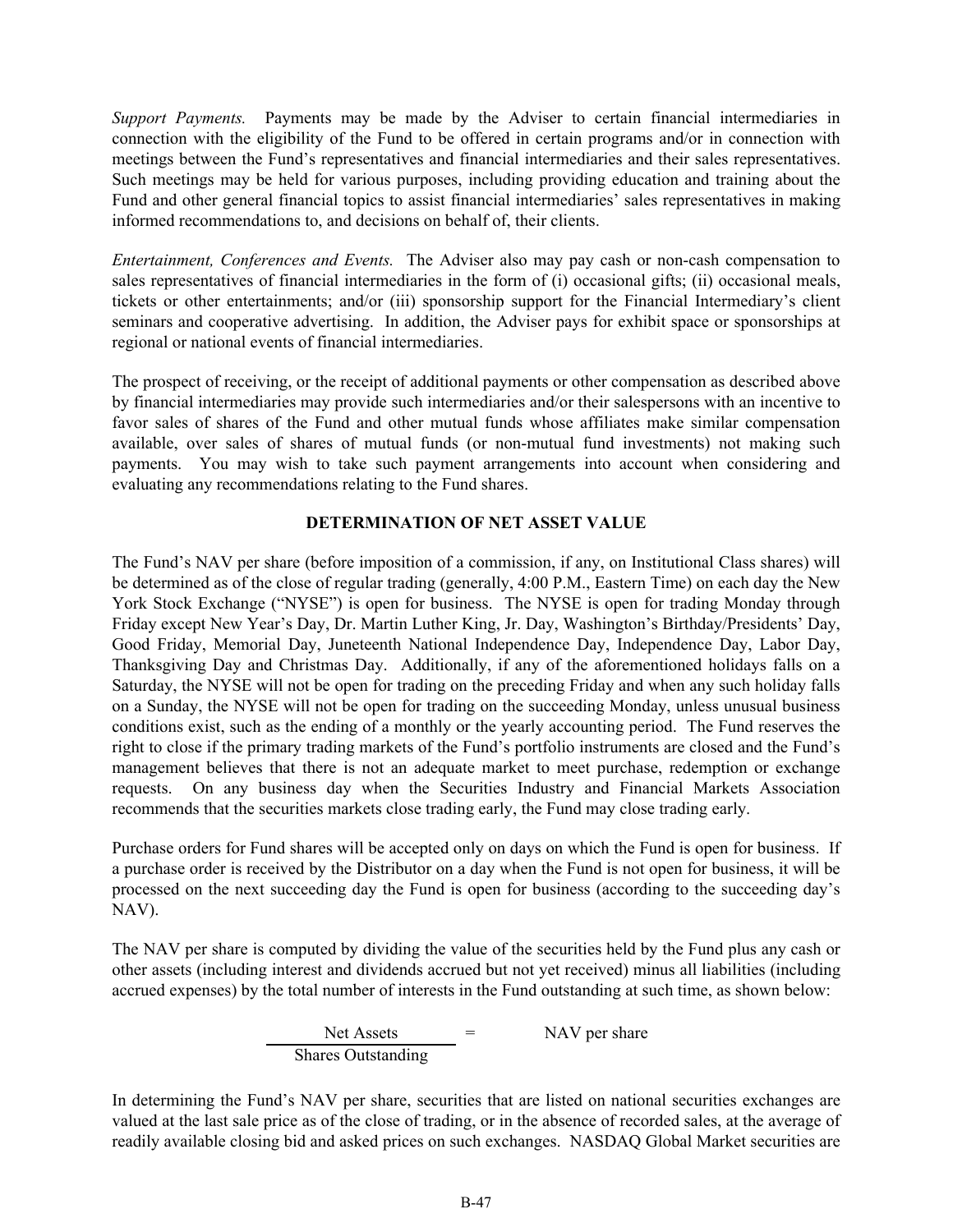valued at the NASDAQ Official Closing Price ("NOCP"). If an NOCP is not issued for a given day, these securities are valued at the average of readily available closing bid and asked prices. Unlisted securities held by the Fund that are not included in the NASDAQ Stock Market are valued at the average of the quoted bid and asked prices in the over-the-counter market. Securities and other assets for which market quotations are not readily available are valued by appraisal at their fair value as determined in good faith by the Adviser under procedures established by and under the general supervision and responsibility of the Board of Trustees.

Debt securities are valued on the basis of valuations provided by independent third-party pricing services, approved by the Board, or at fair value as determined in good faith by procedures approved by the Board. Any such pricing service, in determining value, will use information with respect to transactions in the securities being valued, quotations from dealers, market transactions in comparable securities, analyses and evaluations of various relationships between securities and yield to maturity information. Corporate bonds, including listed issues, are valued at market on the basis of valuations furnished by an independent pricing service which utilizes both dealer-supplied valuations and formula-based techniques. Short-term debt securities, includes those having a maturity of 60 days of less, are valued at the mean between the bid and asked prices.

An option that is written by the Fund or purchased by the Fund is generally valued using composite pricing. Composite pricing uses the National Best Bid and Offer quotes ("NBBO"). NBBO consists of the highest bid price and lowest ask price across any of the options exchanges on which an option is quoted. Specifically, composite pricing looks at the last trades on the exchanges where the options are traded. If there are no trades for the option on a given business day, as of closing, composite option pricing calculates the mean of the highest bid price and lowest ask price across the exchanges where the option is traded.

When the Fund writes a call or a put, an amount equal to the premium received is included in the Statement of Assets and Liabilities as an asset, and an equivalent amount is included in the liability section. This amount is "marked-to-market" to reflect the current market value of the call or put. If a call the Fund wrote is exercised, the proceeds it receives on the sale of the related investment by it are increased by the amount of the premium it received. If a put the Fund wrote is exercised, the amount it pays to purchase the related investment is decreased by the amount of the premium received. If a call the Fund purchased is exercised by it, the amount it pays to purchase the related investment is increased by the amount of the premium it paid. If a put the Fund purchased is exercised by it, the amount it receives on its sale of the related investment is reduced by the amount of the premium it paid. If a call or put written by the Fund expires, it has a gain in the amount of the premium; if that Fund enters into a closing transaction, it will have a gain or loss depending on whether the premium was more or less than the cost of the closing transaction.

The Fund prices foreign securities in terms of U.S. dollars at the official exchange rate. Alternatively, the Fund may price these securities at the average of the current bid and asked price of such currencies against the dollar last quoted by a major bank that is a regular participant in the foreign exchange market, or on the basis of a pricing service that takes into account the quotes provided by a number of such major banks. If the Fund does not have either of these alternatives available to it or the alternatives do not provide a suitable method for converting a foreign currency into U.S. dollars, the Board of Trustees in good faith will establish a conversion rate for such currency.

Generally, U.S. government securities are valued using a model that incorporates market observable data such as reported sales of similar securities brokers quotes yields bids, offer, and reference data. Certain securities are valued principally using dealer quotations.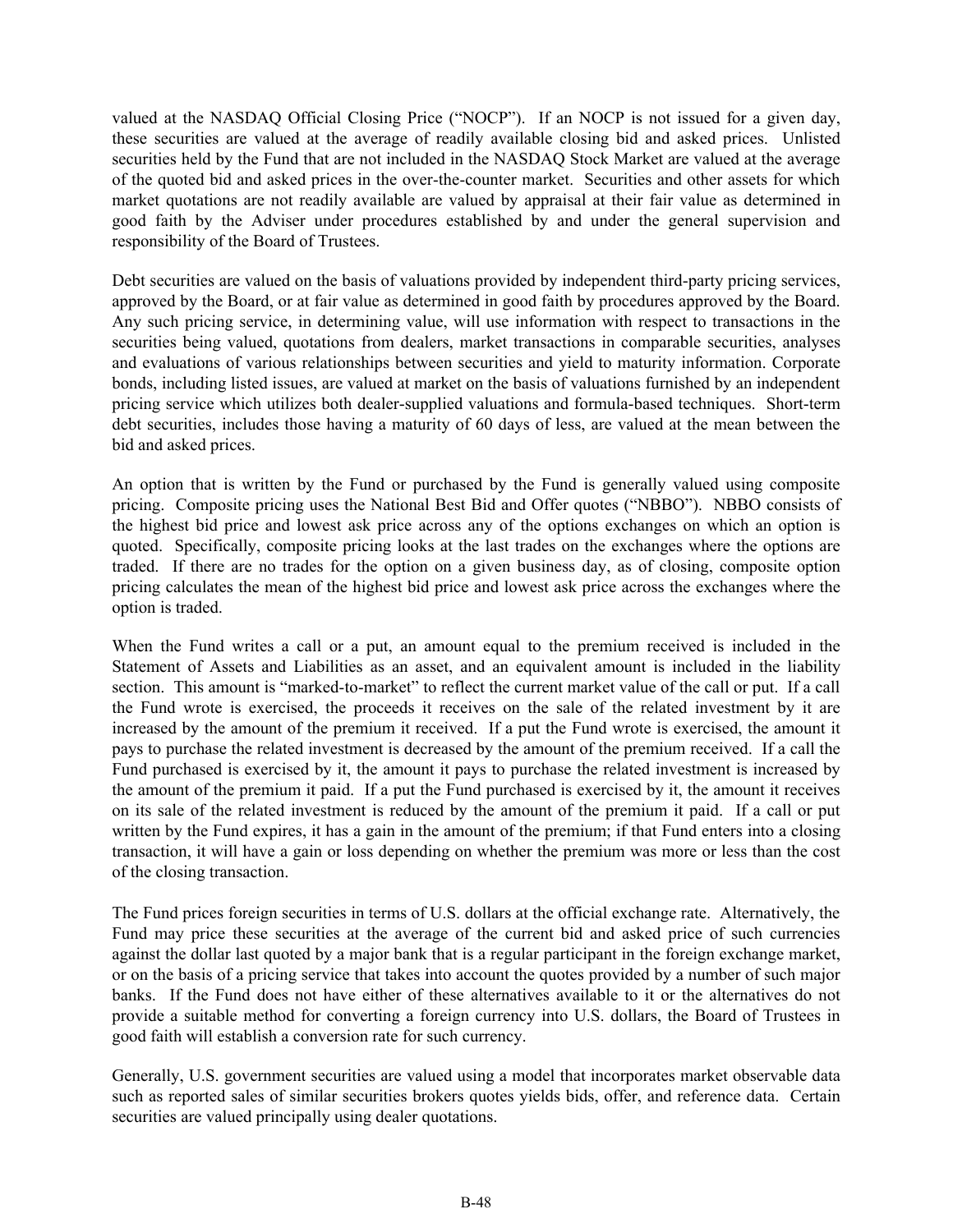<span id="page-48-0"></span>Foreign securities trading may not take place on all days when the NYSE is open, or may take place on Saturdays and other days when the NYSE is not open and the Fund's NAV per share is not calculated. When determining NAV per share, the Fund values foreign securities primarily listed and/or traded in foreign markets at their market value as of the close of the last primary market where the securities traded. Securities trading in European countries and Pacific Rim countries are normally completed well before 4:00 P.M., Eastern Time. It is currently the policy of the Fund that events affecting the valuation of Fund securities occurring between the time its NAV per share is determined and the close of the NYSE, if material, may be reflected in such NAV per share.

The Fund reserves the right to suspend or postpone redemptions during any period when: (a) trading on the NYSE is restricted, as determined by the SEC, or that the NYSE is closed for other than customary weekend and holiday closings; (b) the SEC has by order permitted such suspension; or (c) an emergency, as determined by the SEC, exists, making disposal of portfolio securities or valuation of net assets of the Fund not reasonably practicable.

#### **SHAREHOLDER SERVICES**

*Systematic Withdrawal Plan*. A Systematic Withdrawal Plan is available for shareholders having shares of the Fund with a minimum value of \$10,000, based upon the NAV per share with respect to the Fund. The Systematic Withdrawal Plan provides for monthly, quarterly, or annual redemptions in any amount not less than \$100 (which amount is not necessarily recommended).

The Transfer Agent acts as agent for the shareholder in redeeming sufficient full and fractional shares to provide the amount of the periodic withdrawal payment. The Systematic Withdrawal Plan may be terminated at any time, and, while no fee is currently charged, the Fund reserves the right to initiate a fee of up to \$5 per withdrawal, upon 30 days' written notice to the shareholder.

Withdrawal payments should not be considered as dividends, yield, or income. If periodic withdrawals continuously exceed reinvested dividends and capital gains distributions, the shareholder's original investment will be correspondingly reduced and ultimately exhausted.

Furthermore, each withdrawal constitutes a redemption of shares, and any gain or loss realized must be recognized for federal income tax purposes. The shareholder may purchase additional shares when participating in the Systematic Withdrawal Plan.

*Automatic Investment Plan*. A shareholder who wishes to make additional investments in the Fund on a regular basis may do so by authorizing the Transfer Agent to deduct a fixed amount each month from the shareholder's checking or savings account at his or her bank. This amount will automatically be invested in that Fund on the same day that the preauthorized debit is issued. The shareholder will receive a confirmation from the Fund, and the bank account statement will show the amount charged. In order to participate in the Automatic Investment Plan, please complete this section of the Account Application or contact the Transfer Agent for the form necessary to begin this service. The form necessary to begin this service is available from the Transfer Agent.

*Tax Sheltered Retirement Plans*. Through the Distributor, retirement plans are either available or expected to be available for use by the self-employed (Keogh Plans), Individual Retirement Accounts (including SEP-IRAs) and "tax‑sheltered accounts" under Section 403(b)(7) of the Code. Adoption of such plans should be on advice of legal counsel or tax advisers.

For further information regarding plan administration, custodial fees and other details, investors should contact the Distributor.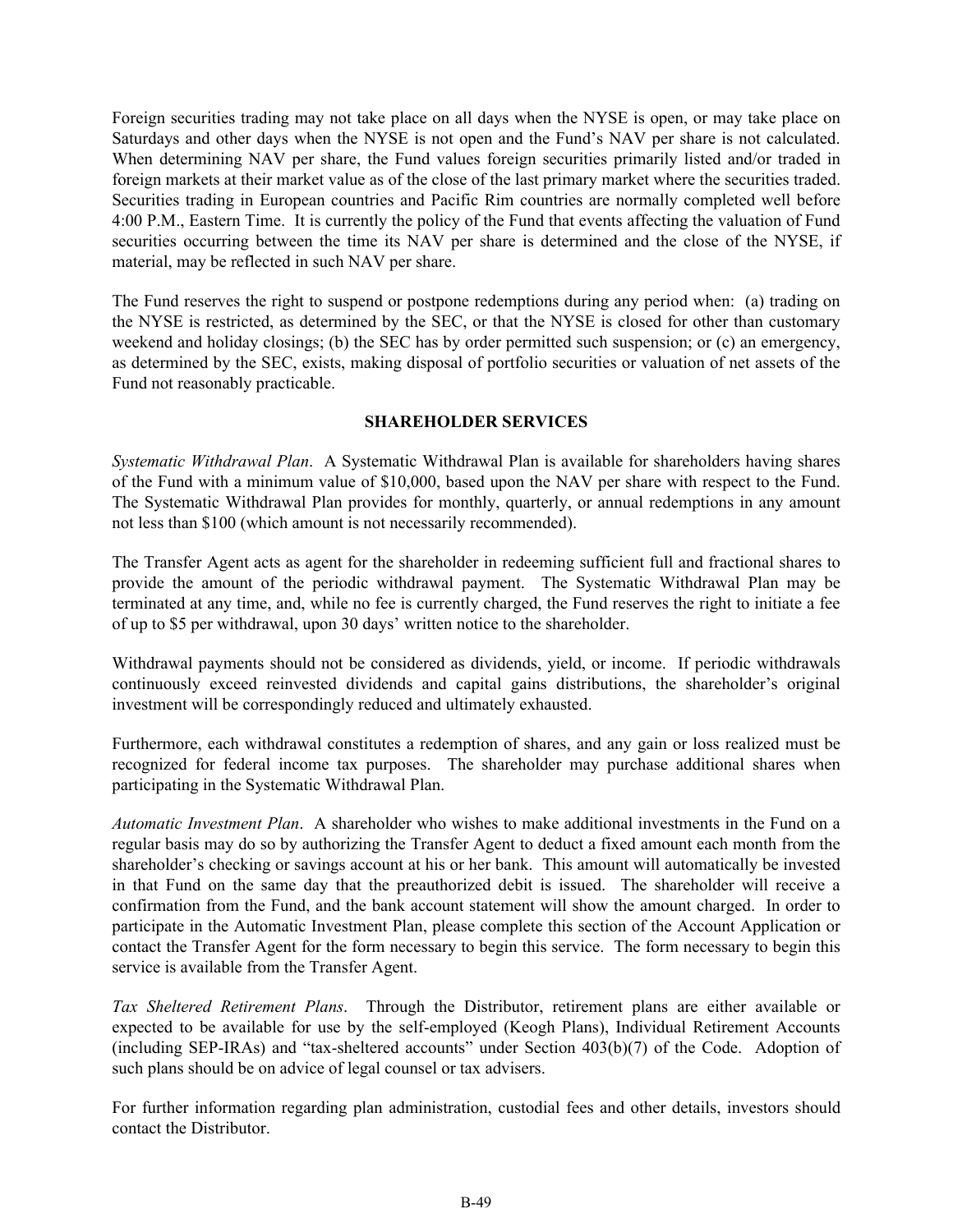#### **Sales Charges and Dealer Reallowance**

Class A shares of the Fund are retail shares that require that you pay a sales charge when you invest unless you qualify for a reduction or waiver of the sales charge. Class A shares are also subject to Rule 12b-1 fees (or distribution and service fees) of up to 0.25% of average daily net assets that are assessed against the shares of the Fund.

If you purchase Class A shares of the Fund you will pay the NAV next determined after your order is received plus a sales charge (shown in percentages below) depending on the amount of your investment. The sales charge does not apply to shares purchased with reinvested dividends. The sales charge is calculated as follows and the dealer reallowance is as shown in the far-right column:

| Your Investment                     | Sales Charge as<br>$a\%$ of<br>Offering Price <sup>(1)</sup> | Sales Charge as<br>$a\%$ of<br>Your Investment <sup>(1)</sup> | Dealer<br>Compensation as<br>a % of Offering<br>Price |
|-------------------------------------|--------------------------------------------------------------|---------------------------------------------------------------|-------------------------------------------------------|
| Less than $$25,000$                 | $4.00\%$                                                     | 4.17%                                                         | $4.00\%$                                              |
| \$25,000 but less than \$100,000    | 3.75%                                                        | 3.90%                                                         | 3.75%                                                 |
| \$100,000 but less than \$250,000   | 3.50%                                                        | $3.63\%$                                                      | $3.50\%$                                              |
| \$250,000 but less than \$500,000   | 2.50%                                                        | 2.56%                                                         | 2.50%                                                 |
| \$500,000 but less than \$750,000   | $2.00\%$                                                     | 2.04%                                                         | 2.00%                                                 |
| \$750,000 but less than \$1 million | 1.50%                                                        | 1.52%                                                         | 1.50%                                                 |
| \$1 million and above $^{(2)}$      | $0.00\%$                                                     | $0.00\%$                                                      | $0.00\%$                                              |

(1) Offering price includes the front-end sales load. The sales charge you pay may differ slightly from the amount set forth above because of rounding that occurs in the calculation used to determine your sales charge.

<sup>(2)</sup> The Transfer Agent will assess a 0.75% CDSC on purchases of \$1,000,000 or more if they are redeemed within twelve months of purchase, unless the dealer of record waived its commission. The CDSC will be based on the value of your shares at the time of original purchase or their current market value, whichever is less.

For Class A shares, a CDSC of 0.75% is imposed on purchases of \$1,000,000 or more that are redeemed within 12 months of purchase, unless the dealer of record waived its commission. The CDSC will be applied to the NAV of the shares on the date of original purchase or on the date of redemption, whichever is less. *For example*, if you purchased \$1,000,000 worth of shares, which due to market fluctuation have appreciated to \$1,500,000, the CDSC will be assessed on your \$1,000,000 purchase. If that same \$1,000,000 purchase has depreciated to \$500,000, the CDSC will be assessed on the \$500,000 value. For purpose of calculating the CDSC, the start of the 12-month holding period is the first day of the month in which the purchase was made. The Fund will use the "first in first out" method when calculating the CDSC.

#### **Breakpoints/Volume Discounts and Sales Charge Waivers**

*Reducing Your Sales Charge.* You may be able to reduce the sales charge on Class A shares of the Fund based on the combined market value of your accounts. If you believe you are eligible for any of the following reductions or waivers, it is up to you to ask the selling agent or shareholder servicing agent for the reduction and to provide appropriate proof of eligibility.

- You pay no sales charges on Fund shares you buy with reinvested distributions.
- You pay a lower sales charge if you are investing an amount over a specific breakpoint level as indicated by the above table.
- You pay no sales charges on Fund shares you purchase with the proceeds of a redemption of Class A shares of the Fund within 30 days of the date of the redemption.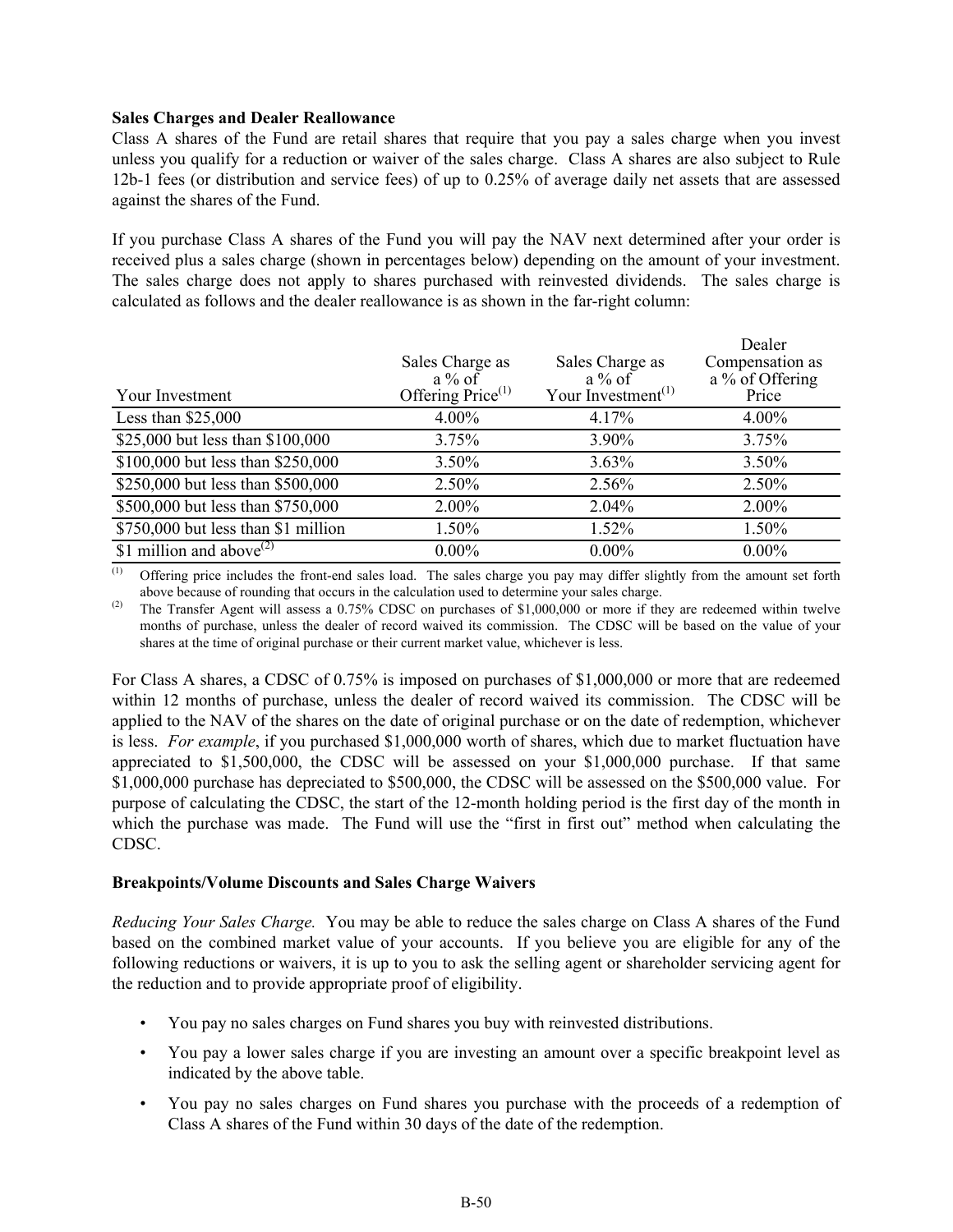- By signing a Letter of Intent ("LOI") prior to purchase, you pay a lower sales charge now in exchange for promising to invest an amount over a specified breakpoint within the next 13 months. Reinvested dividends and capital gains do not count as purchases made during this period. We will hold in escrow shares equal to approximately 4.00% of the amount you say you intend to buy. If you do not invest the amount specified in the LOI before the expiration date, we will redeem enough escrowed shares to pay the difference between the reduced sales load you paid and the sales load you would have paid based on the total amount actually invested in Class A shares on the expiration date. Otherwise, we will release the escrowed shares when you have invested the agreed amount. For example, an investor has \$20,000 to invest in the Fund, but intends to invest an additional \$5,000 per month for the next 13 months for an additional \$65,000. Based on the above breakpoint schedule, by signing the LOI, the investor pays a front-end load of 3.75% rather than 4.00%. If the investor fails to meet the intended LOI amount in the 13‑month period, however, the Fund will charge the 4.00% sales load retroactively.
- Rights of Accumulation ("ROA") allow you to combine Class A shares of the Fund you already own in order to reach breakpoint levels and to qualify for sales load discounts on subsequent purchases of Class A shares. The purchase amount used in determining the sales charge on your purchase will be calculated by multiplying the maximum public offering price by the number of Class A shares of the Fund already owned and adding the dollar amount of your current purchase. For example, an individual has a \$20,000 investment in the Fund, which was sold with a 4.00% front-end load. The investor intends to open a second account and purchase \$20,000 of the Fund. Using ROA, the new \$20,000 investment is combined with the existing \$20,000 investment to reach the \$25,000 breakpoint, and the sales charge on the new investment is 3.75% (rather than the 4.00% for a single transaction amount).

#### *Eligible Accounts*

Certain accounts may be aggregated for ROA eligibility, including your current investment in the Fund, and previous investments you and members of your primary household group have made in the Fund, provided your investment was subject to a sales charge. (Your primary household group consists of you, your spouse and children under age 21 living at home.) Specifically, the following accounts are eligible to be included in determining the sales charge on your purchase, if a sales charge has been paid on those purchases:

- Individual or joint accounts held in your name;
- Coverdell Savings Accounts and UGMA/UTMA accounts for which you or your spouse is parent or guardian of the minor child;
- Trust accounts for which you or a member of your primary household group, individually, is the beneficiary;
- Accounts held in the name of you or your spouse's sole proprietorship or single owner limited liability company or S corporation; and
- Investors who purchase shares that are to be included in certain retirement, benefit, pension, trust or investment "wrap accounts" or through an omnibus account maintained with the Fund by a broker-dealer.

#### **Waiving Your Sales Charge**

The Fund reserves the right to waive the sales charges for certain groups or classes of shareholders. If you fall into any of the following categories, you can buy Class A shares at NAV without a sales charge: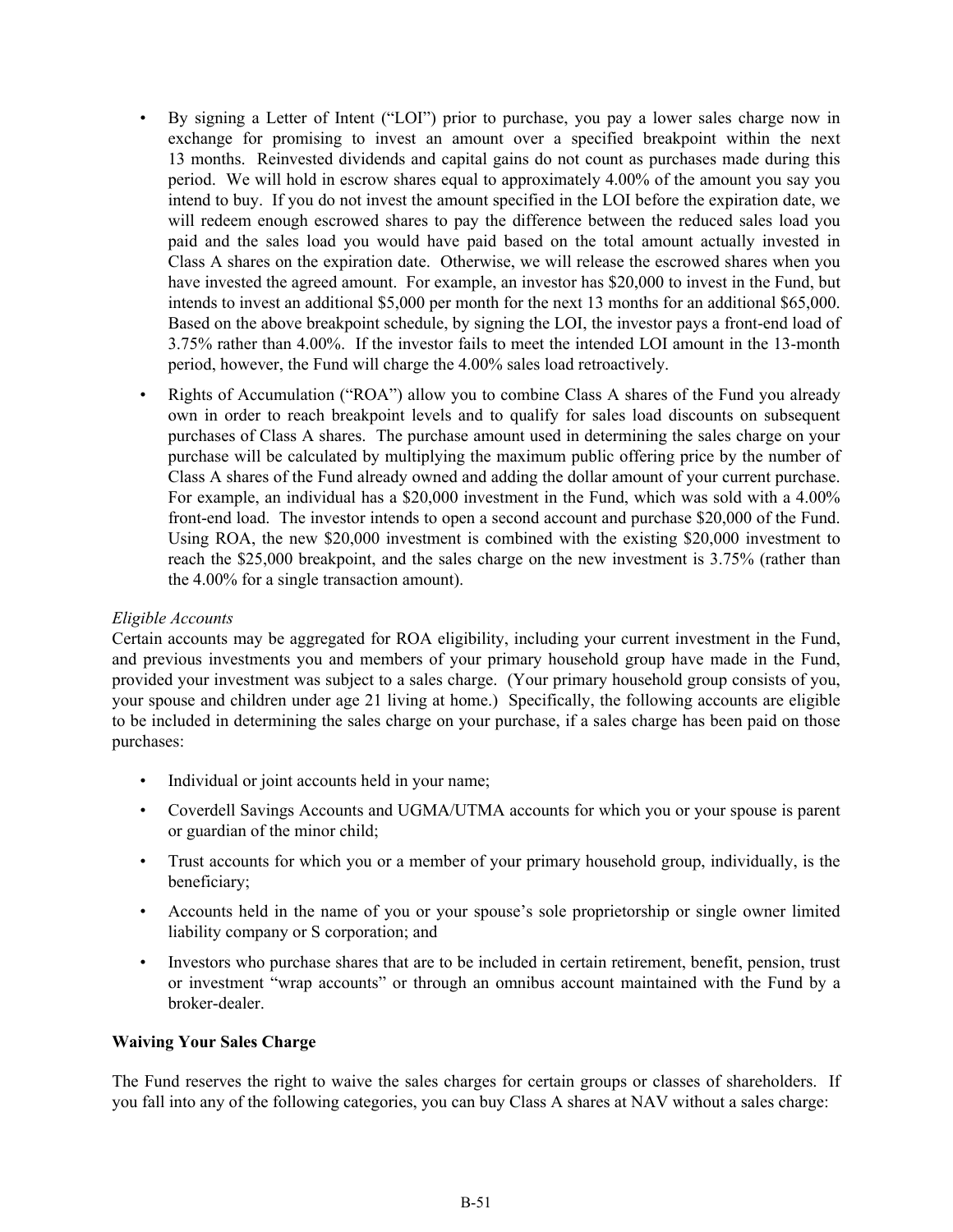- <span id="page-51-0"></span>• Current and retired employees, directors/trustees and officers of:
	- The Trust;
	- The Adviser and its affiliates; and
	- Family members (spouse, domestic partner, parents, grandparents, children, grandchildren and siblings (including step and in-law)) of any of the above.
- Current employees of:
	- The Transfer Agent;
	- Broker-dealers who act as selling agents for the Fund/Trust; and
	- Family members (spouse, domestic partner, parents, grandparents, children, grandchildren and siblings (including step and in-law)) of any of the above.
- Qualified registered investment advisers who buy through a broker-dealer or service agent who has entered into an agreement with the Distributor that allows for load-waived Class A shares purchases.
- Qualified broker-dealers who have entered into an agreement with the Fund's distributor that allows for load-waived Class A purchases.

The Fund also reserves the right to enter into agreements that reduce or eliminate sales charges for groups or classes of shareholders, or for Fund shares included in other investment plans such as "wrap accounts." If you own Fund shares as part of another account or package, such as an IRA or a sweep account, you should read the terms and conditions that apply for that account. Those terms and conditions may supersede the terms and conditions discussed here. Contact your selling agent for further information.

#### **ANTI-MONEY LAUNDERING PROGRAM**

The Trust has established an Anti-Money Laundering Compliance Program (the "Program") as required by the Uniting and Strengthening America by Providing Appropriate Tools Required to Intercept and Obstruct Terrorism Act of 2001 ("USA PATRIOT Act"). In order to ensure compliance with this law, the Trust's Program provides for the development of internal practices, procedures and controls, designation of anti-money laundering compliance officers, an ongoing training program and an independent audit function to determine the effectiveness of the Program.

Procedures to implement the Program include, but are not limited to, determining that the Fund's Distributor and Transfer Agent have established proper anti-money laundering procedures, reporting suspicious and/or fraudulent activity, checking shareholder names against designated government lists, including Office of Foreign Asset Control (OFAC), and a complete and thorough review of all new opening account applications. The Fund will not transact business with any person or entity whose identity cannot be adequately verified under the provisions of the USA PATRIOT Act.

#### **TAXES**

#### **General**

The Fund has elected to be treated and intends to continue to qualify as a regulated investment company under Subchapter M of the Internal Revenue Code of 1986, as amended (the "Code"). The discussion that follows is not intended to be a complete discussion of present or proposed federal income tax laws and the effect of such laws on an investor. Investors are urged to consult their tax advisers for a complete review of the tax consequences of an investment in the Fund.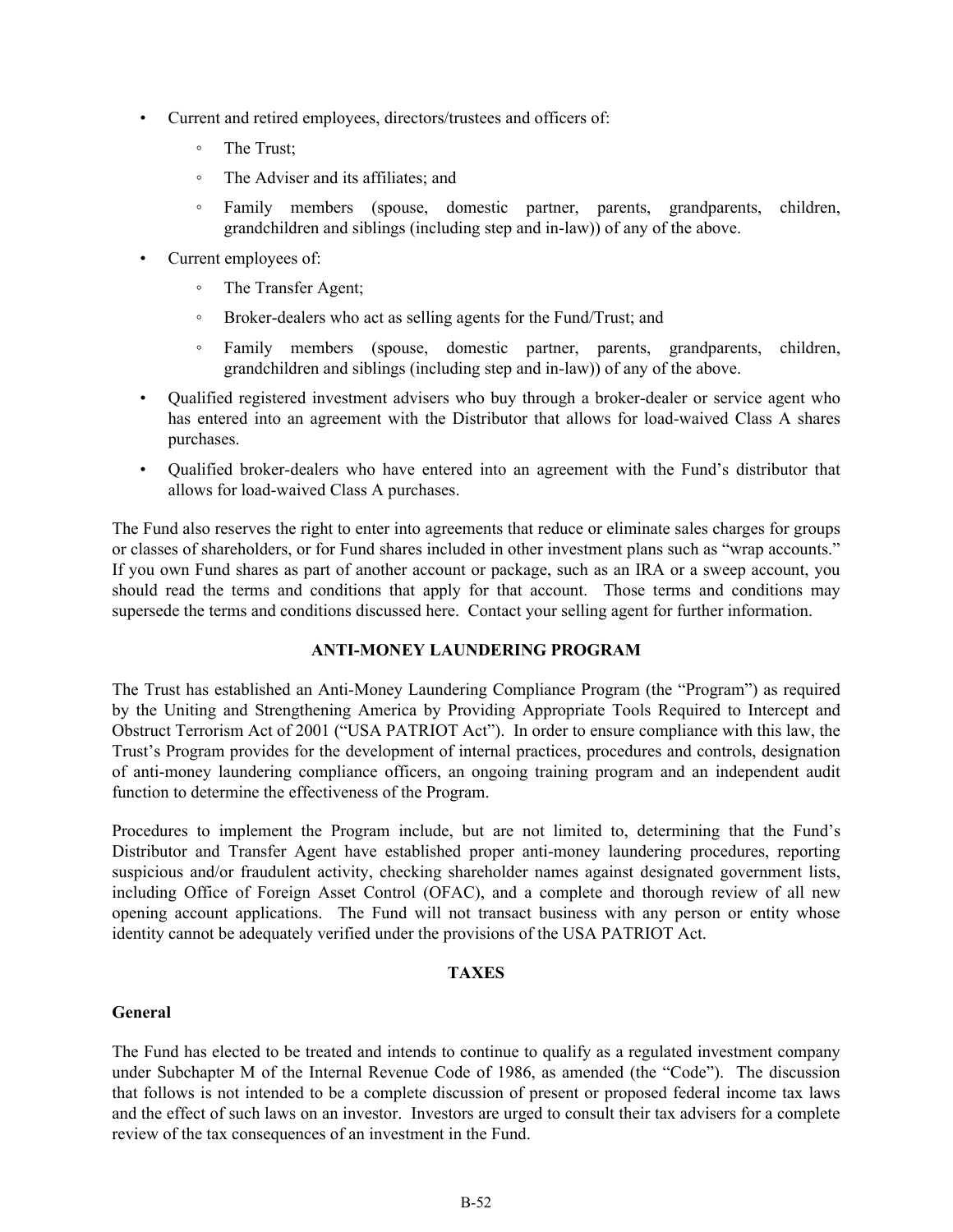If the Fund fails to qualify as a regulated investment company under Subchapter M of the Code in any fiscal year, it will be treated as a corporation for federal income tax purposes. As such, the Fund would be required to pay income tax on its net investment income and net realized capital gains, if any, at the rates generally applicable to corporations. Distributions to shareholders, whether from the Fund's net investment income or net realized capital gains, would be treated as taxable dividends to the extent of current or accumulated earnings and profits of the Fund.

The Fund's policy is to distribute to its shareholders all of its net investment income and any net realized long term capital gains for each fiscal year in a manner that complies with the distribution requirements of the Code, so that the Fund will not be subject to any federal income or excise taxes. The Fund can give no assurances that distributions will be sufficient to eliminate all taxes. To avoid the non-deductible excise tax, the Fund must distribute (or be deemed to have distributed) by December 31 of each calendar year (i) at least 98% of its ordinary income for such year, (ii) at least 98.2% of the excess of its realized capital gains over its realized capital losses for the 12-month period ending on October 31 during such year, and (iii) any amounts from the prior calendar year that were not distributed and on which no federal income tax was paid by the Fund.

If, as expected, the Fund qualifies as a regulated investment company, dividends from the Fund's net investment income, including short-term capital gains, are taxable to shareholders as ordinary income, while distributions of net capital gains are taxable as long-term capital gains regardless of the shareholder's holding period for the shares. Such dividends and distributions are taxable to shareholders whether received in cash or reinvested in additional shares. Since all or substantially all of the income of the Fund is derived from interest payments to it, none of the dividends of the Fund are expected to qualify for the intercorporate dividends-received deduction or the reduced rate for qualified dividend income.

In order to qualify as a regulated investment company, the Fund must, among other things, derive at least 90% of its gross income each year from dividends, interest, payments with respect to loans of stock and securities, gains from the sale or other disposition of stock or securities or foreign currency gains related to investments in stock or securities, or other income (generally including gains from options, futures or forward contracts) derived with respect to the business of investing in stock, securities or currency, and net income derived from an interest in a qualified publicly traded partnership. The Fund must also satisfy the following two asset diversification tests. At the end of each quarter of each taxable year, (i) at least 50% of the value of the Fund's total assets must be represented by cash and cash items (including receivables), U.S. government securities, the securities of other regulated investment companies and other securities, with such other securities being limited in respect of any one issuer to an amount not greater than 5% of the value of the Fund's total assets and not more than 10% of the outstanding voting securities of such issuer, and (ii) not more than 25% of the value of the Fund's total assets may be invested in the securities of any one issuer (other than U.S. government securities or the securities of other regulated investment companies), the securities of any two or more issuers (other than the securities of other regulated investment companies) that the Fund controls (by owning 20% or more of their outstanding voting stock) and that are determined to be engaged in the same or similar trades or businesses or related trades or businesses, or the securities of one or more qualified publicly traded partnerships. The Fund must also distribute each taxable year sufficient dividends to its shareholders to claim a dividends paid deduction equal to at least the sum of 90% of the Fund's dividends, interest, and the excess of net shortterm capital gain over net long-term capital loss and 90% of the Fund's net tax-exempt interest, if any.

Any dividend or capital gain distribution paid shortly after a purchase of shares of the Fund will have the effect of reducing the NAV per share of such shares by the amount of the dividend or distribution. Furthermore, if the NAV per share of the Fund immediately after a dividend or distribution is less than the cost of such shares to the shareholder, the dividend or distribution will be taxable to the shareholder even though economically it results in a return of capital to him.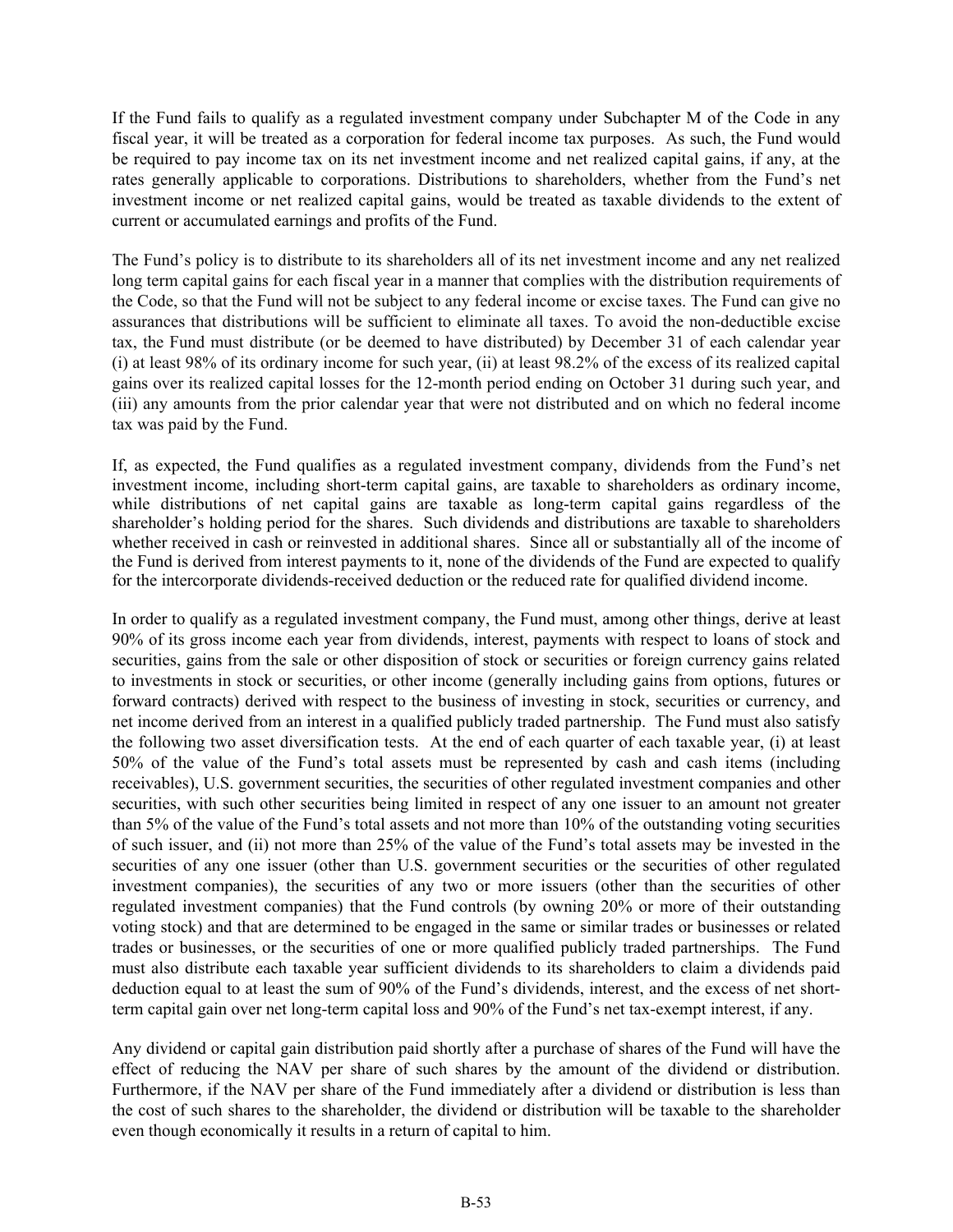Redemptions of shares generally will result in a capital gain or loss for income tax purposes. Such capital gain or loss will be long term or short term, depending upon the shareholder's holding period for the shares. However, if a loss is realized on shares held for six months or less, and the investor received a capital gain distribution during that period, then such loss is treated as a long-term capital loss to the extent of the capital gain distribution received.

As of November 30, 2021, the Fund had tax capital losses which may be carried over to offset future gains. Such losses expire as follows:

| <b>Short-Term Indefinite</b> | Long-Term Indefinite | Total     |
|------------------------------|----------------------|-----------|
| \$0                          | \$347,736            | \$347,736 |

For taxable years beginning after 2017 and before 2025, non-corporate taxpayers generally may deduct 20% of "qualified business income" derived either directly or through partnerships or S corporations. For this purpose, "qualified business income" generally includes dividends paid by a real estate investment trust ("REIT") and certain income from publicly traded partnerships. Regulations recently adopted by the United States Treasury allow non-corporate shareholders of the Fund to benefit from the 20% deduction with respect to net REIT dividends received by the Fund if the Fund meets certain reporting requirements. There is currently no mechanism for the Fund, to the extent that the Fund invests in MLPs, to pass through to non-corporate shareholders the character of income derived from MLP investments so as to allow such shareholders to claim this deduction. It is uncertain whether future legislation or other guidance will enable the Fund to pass through to non-corporate shareholders the ability to claim this deduction.

#### **Rule 17a-7 Transactions**

The Trust has adopted procedures pursuant to Rule 17a-7 under the 1940 Act ("Rule 17a-7") pursuant to which the Fund may effect a purchase and sale transaction with an affiliated person of the Fund (or an affiliated person of such an affiliated person) in which the Fund issues its shares in exchange for cash payments. For purposes of determining the number of shares to be issued, the securities involved in the exchange will be valued in accordance with Rule 17a-7. Certain of the transactions may be tax-free with the result that the Fund acquires unrealized appreciation. Most Rule 17a–7 transactions will be taxable.

#### **Taxation of Hedging Instruments**

If a call option written by the Fund expires, the amount of the premium received by the Fund for the option will be short-term capital gain. If the Fund enters into a closing transaction with respect to the option, any gain or loss realized by the Fund as a result of the transaction will be short-term capital gain or loss. If the holder of a call option exercises the holder's right under the option, any gain or loss realized by the Fund upon the sale of the underlying security or futures contract pursuant to such exercise will be short-term or long-term capital gain or loss to the Fund depending on the Fund's holding period for the underlying security or futures contract, and the amount of the premium received will be added to the proceeds of sale for purposes of determining the amount of the capital gain or loss.

With respect to call options purchased by the Fund, the Fund will realize short-term or long-term capital gain or loss if such option is sold and will realize short-term or long-term capital loss if the option is allowed to expire depending on the Fund's holding period for the call option. If such a call option is exercised, the amount paid by the Fund for the option will be added to the basis of the security or futures contract so acquired.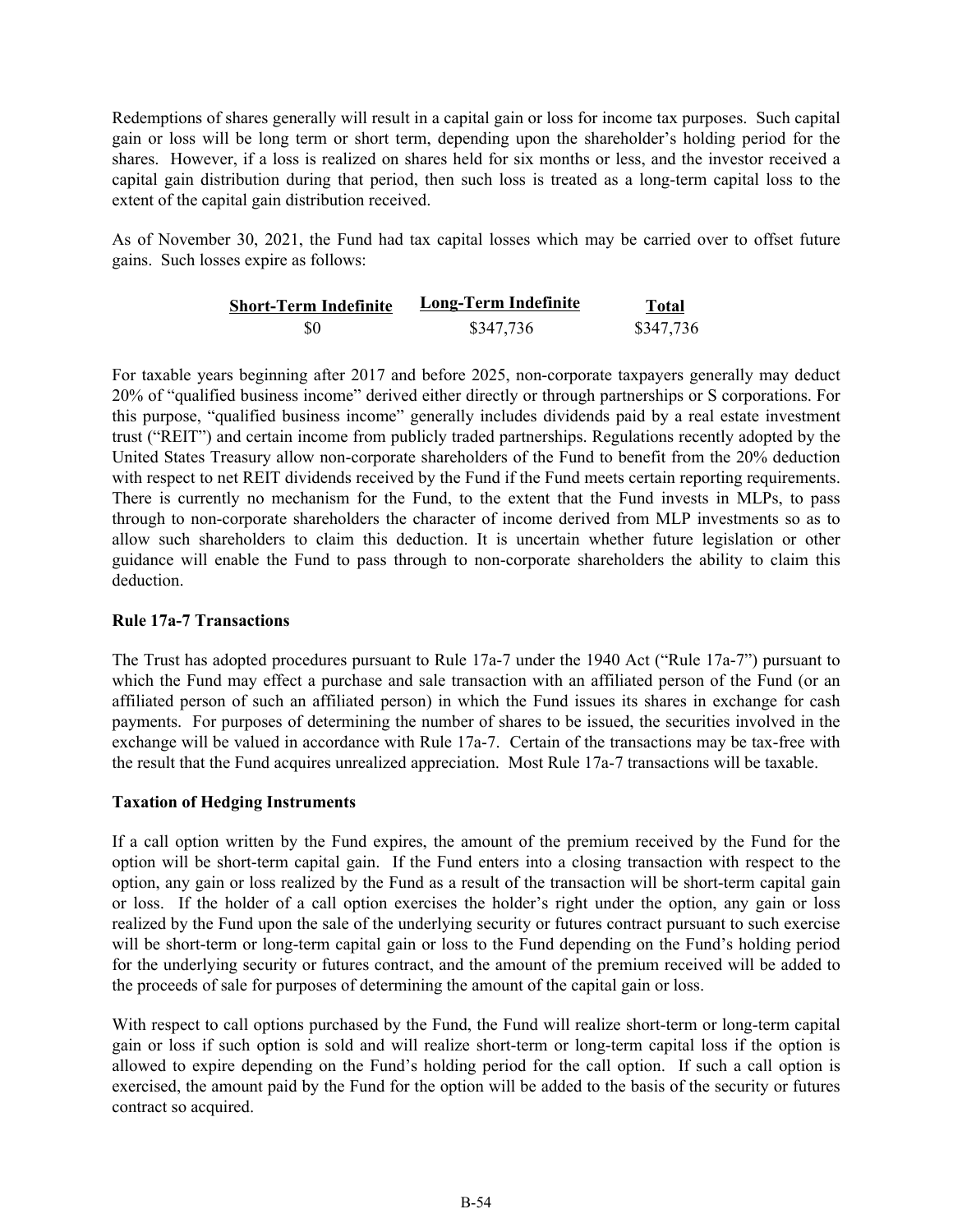Gains and losses resulting from the expiration, exercise or closing of futures contracts will be treated as long-term capital gain or loss to the extent of 60% thereof and short-term capital gain or loss to the extent of 40% thereof (hereinafter "blended gain or loss") for determining the character of distributions. In addition, futures contracts held by the Fund on the last day of a fiscal year will be treated as sold for market value ("marked to market") on that date, and gain or loss recognized as a result of such deemed sale will be blended gain or loss. The realized gain or loss on the ultimate disposition of the futures contract will be increased or decreased to take into consideration the prior marked to market gains and losses.

The Fund may acquire put options. Under the Code, put options on securities are taxed similar to short sales. If the Fund owns the underlying security or acquires the underlying security before closing the option position, the option positions may be subject to certain modified short sale rules. If the Fund exercises or allows a put option to expire, the Fund will be considered to have closed a short sale. The Fund will generally have a short-term gain or loss on the closing of an option position. The determination of the length of the holding period is dependent on the holding period of the security used to exercise that put option. If the Fund sells the put option without exercising it, its holding period will be the holding period of the option.

### **Foreign Taxes**

The Fund may be subject to taxes on income and gains derived from its investments outside the United States. Such taxes would reduce the return on the Fund's investments. Tax treaties between certain countries and the U.S. may reduce or eliminate such taxes. If more than 50% of the value of the Fund's total assets at the close of any taxable year consist of securities of foreign corporations, the Fund may elect, for U.S. federal income tax purposes, to treat any foreign country income or withholding taxes paid by the Fund that can be treated as income taxes under U.S. income tax principles as paid by its shareholders subject to certain exceptions for qualified fund of funds structures. For any year that the Fund makes such an election, each of its shareholders will be required to include in his income (in addition to taxable dividends actually received) his allocable share of such taxes paid by the Fund and will be entitled, subject to certain limitations, to credit his portion of these foreign taxes against his U.S. federal income tax due, if any, or to deduct it (as an itemized deduction) from his U.S. taxable income, if any. Generally, credit for foreign taxes is subject to the limitation that it may not exceed the shareholder's U.S. tax attributable to his foreign source taxable income.

If the pass-through election described above is made, the source of the Fund's income flows through to its shareholders. Certain gains from the sale of securities and currency fluctuations will not be treated as foreign source taxable income. In addition, this foreign tax credit limitation must be applied separately to certain categories of foreign source income, one of which is foreign source "passive income." For this purpose, foreign "passive income" includes dividends, interest, capital gains and certain foreign currency gains. As a consequence, certain shareholders may not be able to claim a foreign tax credit for the full amount of their proportionate share of the foreign tax paid by the Fund.

If the Fund does not make the pass through election described above, the foreign taxes it pays will reduce its income, and distributions by the Fund will be treated as U.S. source income.

Each shareholder will be notified within 60 days after the close of the Fund's taxable year whether, pursuant to the election described above, the foreign taxes paid by the Fund will be treated as paid by its shareholders for that year and, if so, such notification will report: (i) such shareholder's portion of the foreign taxes paid; and (ii) the portion of the Fund's dividends and distributions that represent income derived from foreign sources.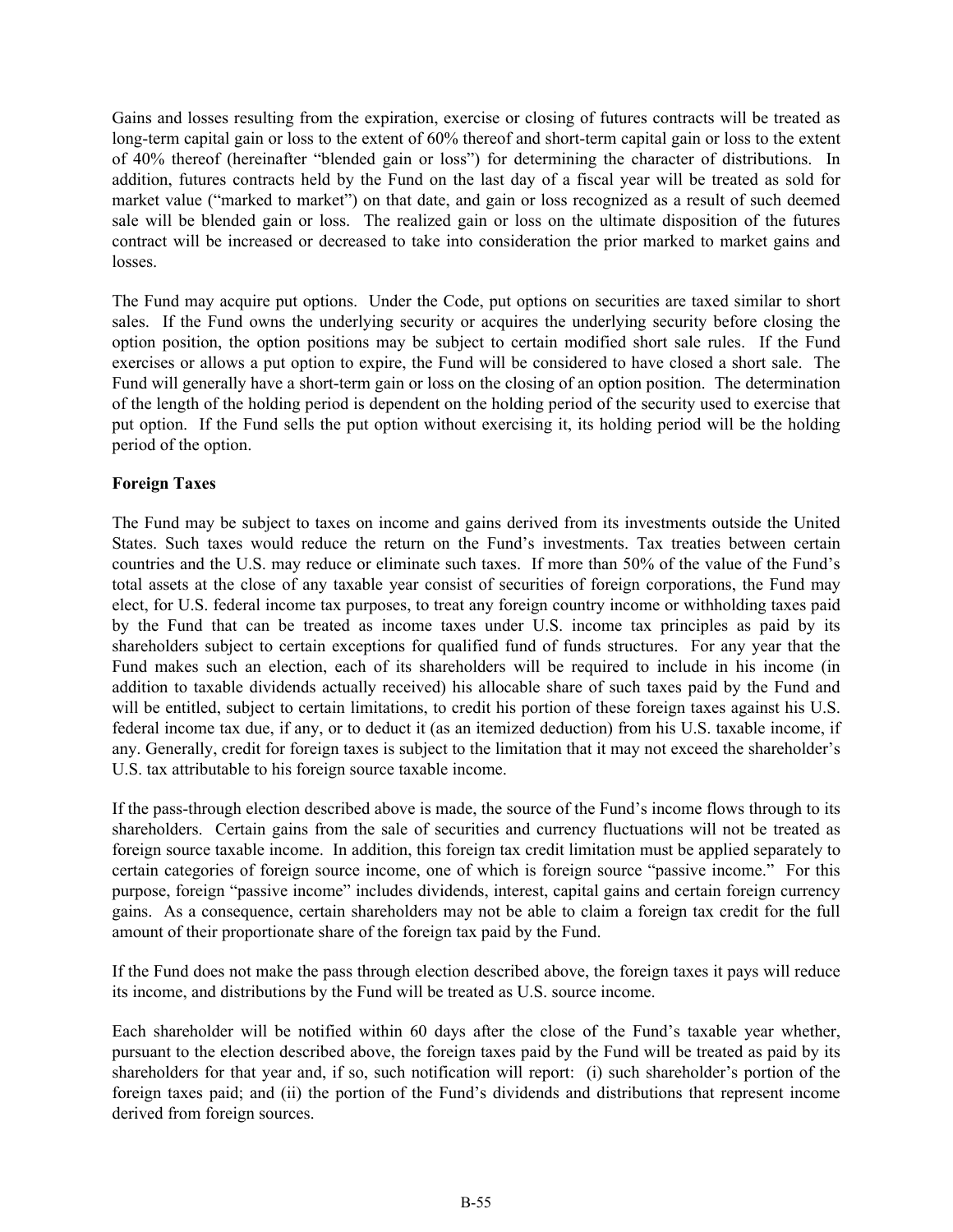<span id="page-55-0"></span>Foreign shareholders, including shareholders who are nonresident alien individuals, may be subject to U.S. withholding tax on certain distributions at a rate of 30% or such lower rate as may be prescribed by any applicable treaty. In addition, if the requirements of the Foreign Account Tax Compliance Act ("FATCA") are not met, the United States may impose a 30% U.S. withholding tax on certain foreign financial institutions and other foreign entities with respect to ordinary income distributions on shares of the Fund. Shareholders should consult their tax advisors regarding the possible implications of this legislation as well as the other U.S. federal, state, local and foreign tax consequences of an investment in our shares.

#### **Backup Withholding**

Federal law requires the Fund to withhold from a non-corporate shareholder's reportable payments (which include dividends, capital gains distributions and redemption proceeds) an amount as backup withholding determined at a rate as set forth in Section 3406 of the Code, for shareholders who have not properly certified that the Social Security or other taxpayer identification number they provide is correct and that the shareholder is not subject to backup withholding, or if such shareholder or the Internal Revenue Service notifies the Fund that backup withholding is required. Backup withholding is not an additional tax and any amounts withheld may be credited against the shareholder's ultimate federal income tax liability if proper documentation is provided.

The foregoing discussion relates only to federal income tax law as applicable to U.S. persons (*i.e.*, U.S. citizens and residents and U.S. domestic corporations, estates the income of which is subject to United States federal income taxation regardless of its source, and trusts that (1) are subject to the primary supervision of a court within the United States and one or more United States persons have the authority to control all substantial decisions of the trust or (2) have a valid election in effect under applicable United States Treasury regulations to be treated as a United States person). Distributions by the Fund also may be subject to state and local taxes, and the treatment of distributions under state and local income tax laws may differ from the federal income tax treatment. Shareholders should consult their tax advisors with respect to particular questions of federal, state and local taxation. Shareholders who are not U.S. persons should consult their tax advisors regarding U.S. and foreign tax consequences of ownership of shares of the Fund, including the likelihood that distributions to them would be subject to withholding of U.S. tax at a rate of 30% (or at a lower rate under a tax treaty if one applies), as described above.

# **GENERAL INFORMATION**

The Declaration of Trust permits the Board to issue an unlimited number of full and fractional shares of beneficial interest and to divide or combine the shares into a greater or lesser number of shares without thereby changing the proportionate beneficial interest in the Fund. Each share represents an interest in the Fund proportionately equal to the interest of each other share. Upon the Fund's liquidation, all shareholders would share pro rata in the net assets of the Fund available for distribution to shareholders.

With respect to the Fund, the Trust may offer more than one class of shares. The Trust has reserved the right to create and issue additional series or classes. Each share of a series or class represents an equal proportionate interest in that series or class with each other share of that series or class. Currently, the Fund has two classes of shares.

The shares of each series or class participate equally in the earnings, dividends and assets of the particular series or class. Expenses of the Trust which are not attributable to a specific series or class are allocated among all the series in a manner believed by management of the Trust to be fair and equitable. Shareholders are entitled to one vote for each share held. Shares of each series or class generally vote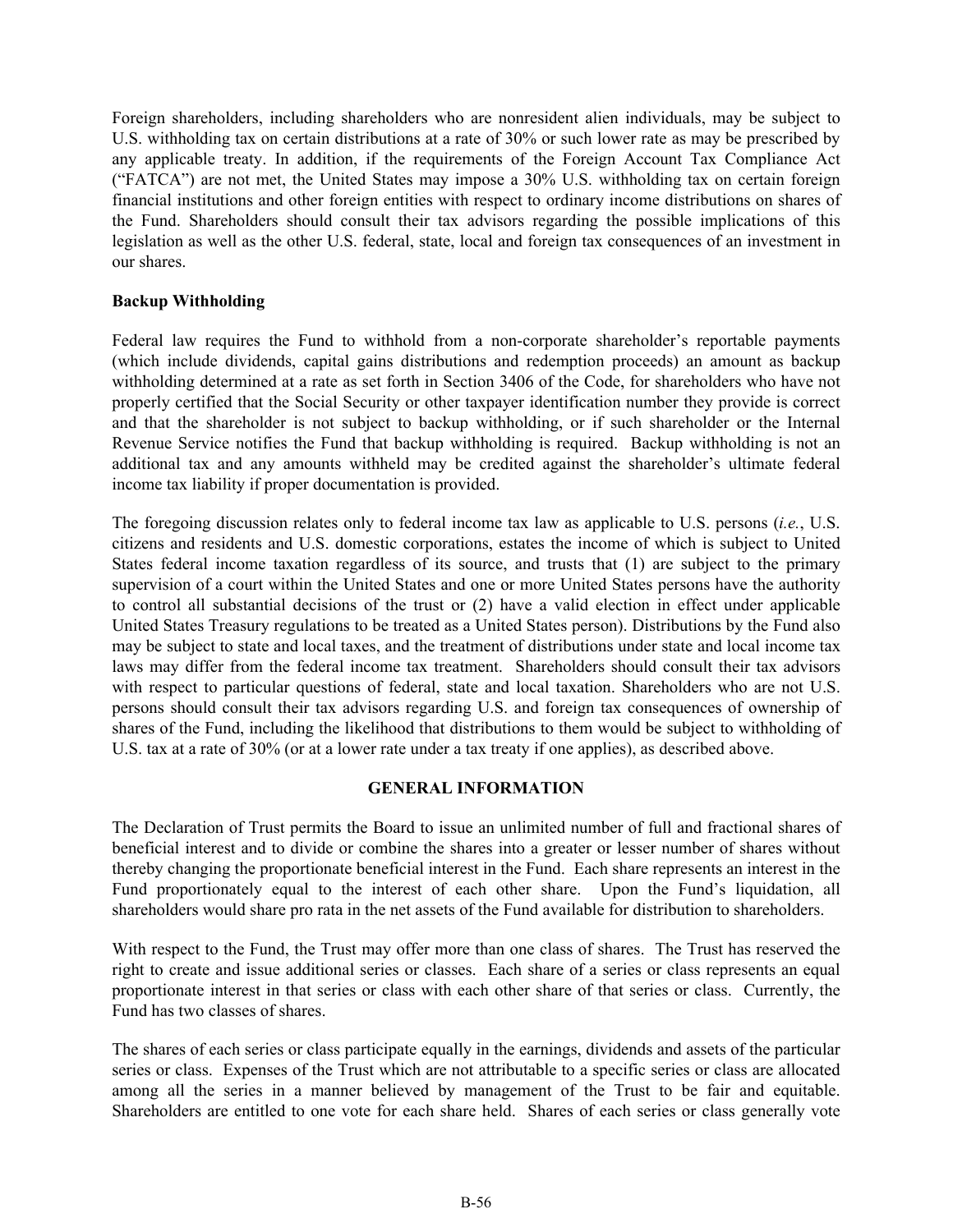together, except when required under federal securities laws to vote separately on matters that only affect a particular class, such as the approval of distribution plans for a particular class.

The Trust is not required to hold annual meetings of shareholders but will hold special meetings of shareholders of a series or class when, in the judgment of the Trustees, it is necessary or desirable to submit matters for a shareholder vote. Shareholders have, under certain circumstances, the right to communicate with other shareholders in connection with requesting a meeting of shareholders for the purpose of removing one or more Trustees. Shareholders also have, in certain circumstances, the right to remove one or more Trustees without a meeting. No material amendment may be made to the Declaration of Trust without the affirmative vote of the holders of a majority of the outstanding shares of each portfolio affected by the amendment. The Declaration of Trust provides that, at any meeting of shareholders of the Trust or of any series or class, a Shareholder Servicing Agent may vote any shares as to which such Shareholder Servicing Agent is the agent of record and which are not represented in person or by proxy at the meeting, proportionately in accordance with the votes cast by holders of all shares of that portfolio otherwise represented at the meeting in person or by proxy as to which such Shareholder Servicing Agent is the agent of record. Any shares so voted by a Shareholder Servicing Agent will be deemed represented at the meeting for purposes of quorum requirements. Shares have no preemptive or conversion rights. Shares, when issued, are fully paid and non‑assessable, except as set forth below. Any series or class may be terminated (i) upon the merger or consolidation with, or the sale or disposition of all or substantially all of its assets to, another entity, if approved by the vote of the holders of two-thirds of its outstanding shares, except that if the Board recommends such merger, consolidation or sale or disposition of assets, the approval by vote of the holders of a majority of the series' or class' outstanding shares will be sufficient, or (ii) by the vote of the holders of a majority of its outstanding shares, or (iii) by the Board by written notice to the series' or class' shareholders. Unless each series and class is so terminated, the Trust will continue indefinitely.

The Declaration of Trust also provides that the Trust shall maintain appropriate insurance (for example, fidelity bonding and errors and omissions insurance) for the protection of the Trust, its shareholders, Trustees, officers, employees and agents covering possible tort and other liabilities. Thus, the risk of a shareholder incurring financial loss on account of shareholder liability is limited to circumstances in which both inadequate insurance existed and the Trust itself was unable to meet its obligations.

The Declaration of Trust does not require the issuance of stock certificates. If stock certificates are issued, they must be returned by the registered owners prior to the transfer or redemption of shares represented by such certificates.

Rule 18f-2 under the 1940 Act (the "Rule") provides that as to any investment company which has two or more series outstanding and as to any matter required to be submitted to shareholder vote, such matter is not deemed to have been effectively acted upon unless approved by the holders of a "majority" (as defined in the Rule) of the voting securities of each series affected by the matter. Such separate voting requirements do not apply to the election of Trustees or the ratification of the selection of accountants. The Rule contains special provisions for cases in which an advisory contract is approved by one or more, but not all, series. A change in investment policy may go into effect as to one or more series whose holders so approve the change even though the required vote is not obtained as to the holders of other affected series.

In addition to cash purchases, Fund shares may be purchased by tendering payment in-kind in the form of bonds or other securities. Any securities used to buy Fund shares must be readily marketable, their acquisition consistent with the Fund's objective and otherwise acceptable to the Adviser and the Board.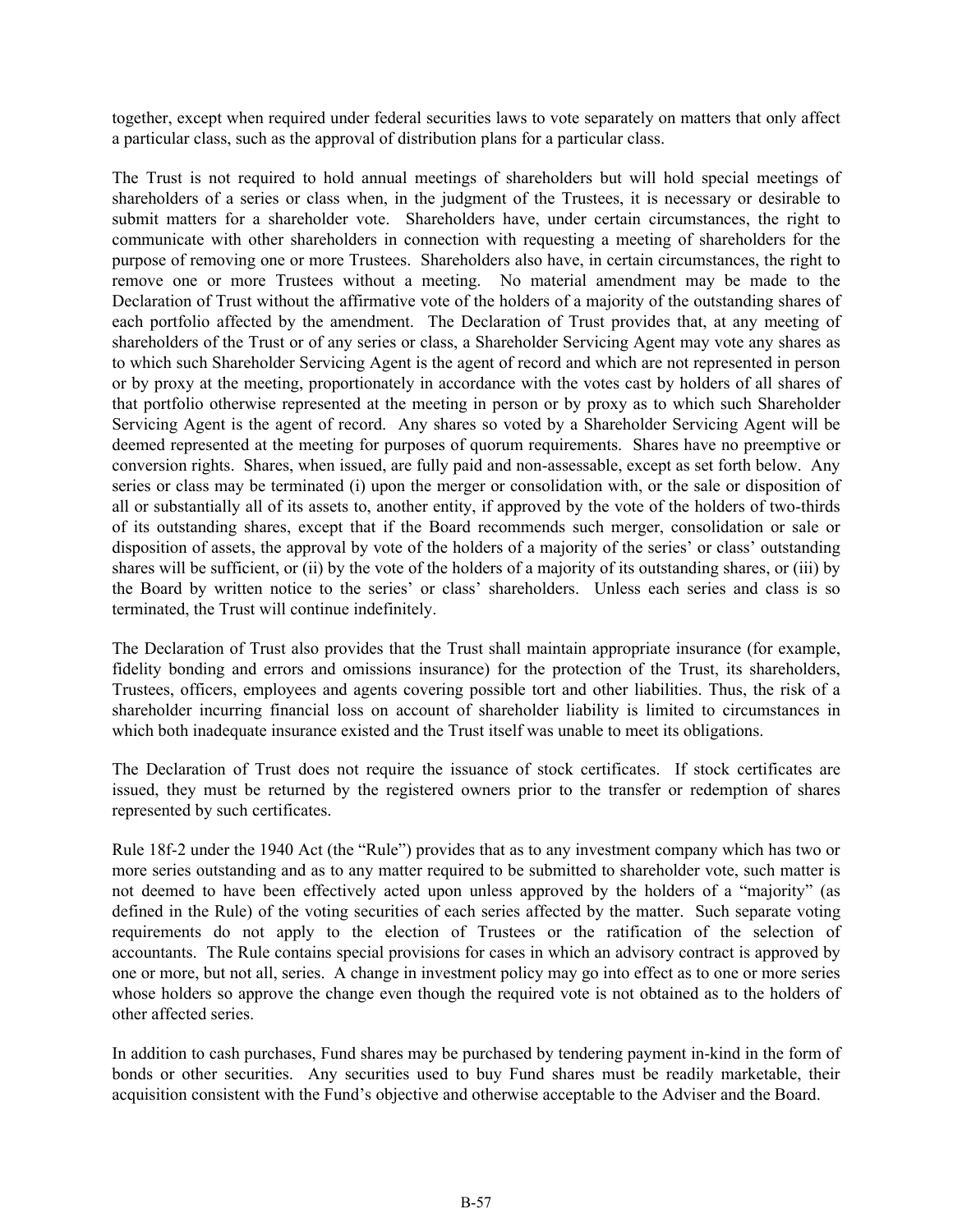#### <span id="page-57-0"></span>**Redemptions In-Kind**

The Trust has elected to be governed by Rule 18f-1 under the 1940 Act so that the Fund is obligated to redeem its shares solely in cash up to the lesser of \$250,000 or 1% of its net asset value during any 90-day period for any shareholder of the Fund. The Fund has reserved the right to pay the redemption price of its shares in excess of \$250,000 or 1% of its net asset value either totally or partially, by a distribution in-kind of portfolio securities or loans (instead of cash). The securities or loans so distributed would be valued at the same amount as that assigned to them in calculating the NAV per share for the shares being sold. If a shareholder receives a distribution in-kind, the shareholder could incur brokerage or other charges in converting the securities or loans to cash. A redemption, whether in cash or in-kind, is a taxable event for you.

The Fund does not intend to hold any significant percentage of its portfolio in illiquid securities, although the Fund, like virtually all mutual funds, may from time to time hold a small percentage of securities that are illiquid. In the unlikely event the Fund were to elect to make an in-kind redemption, the Fund expects that it would follow the Trust protocol of making such distribution by way of a pro rata distribution of securities that are traded on a public securities market or are otherwise considered liquid pursuant to the Fund's liquidity policies and procedures. Except as otherwise may be approved by the Trustees, the securities that would not be included in an in-kind distribution include (1) unregistered securities which, if distributed, would be required to be registered under the Securities Act of 1933 (the "1933 Act"), as amended; (2) securities issued by entities in countries which (a) restrict or prohibit the holding of securities by non-nationals other than through qualified investment vehicles, such as a fund, or (b) permit transfers of ownership of securities to be effected only by transactions conducted on a local stock exchange; and (3) certain Fund assets that, although they may be liquid and marketable, must be traded through the marketplace or with the counterparty to the transaction in order to effect a change in beneficial ownership.

#### **CODES OF ETHICS**

The Trust and Adviser have each adopted separate Codes of Ethics under Rule 17j-1 of the 1940 Act. These Codes permit, subject to certain conditions, access persons of the Adviser to invest in securities that may be purchased or held by the Fund. The Distributor, relies on the principal underwriter's exception under Rule  $17j-1(c)(3)$ , of the 1940 Act, specifically where the Distributor is not affiliated with the Trust or the Adviser, and no officer, director or general partner of the Distributor serves as an officer, director or general partner of the Trust or the Adviser.

#### **FINANCIAL STATEMENTS**

The [annual report](http://www.sec.gov/Archives/edgar/data/1027596/000089853122000056/piafunds-ncsra.htm) to shareholders for the Fund for the fiscal year ended November 30, 2021, is a separate document supplied with this SAI, and the financial statements, accompanying notes and report of independent registered public accounting firm appearing therein are incorporated by reference into this SAI.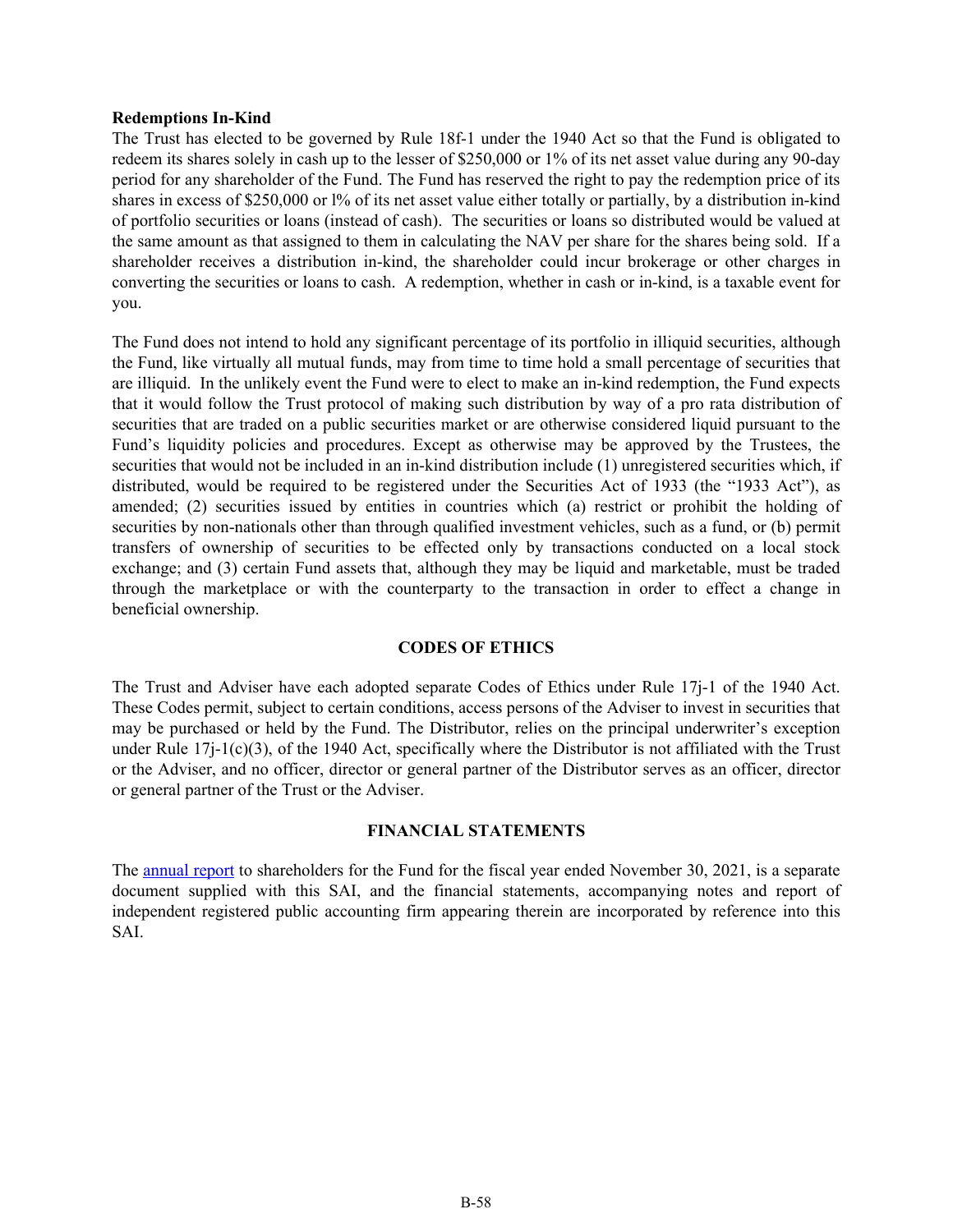<span id="page-58-0"></span>*PIA Manual Effective January, 2020*

# **Pacific Income Advisers, Inc. Proxy Voting Policy**

*Effective January, 2020*

*PIA Manual Effective January, 2020*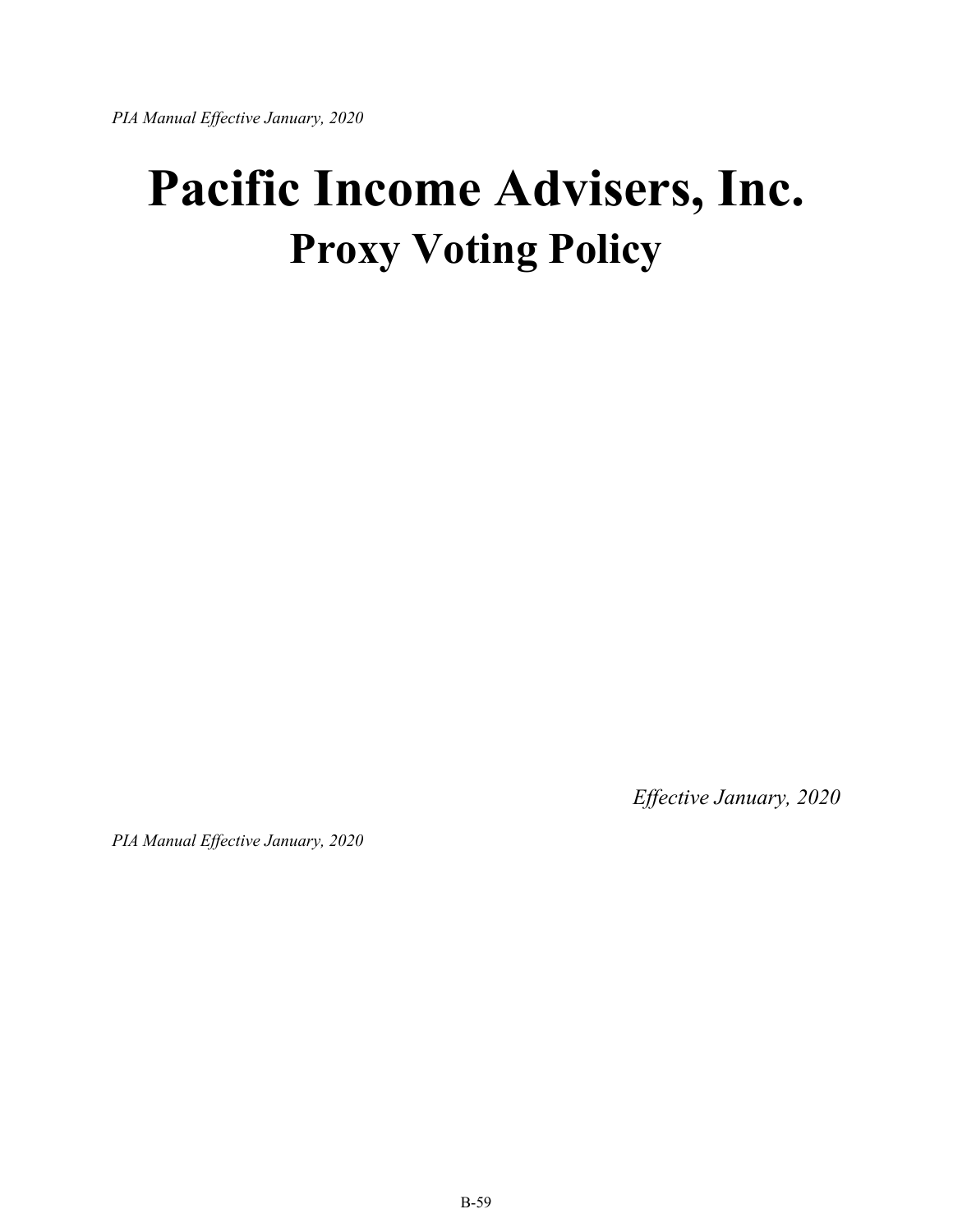# **PACIFIC INCOME ADVISERS, INC. POLICIES & PROCEDURES MANUAL**

All contents are the confidential and exclusive property of Pacific Income Advisers, Inc. ("PIA").

For internal use only.

Copyright © 2020 by Pacific Income Advisers, Inc.

All rights reserved. No part of this work may be reproduced, transmitted or transcribed in any form or by any means, electronic or mechanical, now known or hereafter invented, including but not limited to photocopying and recording or by any information storage or retrieval system, except as expressly permitted by the copyright owner.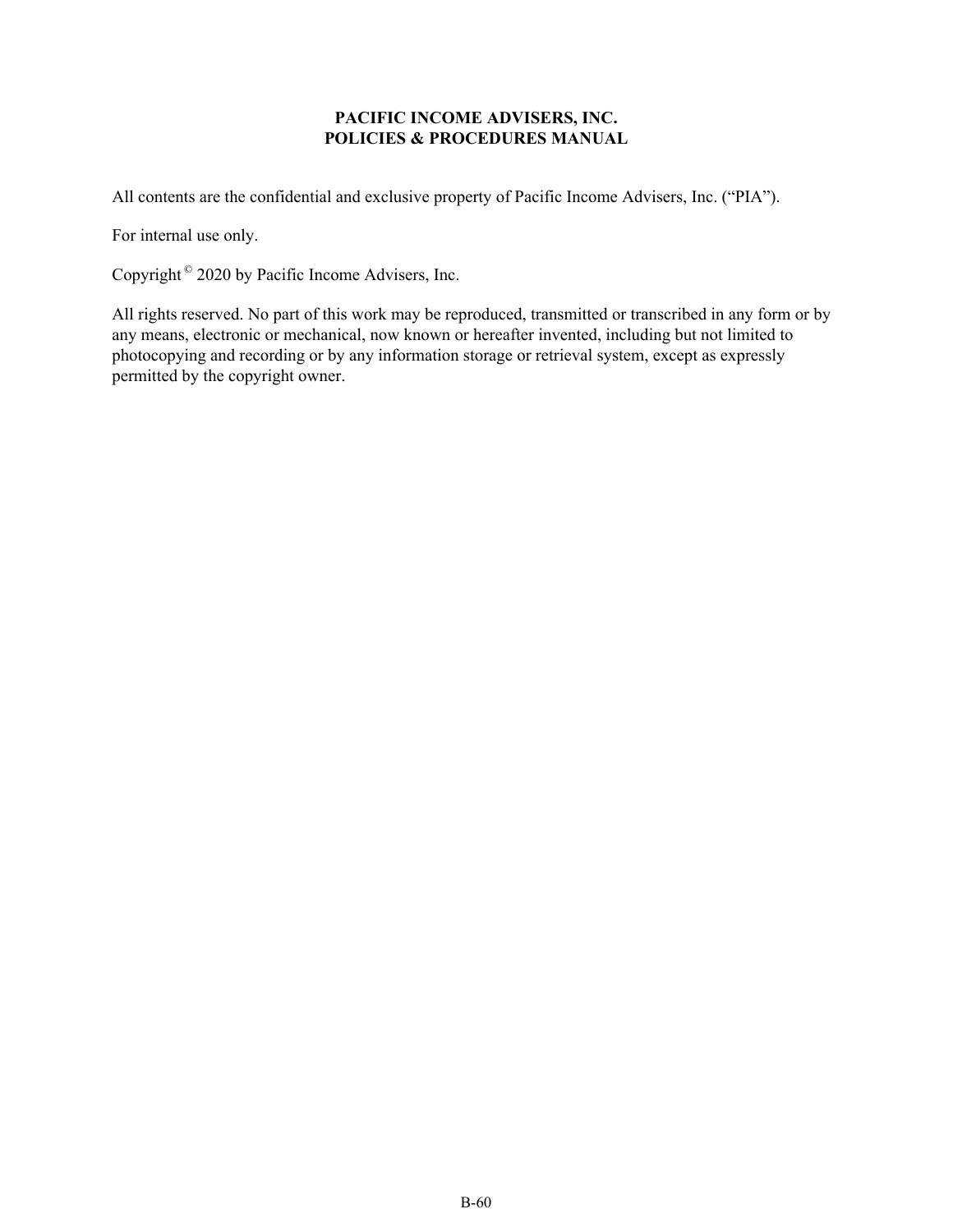# **H. PROXY VOTING POLICY**

On January 31, 2003, the Securities and Exchange Commission approved proxy voting regulations for investment advisers registered with the SEC under the Advisers Act. The regulations require investment advisers to disclose their proxy voting policies and procedures to their clients.

# **1. VOTING PROXIES FOR NON-ERISA ACCOUNTS**

In this regard, it is PIA's policy to vote proxies for portfolio securities in accordance with the best economic interests of each client unless that client explicitly retains responsibility for proxy voting.

# **2. VOTING OF PROXIES FOR ERISA ACCOUNTS**

The Department of Labor ("DOL") takes the position that the fiduciary act of managing plan assets which are held as shares of corporate stock includes the obligation to vote proxies appurtenant to those shares of stock. Section 403(a) of the Employee Retirement Income Security Act of 1974 ("ERISA") requires plan trustees to have exclusive authority and responsibility for voting proxies, unless:

- The plan expressly provides that the trustees are subject to the discretion of a named fiduciary who is not a trustee (in which case the trustees are subject to proper directions made in accordance with the terms of the plan and not contrary to ERISA); and
- The authority to manage, acquire or dispose of assets of the plan is delegated to one or more investment managers pursuant to Section 402 of ERISA.

#### **3. PROCEDURES**

PIA has adopted the following procedures in relation to the voting of proxies:

- At the opening of each client relationship, an IAR will determine whether PIA will have proxy voting responsibility and if so, whether the client has any specific guidelines or policies it require PIA to comply with.
- All investment advisory agreements with clients specify whether PIA, the client or (in the case of ERISA accounts) the plan trustees or a named fiduciary have proxy voting authority. All agreements with wrap-fee sponsors provide that PIA has proxy voting authority unless the client explicitly retains responsibility for proxy voting in writing.
- All proxy voting materials received by PIA will be forwarded to Operations whose responsibilities will include but not be limited to:
	- (i) Reconciliation of proxies received against securities held and obtaining any missing proxy materials/ballots prior to the voting deadline.
	- (ii) Forwarding all applicable proxy materials to those clients who have retained authority to vote proxies.
	- (iii) Voting proxies in accordance with the Portfolio Manager's recommendations and guidelines, or those of the Compliance Committee.
	- (iv) Transmitting voted proxies to the appropriate issuers.